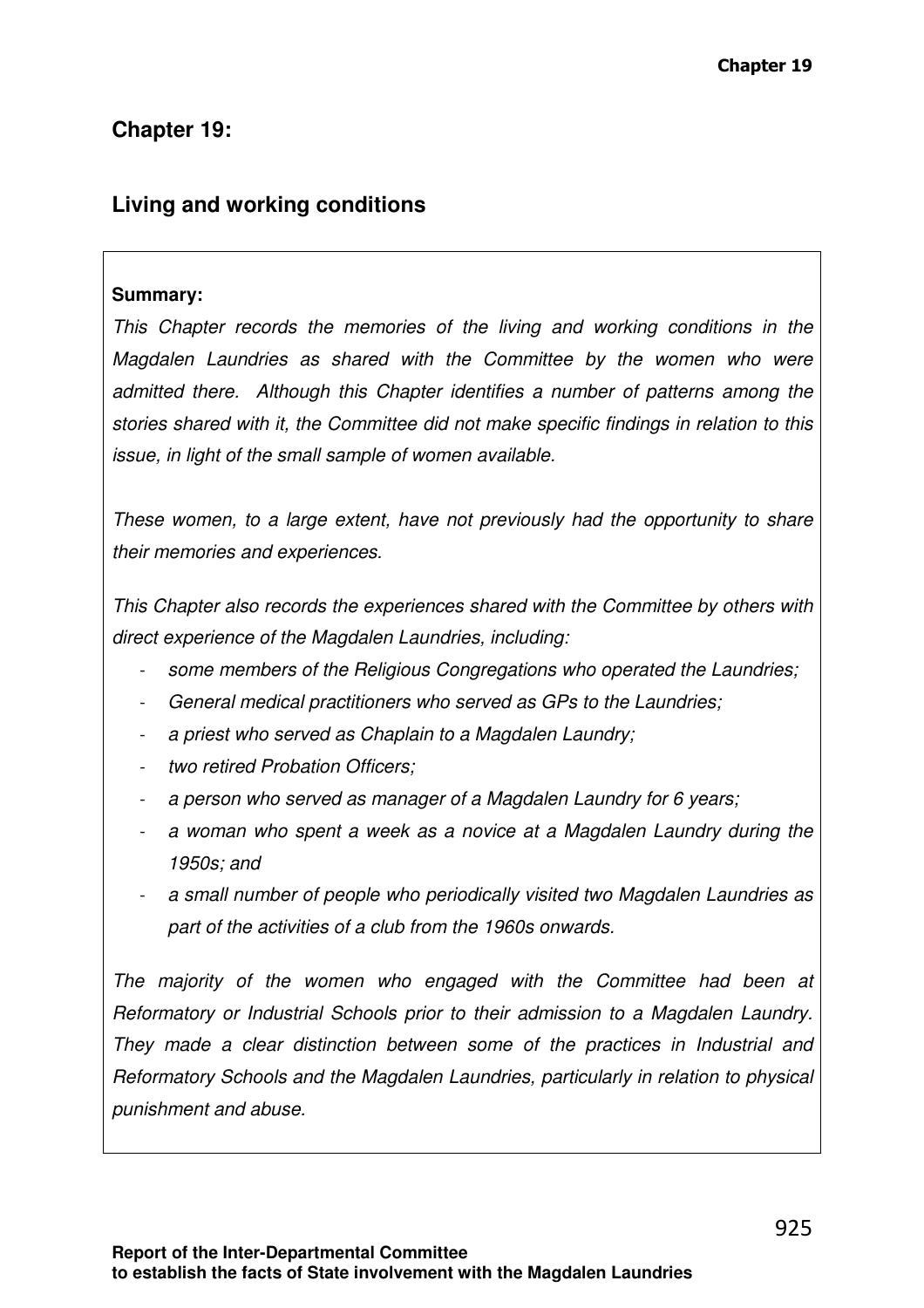#### **Introduction**

- 1. The question of the conditions experienced by the girls and women who lived and worked in the Magdalen Laundries has been one of public concern for some time. This is a particularly sensitive issue.
- 2. There has been very little direct information in the public domain on this issue, principally because the women concerned have generally either had no opportunity to share their experiences, or have felt unable to do so due to a continuing fear of stigma or judgement. Additionally, the Religious Orders which operated the Magdalen Laundries have not made any public comment on the matter.
- 3. Consequently, this absence of direct information about the living and working conditions within the Magdalen Laundries has been largely replaced by historical (pre-State) experience and fictional writings or representations. It is also likely that assumptions have been made regarding these institutions based on the evidence of the grievous abuse suffered by male and female children in Industrial and Reformatory Schools in Ireland throughout the twentieth century.
- 4. The Committee, in the course of its work, met with a number of people who had direct experience of the Magdalen Laundries - that is, some of the women who lived and worked there, the Sisters of the Religious Orders who operated the Laundries, and others closely associated or holding direct experience of the operation of the Laundries.
- 5. These people provided the Committee with a range of information relating to the Magdalen Laundries, including information on the conditions they experienced or observed there.
- 6. The Committee considered that it would be in the public interest to disclose this information, while protecting the privacy of all the women who spent time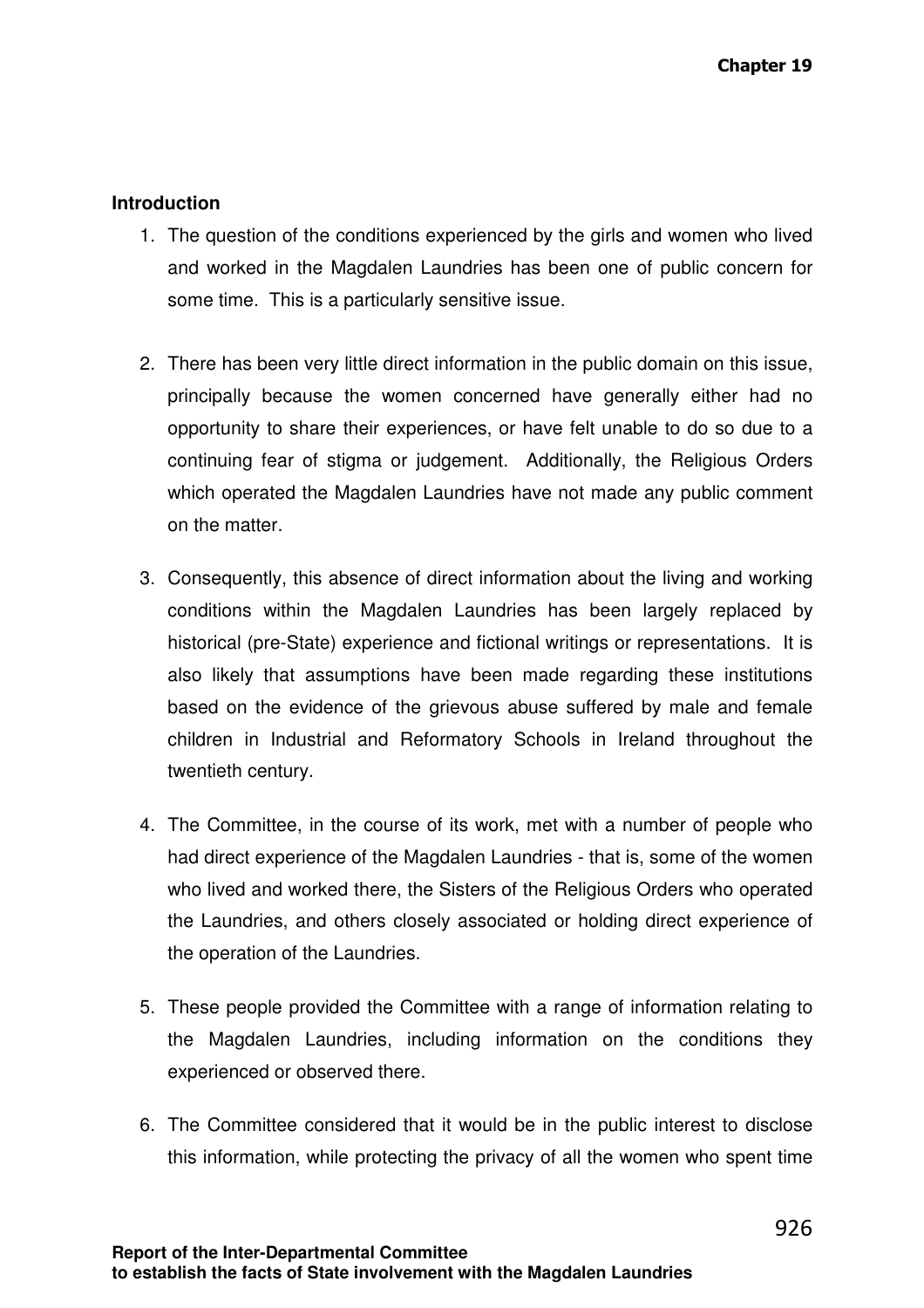in the Magdalen Laundries. Where information was supplied to the Committee by these women it is summarised in anonymised form.

- 7. This Chapter relies mainly on the stories shared with the Committee by the women themselves who lived and worked in the Magdalen Laundries. As the most direct source of experience, the stories they shared with the Committee provided invaluable insights into the operation of the Laundries. The Committee wishes to acknowledge the courage and generosity which these women demonstrated through their willingness to contribute to the work of the Committee by disclosing some very personal, often difficult and intimate details of their lives both inside and outside the Magdalen Laundries.
- 8. The Congregations which operated the Magdalen Laundries also engaged in an exercise of gathering what memories they could from older members of their Communities. Their reflections on the operation of the Magdalen Laundries are also recorded in this Chapter.
- 9. This Chapter also includes information drawn from extensive conversations with others with direct experience of the Magdalen Laundries. The full list of those who provided information to the Committee in relation to this matter is as follows:
	- A. The women who were admitted to and worked in the Magdalen Laundries;
	- B. Reflections of the Religious Congregations;
	- C. Recollections of General Practitioners;
	- D. John Kennedy, Manager of the Laundry at Limerick 1976-1982;
	- E. Patricia Burke Brogan, novice at Galway Laundry for a week in the 1950s;
	- F. Two retired Probation Officers;
	- G. Chaplain at Sean McDermott Street Laundry;
	- H. Summary by Sally Mulready and Phyllis Morgan;
	- I. Dublin Lions Club;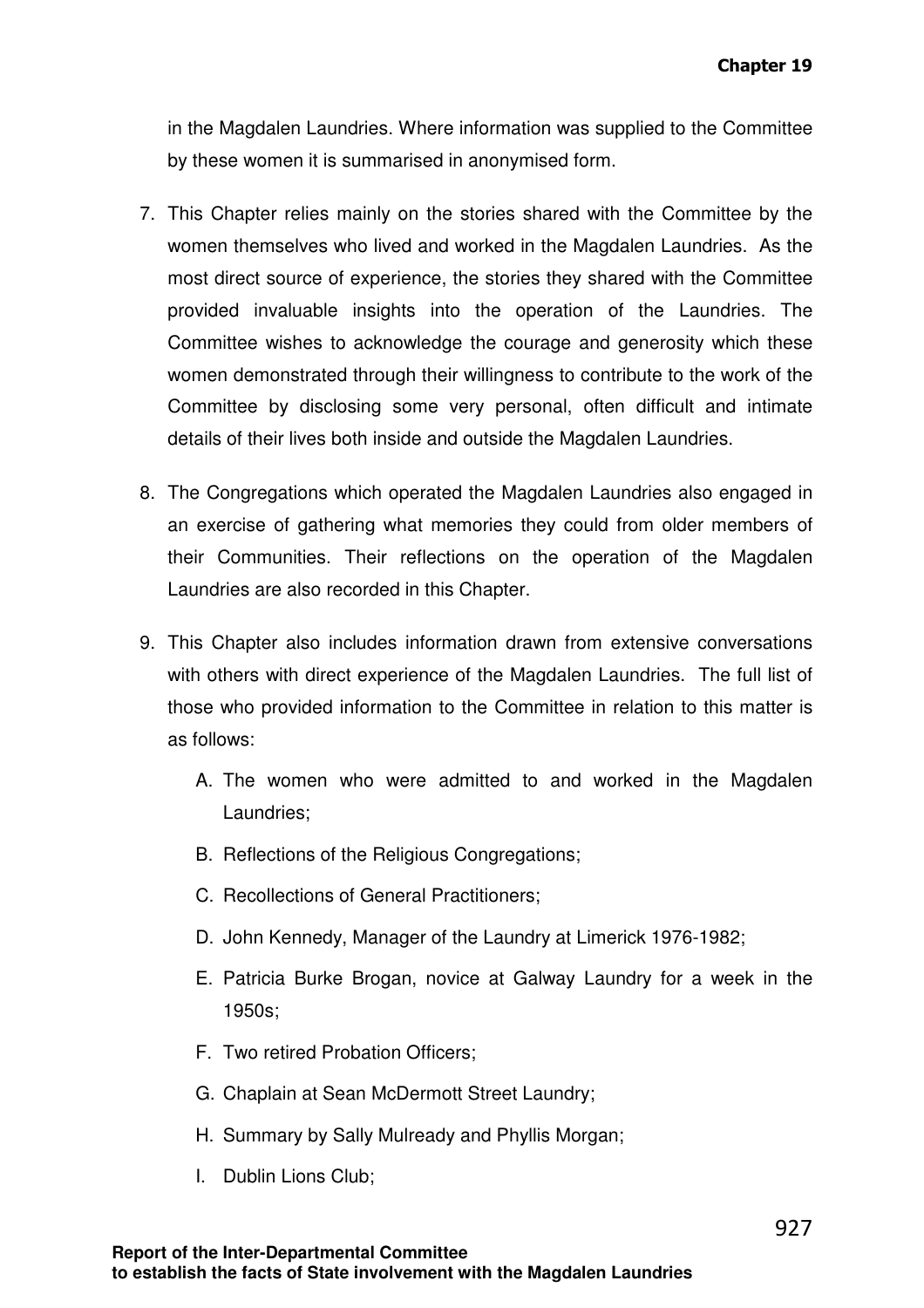- 10. The Committee reviewed other relevant written sources, including the Report of the Commission to inquire into Child Abuse ("the Ryan Report").
- 11. The Committee also considered certain other materials in the public domain, including some comments attributed to women who at various times lived and worked in the Magdalen Laundries but who were not available to engage with the Committee. Examination of these materials and comments against the primary written records of the Religious Congregations revealed contradictions which were, in some cases, difficult to reconcile.
- 12. This Chapter records the memories of the living and working conditions in the Magdalen Laundries shared with the Committee by all the above. Although identifying common patterns in those stories, the Committee did not make specific findings on these points, in view of the small sample of women and others available with direct experience of the Magdalen Laundries.

# **A. The stories of women who lived and worked in the Magdalen Laundries**

- 13. The Committee conducted a series of meetings with a number of women who spent time in the Magdalen Laundries.
- 14. In all cases, the first meeting consisted of an opportunity for the women concerned to tell their story in a natural and unprompted way. Subsequent meetings afforded the Committee an opportunity to seek clarifications on areas of particular interest. In addition to these meetings, the women were given an opportunity to submit information in writing.
- 15. The Committee believes that this process enabled it to gain a greater understanding of a number of significant issues in relation to the Magdalen Laundries. Information provided by many of the women through this process included a clear distinction between some of the practices in industrial and reformatory schools and the Magdalen Laundries, in particular in relation to practices of physical punishment and abuse. These meetings accordingly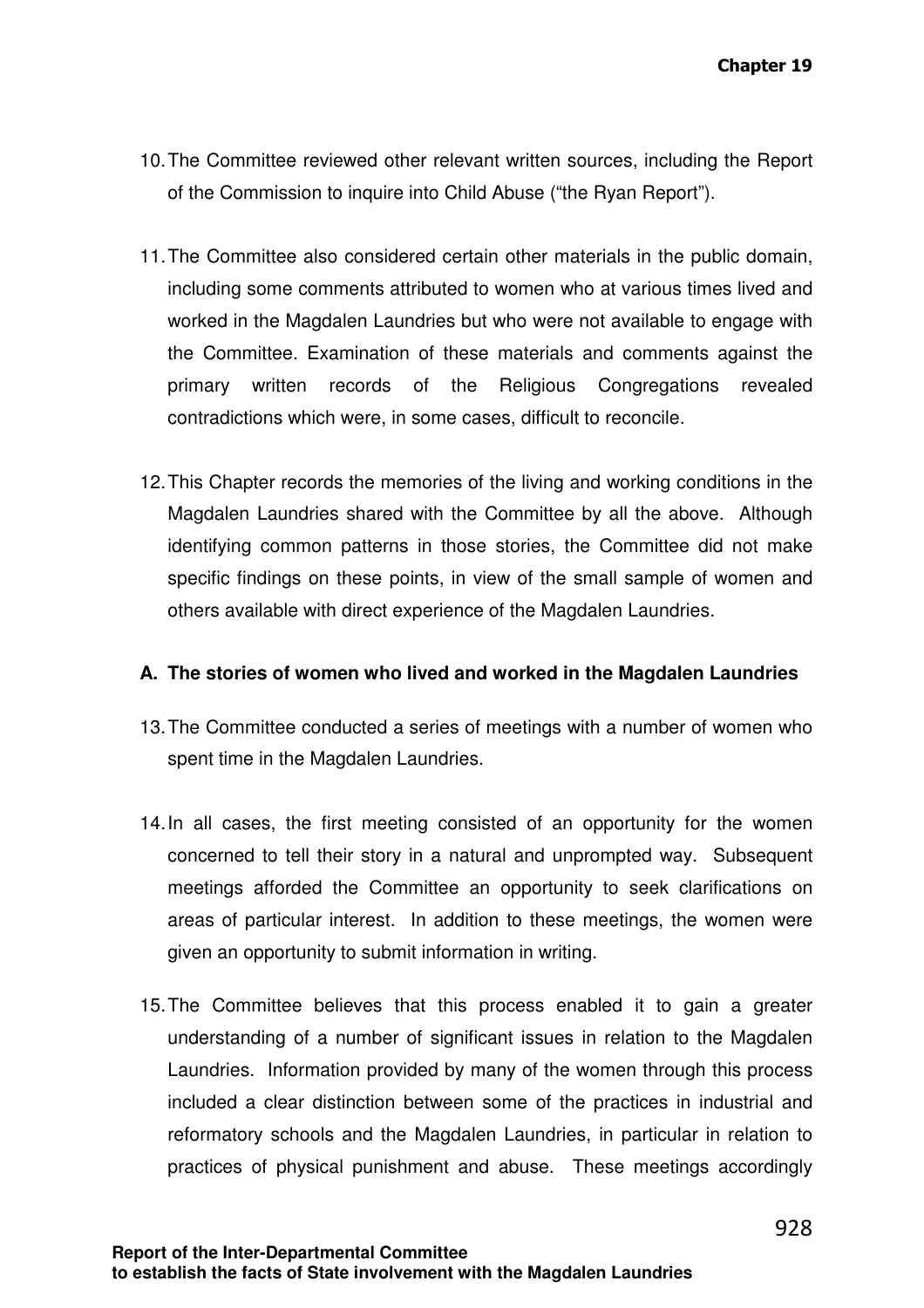enabled the Committee to express this distinction, where up to now there may have been confusion in public analysis.

- 16. A total of 118 women who had lived and worked in at least one Magdalen Laundry came forward and engaged with the Committee. The women who shared their stories with the Committee included:
	- 31 women represented by the Irish Women's Survivor's Network (UK);
	- 15 women represented by Magdalene Survivors Together;
	- 7 women introduced to the Committee by the Advocacy Group Justice for Magdalenes;
	- 7 women who made contact directly, on their own behalf, with the Committee; and
	- 58 women currently living in nursing homes or sheltered accommodation under the care of the Religious Orders.
- 17. An additional 10 women represented by Magdalene Survivors Together, who had spent time in other institutions including in particular St Mary's Laundry, Stanhope Street, also shared their stories with the Committee. As set out in Chapter 3, this was not one of the 10 institutions within the Committee's remit and the Committee did not have discretion to add it to its mandate. The Committee did, however, agree to meet with the women concerned as part of their representative group and to hear their stories as part of the overall context of its work. In the majority of these cases, the women entered Stanhope Street through placement by their families, following recommendations variously by teachers, neighbours and others.
- 18. A number of family members of women who had been in Magdalen Laundries were also introduced to the Committee by Justice for Magdalenes.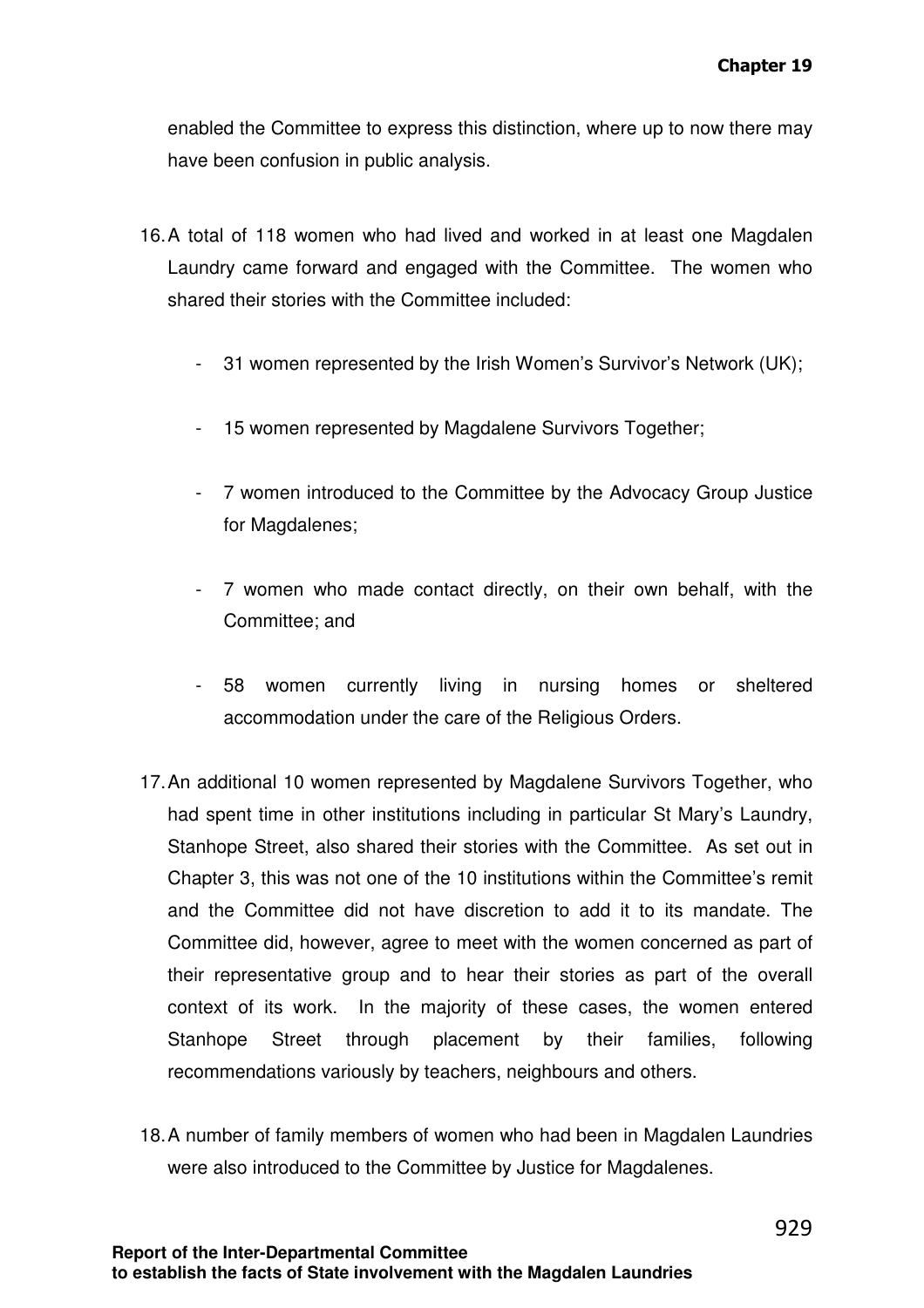- 19. The Committee is fully aware that there are many other women who have not felt able to share their experience of the Magdalen Laundries with it, or indeed with anyone.
- 20. Because the total number of women who provided direct information to the Committee was limited to a small proportion of all those who spent time in a Magdalen Laundry and as the sample was not randomly selected, it cannot be considered representative. Given passage of time, it is also clear that the sample is biased towards more modern years – the 1940s was the earliest period for which the Committee had access to the direct experience of women who spent time in the Magdalen Laundries.
- 21. The Committee would also note that it did not have the power to make findings of fact in relation to individual cases. Nonetheless, the following stories and experiences are included in the Report, as they were told to the Committee and as the people concerned remember them.

#### Routes of entry to the Magdalen Laundries for the women who met the Committee

- 22. The women who engaged with the Committee were admitted to Magdalen Laundries in a variety of ways. The majority of the women had previously been committed to Industrial or Reformatory Schools. In some of these cases, the women referred to the involvement of the Legion of Mary or the NSPCC ('cruelty man').
- 23. A smaller number of women who met the Committee had been placed in Magdalen Laundries by members of their families, including one case involving placement by a foster-family and/or the local health authorities, and one case involving placement by family members and a priest.
- 24. One woman had entered a Magdalen Laundry after the birth of a child outside marriage.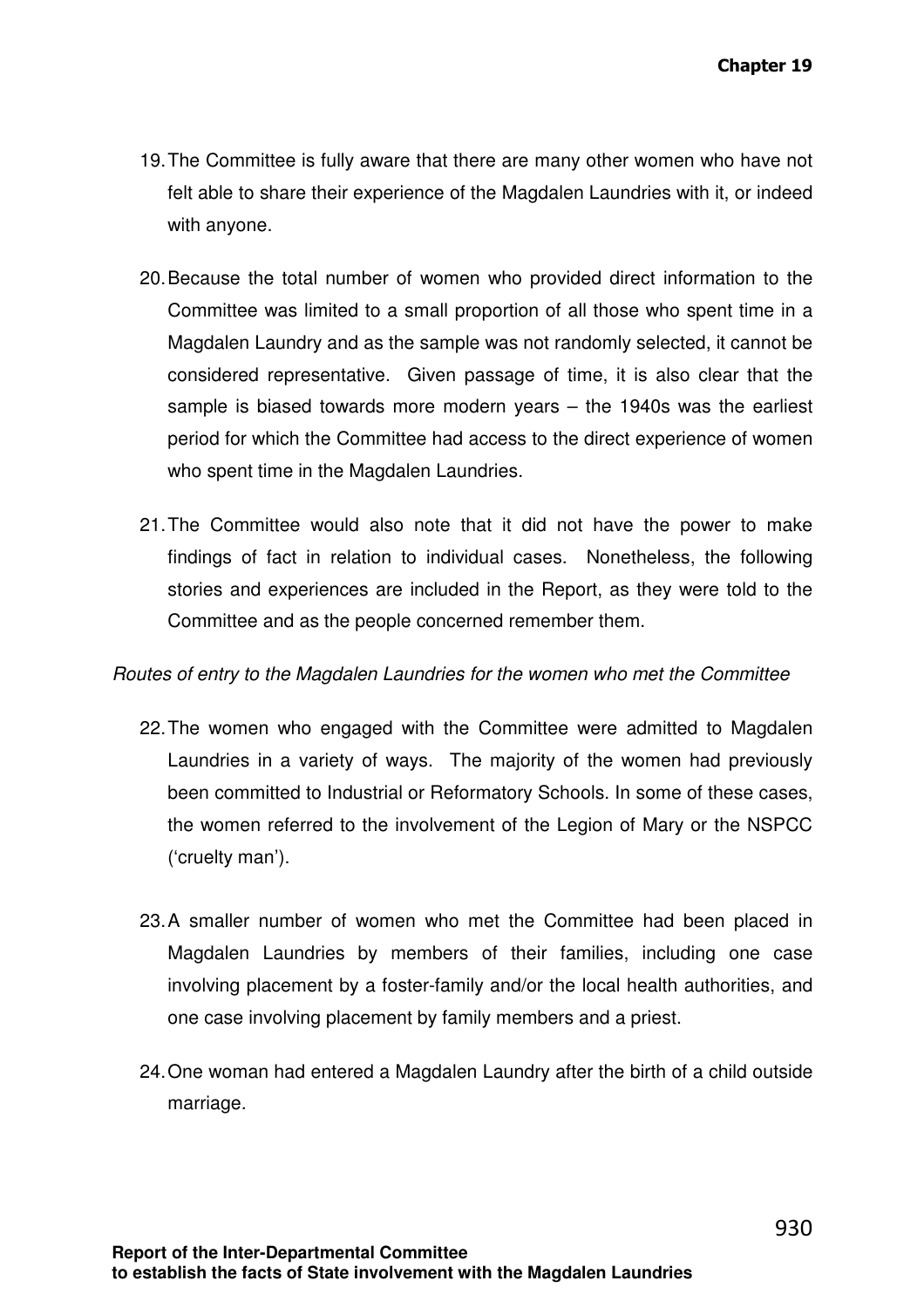- 25. No women admitted to Magdalen Laundries by any of the other routes of entry detailed in Part III (namely County and City Homes, Prison, Remand and Probation or psychiatric hospitals), came forward to describe the circumstances of their admission to or their experience of living and working there.
- 26. The majority of the women who engaged with the Committee were admitted to Magdalen Laundries following time in an Industrial School. Chapter 10 of this Report sets out the circumstances in which some former young women were placed in a Magdalen Laundry during the period of their supervision after discharge from Industrial School. It appears to the Committee that, for many of the women it met, these were the circumstances in which they came to enter a Magdalen Laundry.
- 27. None of these women were aware that a period of supervision followed their discharge from an Industrial or Reformatory School or that they were liable to recall during that period. None of them recall being told this either at the time of their discharge from School or at any time during the supervision period.
- 28. The confusion and hurt experienced by these women when placed in a Magdalen Laundry was, undoubtedly, exacerbated by the fact that they had absolutely no idea why they were there. For many of them, this also meant that on leaving the Magdalen Laundry, they were fearful that, for some unknown reason, they might be brought back there again. Some of the women told the Committee that they felt free of this fear only after they left Ireland to live abroad.
- 29. The information provided to the Committee by these women is summarised, under the following headings:
	- i. Sexual abuse
	- ii. Physical abuse
	- iii. Psychological and verbal abuse and non-physical punishment
	- iv. Work environment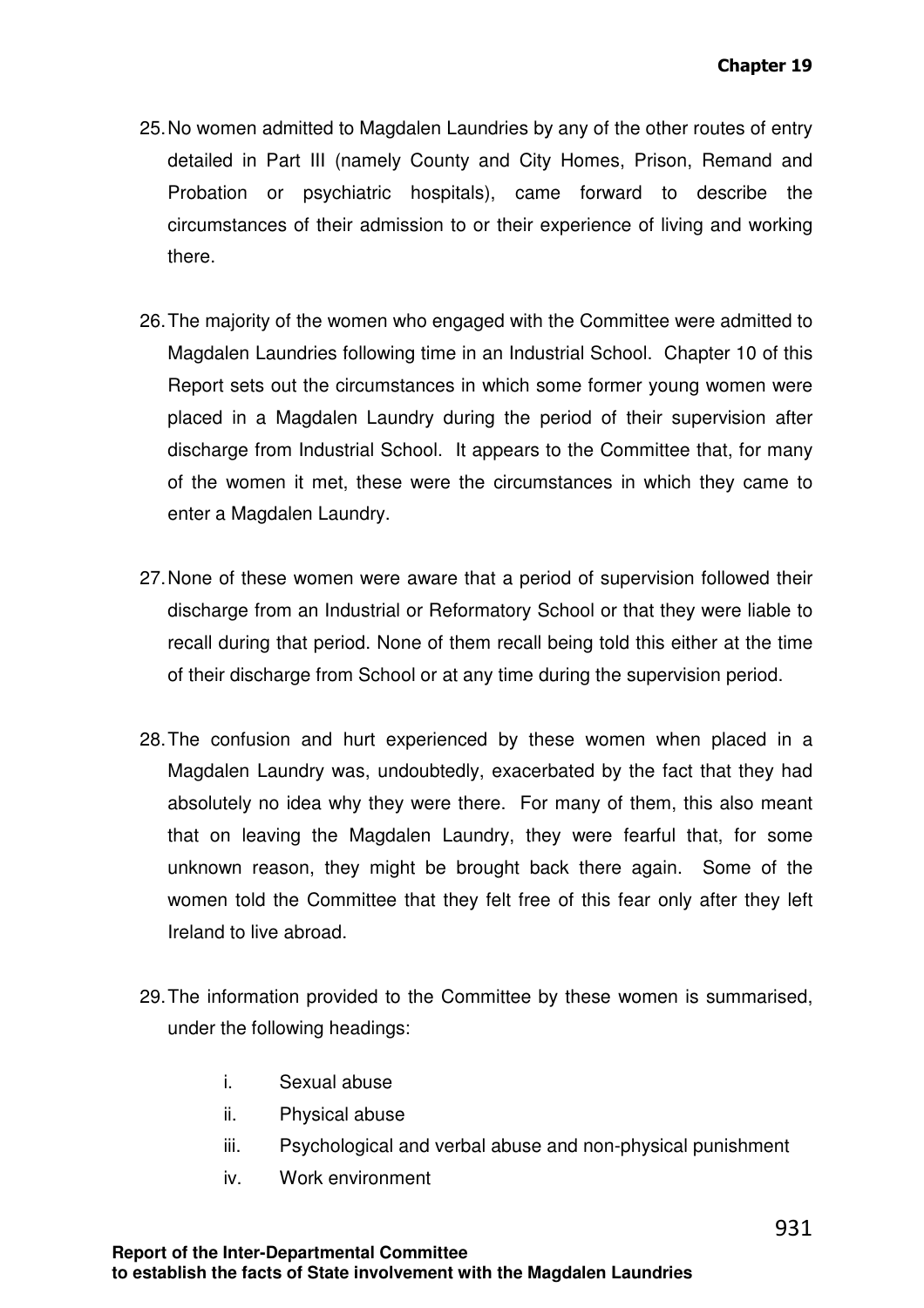- v. Reports of hair cutting
- vi. Communication with the outside world letters and visitors
- vii. Lack of information and a real fear of remaining there until death
- viii. Recreation
- ix. Manner of leaving
- 30. In all cases, the quotes that follow are taken from women with whom the Committee met who had, in their earlier lives, been admitted to and worked in a Magdalen Laundry.

# i. Sexual abuse

- 31. One woman told the Committee that she was subjected to sexual abuse by an auxiliary during her time in a Magdalen Laundry. She was not aware of this happening to anyone else. Auxiliaries, referred to variously as "consecrates" or "magdalenes", were women who, having entered a Magdalen Laundry, decided to remain there for life.
- 32. No other women in contact with the Committee made any allegation of sexual abuse during their time in the Magdalen Laundries. However a significant number told the Committee that they had suffered sexual abuse in the family home or in other institutions, either before or after their time in the Magdalen Laundries.

# ii. Physical abuse

- 33. A large majority of the women who shared their stories with the Committee said that they had neither experienced nor seen other girls or women suffer physical abuse in the Magdalen Laundries.
- 34. In this regard, women who had in their earlier lives been in an industrial or reformatory school drew a clear distinction between their experiences there and in the Magdalen Laundries, stating clearly that the widespread brutality which they had witnessed and been subjected to in industrial and reformatory schools was not a feature of the Magdalen Laundries.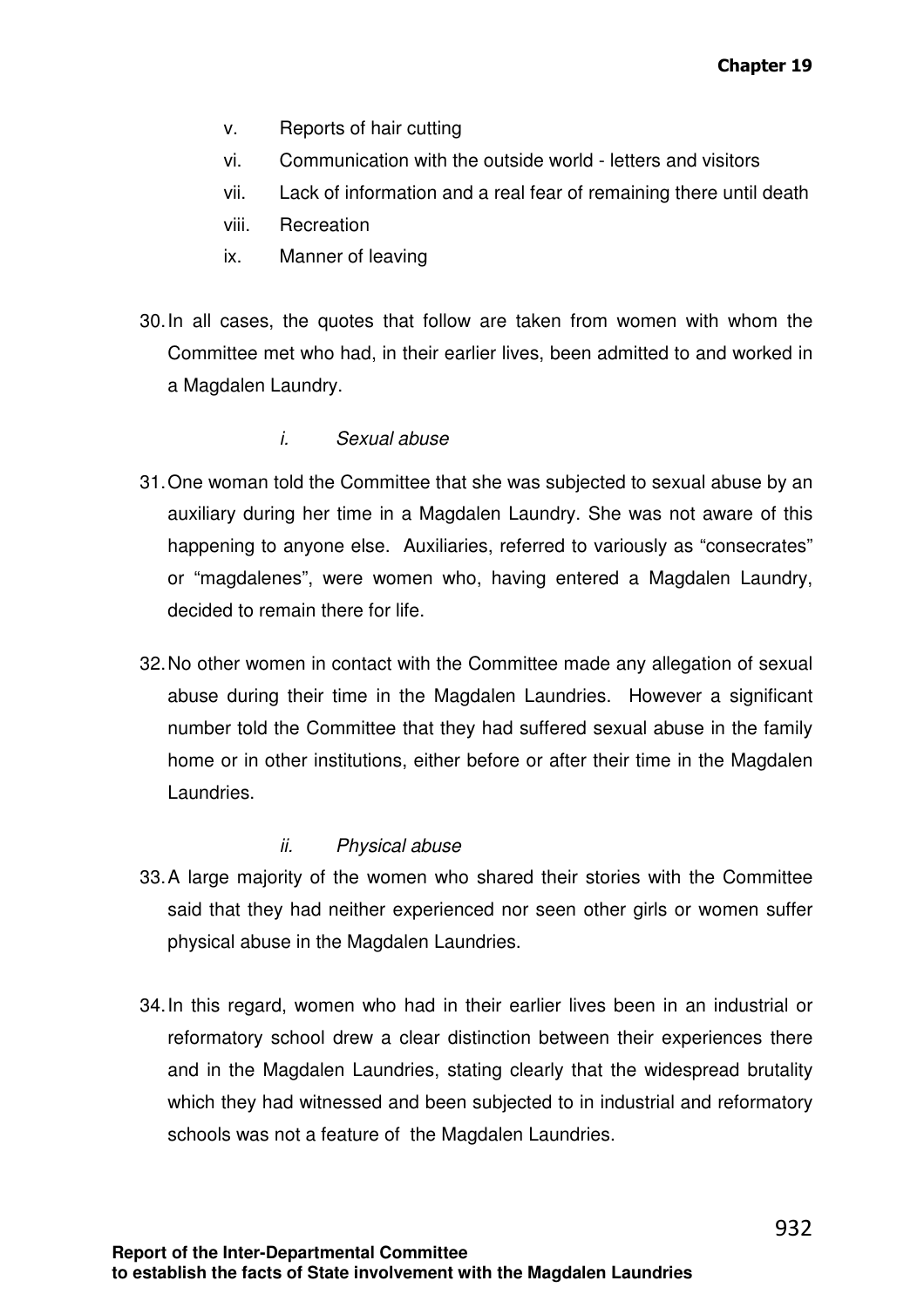- 35. The following examples and quotations relate to the majority of women who shared their stories with the Committee and who indicated that they had never experienced or seen physical punishment in a Magdalen Laundry:
	- One woman summarised her treatment in a Magdalen Laundry by saying "I might have been given out to, but I was never beaten".<sup>1</sup>
	- Another woman said about the same Magdalen Laundry "I was never beaten and I never seen anyone beaten".<sup>2</sup>
	- Another woman said "It has shocked me to read in papers that we were beat and our heads shaved and that we were badly treated by the nuns. As long as I was there, I was not touched myself by any nun and I never saw anyone touched and there was never a finger put on them. ... Now everything was not rosy in there because we were kept against our will ... we worked very hard there ... But in saying that we were treated good and well looked after".<sup>3</sup>
	- Another woman, in response to a question about whether she had suffered corporal punishment at the Magdalen Laundry, said "no, mind you, thank god" and that neither had she seen others hit.<sup>4</sup>
	- A different woman who spent time in the same Magdalen Laundry said "I don't ever remember anyone being beaten but we did have to work very hard". She described the manner in which women would protest – "If we were down and out, we'd go on the wren". She described this as sitting on the stairs and refusing to work.<sup>5</sup>
	- Another woman at a different Magdalen Laundry said she was "not beaten, no-one would". There were other punishments for

 $1$  Woman represented by Magdalene Survivors Together

<sup>&</sup>lt;sup>2</sup> Woman represented by Magdalene Survivors Together

 $3$  Woman not part of any formal group who made direct contact with the Committee

<sup>&</sup>lt;sup>4</sup> Woman introduced to the Committee by Justice for Magdalenes

<sup>&</sup>lt;sup>5</sup> Woman represented by Magdalene Survivors Together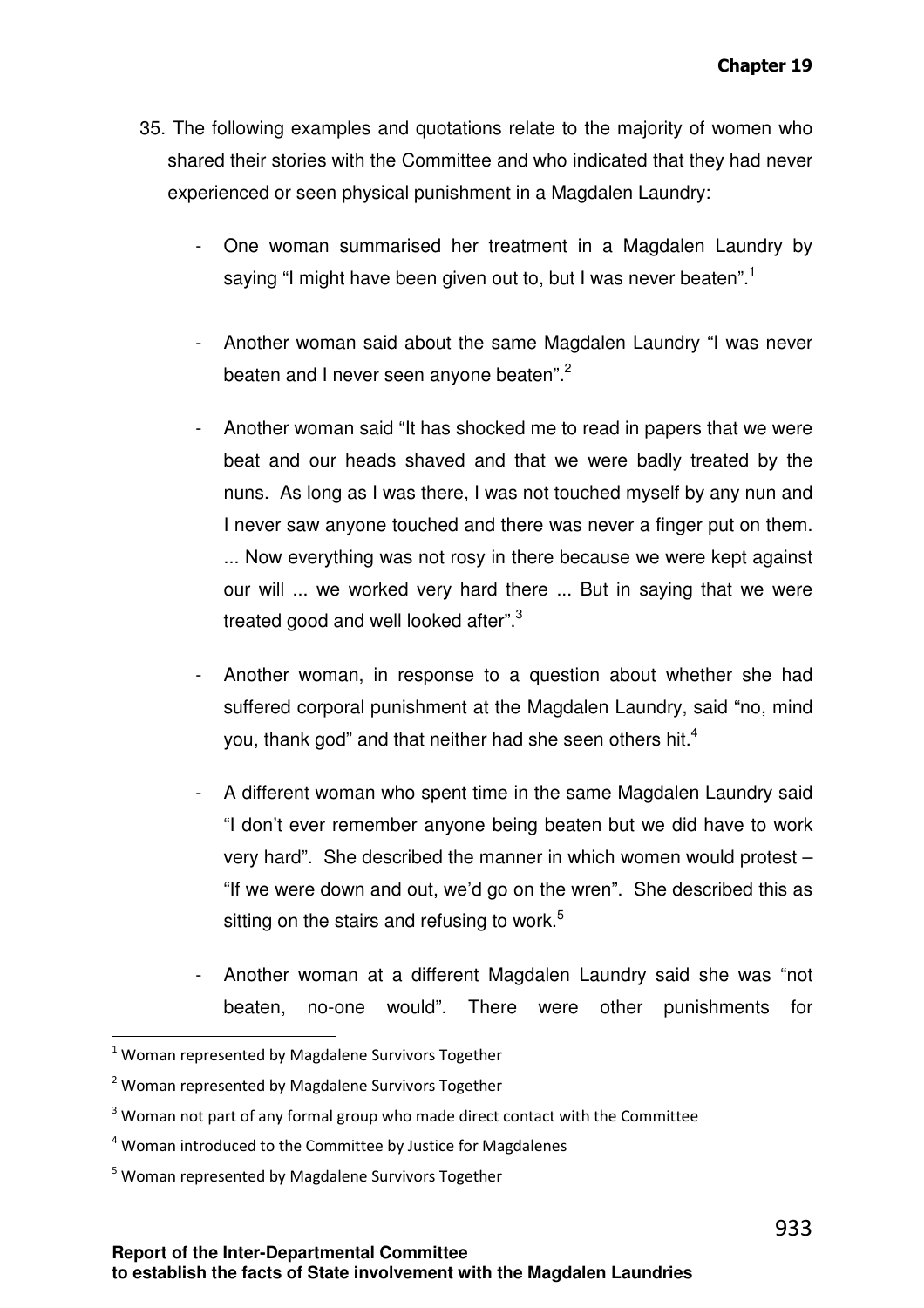misbehaviour – "you were punished – put to bed without your supper, things like that".<sup>6</sup>

- A woman at that same Magdalen Laundry when asked if there had been any physical punishments or beatings said "No, they never hit you in the laundry. They never hit me, but the nun looked down on me 'cause I had no father".<sup>7</sup>
- A woman at another Magdalen Laundry said that "they might rap your knuckles with theirs, that'd be it".<sup>8</sup>
- Another woman, who was at a Magdalen Laundry for periods in the 1940s, 1950s and 1960s told the Committee "I have lovely scars from the orphanage ... I was never hit in [name of Laundry]. The nuns never hit me in [name of Laundry], I'll give that to them. But they gave it to you in your mind". She added "I hit one of the nuns once with a stick from the laundry".<sup>9</sup>
- A woman who was at a different Magdalen Laundry said "they'd poke you with pointer but they didn't lash out".<sup>10</sup>
- A woman at the same Magdalen Laundry said "I wasn't beaten but they'd shake you. And we were hungry – bread and dripping". $^{11}$
- Another woman said "I don't ever remember anyone being beaten but we did have to work very hard. We were robbed of our childhood, but then, I had a mother that beat the crap out of me".<sup>12</sup>

<sup>&</sup>lt;sup>6</sup> Woman represented by Irish Women's Survivors Network UK

<sup>&</sup>lt;sup>7</sup> Woman represented by Irish Women's Survivors Network UK

<sup>&</sup>lt;sup>8</sup> Woman living in sheltered accommodation

<sup>&</sup>lt;sup>9</sup> Woman represented by both Irish Womens Survivors Network and Justice for Magdalenes

<sup>&</sup>lt;sup>10</sup> Woman represented by Irish Women's Survivors Network

<sup>&</sup>lt;sup>11</sup> Woman represented by Irish Women's Survivors Network

<sup>&</sup>lt;sup>12</sup> Woman represented by Magdalene Survivors Together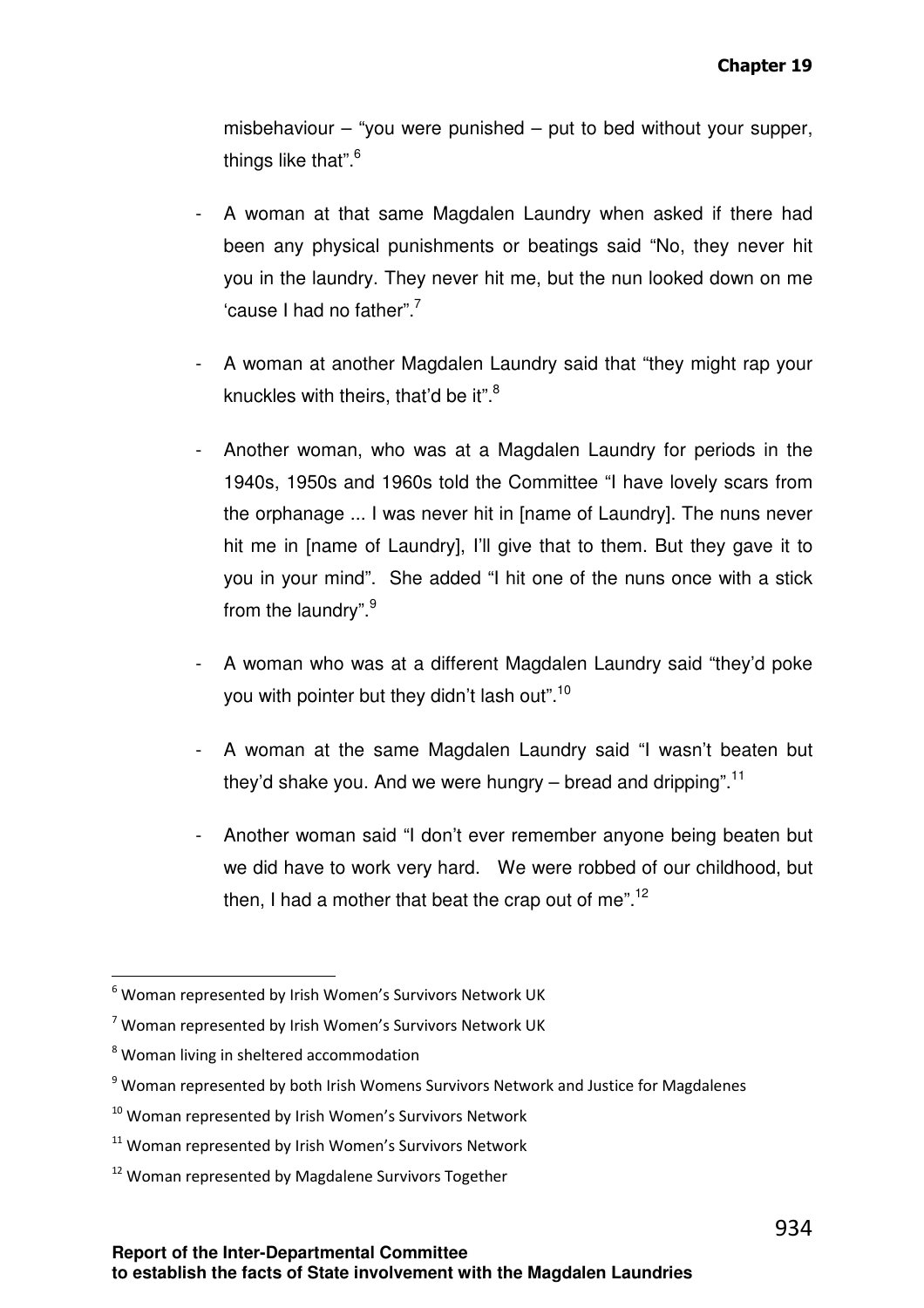- Another woman described the difference between her experience of industrial school and the Magdalen Laundry "In the industrial school it was weapons, it was desperate. It wasn't the same in the Laundry and I never remember being hit with a weapon".<sup>13</sup>
- A woman who spent time in 3 different Magdalen Laundries summarised the treatment she had received as follows: "No beatings, only working. Hardest work ever".<sup>14</sup>
- Another woman, who had been in two Magdalen Laundries described the physical punishment she suffered in industrial school as "desperate". She categorised her treatment in the Magdalen Laundries as "mental cruelty". Regarding that time, she said that the nuns were "very cruel, but they couldn't hit us ... physical cruelty didn't happen, but mental cruelty did".<sup>15</sup>
- A woman who had been in a different Magdalen Laundry in the 1950s, when asked about any physical punishment said "no, we were just mass, breakfast, silence, mass again, then work in the laundry".<sup>16</sup>
- A different woman who was in a Magdalen Laundry in the 1940s and 1950s said "I never saw any of the women and girls living with me being ill treated or severely punished in any way, no beatings, no head shaving, no denial of food, my only complain was that of being kept there for no reason. ... Many many more would say the same".<sup>17</sup>
- Another woman described the difference between Magdalen Laundries and industrial schools as "... a big difference. A very big difference". She said that at the Magdalen Laundries "there was no physical

<sup>&</sup>lt;sup>13</sup> Woman represented by Magdalene Survivors Together

<sup>&</sup>lt;sup>14</sup> Woman represented by Irish Women's Survivors Network

<sup>&</sup>lt;sup>15</sup> Woman represented by Irish Women's Survivors Network

<sup>&</sup>lt;sup>16</sup> Woman represented by Irish Women's Survivors Network

 $17$  Woman not represented by any group but having made direct contact with the Committee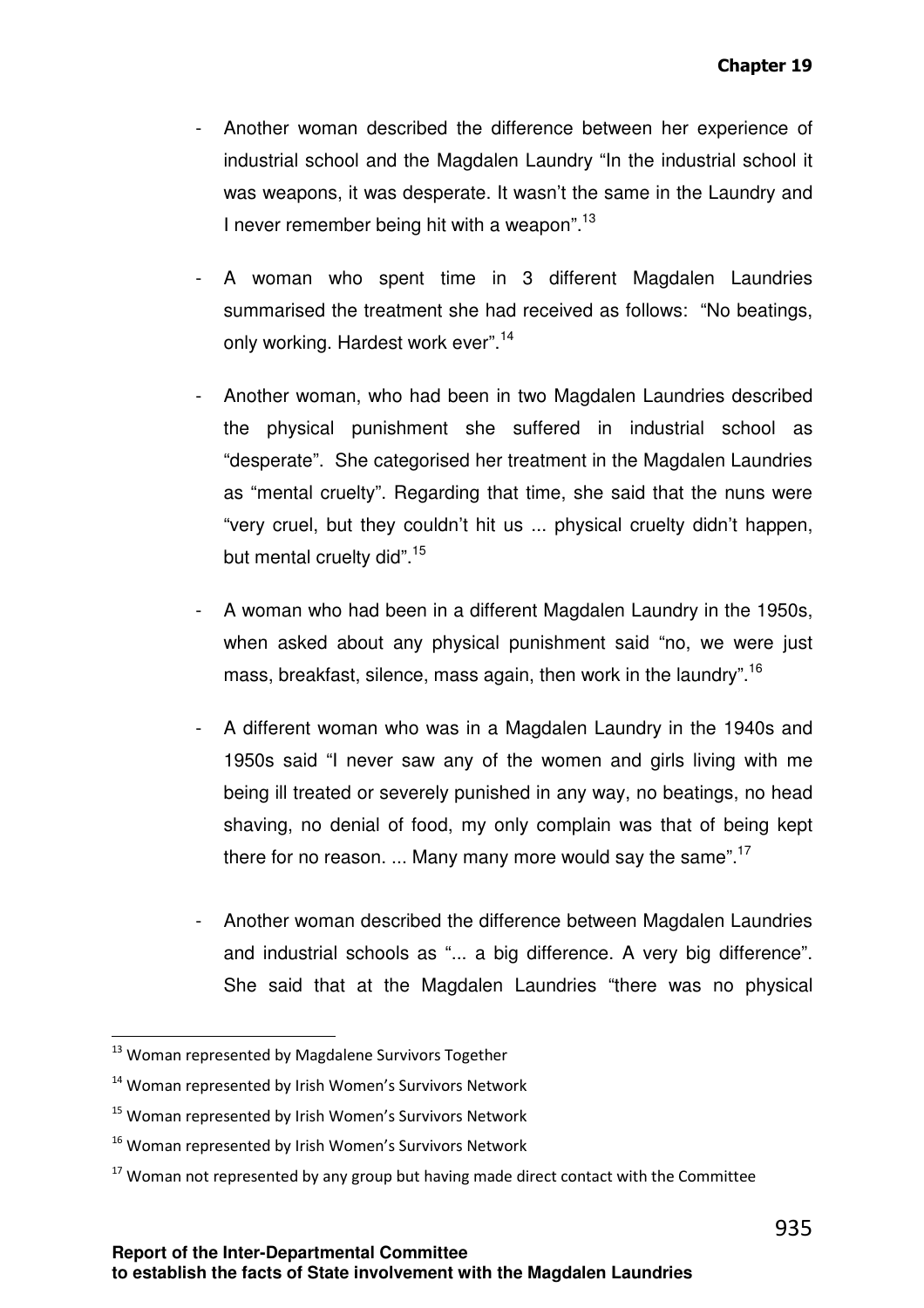punishment, it was all mental really. We were never hit. I think they were afraid to hit us. I would hit back". She also reported that women would in protest "go up to sit on the stairs, we went to Coventry, went and sat on the stairs and not do any work". The punishment for this would be that the woman would "not be let in for evening meal". This "could go on a whole week, we were able to endure it because our friends brought us the food ... we were too crafty for them, they were praying the whole time ... some girls would stay there in the evening too in the dark, with no recreation".<sup>18</sup>

- Another woman at a different Magdalen Laundry when asked if she had ever suffered physical or corporal punishment, said "no, no, not that. But it was just this big building and laundry and I had a terrible childhood and then I was grieving over [specified bereavement]".<sup>19</sup>
- 36. A small number of women described physical punishment on at least one occasion.
	- One woman described suffering a physical assault at the hands of 2 auxiliaries on the day of her entry to a Magdalen Laundry. She said that on arrival to the Magdalen Laundry:

"two ladies were standing there, not nuns but dressed in navy. I was left with those two"; and after being made to remove her clothing and stand on a stool, she described being "punched by one of them, one side to another. I was dizzy, I kept saying I'm dizzy".

She described the following morning as follows:

"I had to line up with the rest of the Magdalens for prayers, church, breakfast. A nun sitting on a high chair told the '3 new penitents to say your name'. I saw they were bruised too. I never ever saw another one, just that one time, never anything

<sup>&</sup>lt;sup>18</sup> Woman represented by Irish Women's Survivors Network

<sup>&</sup>lt;sup>19</sup> Woman introduced to the Committee by Justice for Magdalenes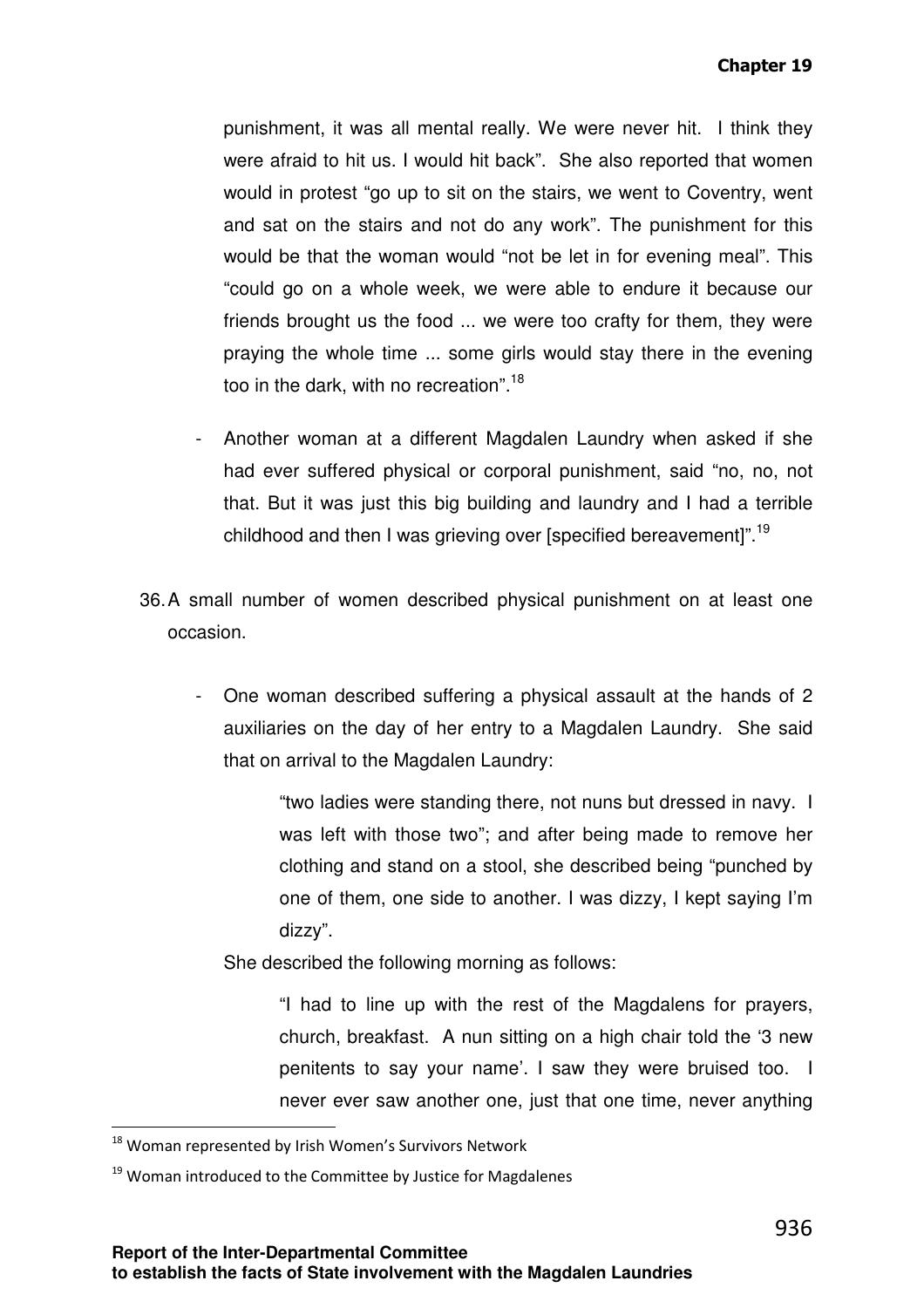like that again. They would raise voices more than anything  $$ not hands".<sup>20</sup>

Another woman described physical contact on more than one occasion. Regarding her time in a Magdalen Laundry in the 1950s, she said:

> "If you were talking you used to get a slap with a stick get on with work. It could be a nun or a woman who was there a long time ... if you were whispering the bigger girls might push you or pull your hair".<sup>21</sup>

- Another woman provided the following description of her experience of physical abuse at a Magdalen Laundry. She said that there were only two nuns in the Laundry, one "used to sit and watch over all the girls and there was another down the bottom floor checking it". She said:

> "I never saw a cane. There was a nun with a thick stick but she'd dig it at you. I never seen her draw it and hit anyone. They'd dig you with the cross too. And they used to pull their hair and box their face".<sup>22</sup>

# iii. Psychological and verbal abuse and non-physical punishment

37. The overwhelming majority of the women who spoke to the Committee described verbal abuse and being the victim of unkind or hurtful taunting and belittling comments. Even those who said that some Sisters were kind to them reported verbal cruelty as occurring during their time in the Magdalen Laundries.

<sup>&</sup>lt;sup>20</sup> Woman represented by Irish Women's Survivors Network

 $21$  Woman represented by Irish Women's Survivors Network

<sup>&</sup>lt;sup>22</sup> Woman represented by Magdalene Survivors Together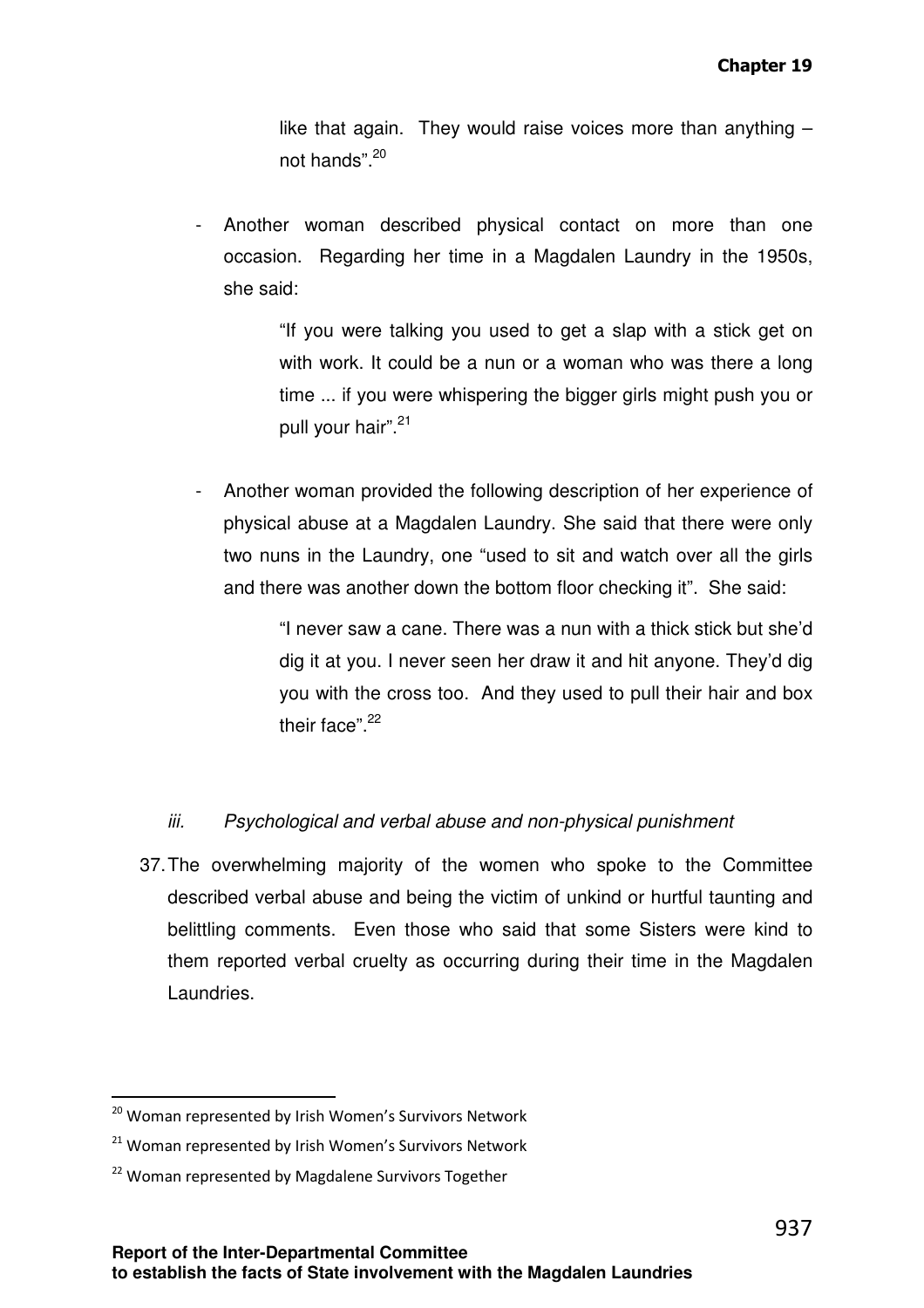- One woman spoke of receiving "cruel talk".<sup>23</sup>
- Another woman at a different Magdalen Laundry said she remembered hurtful comments "I remember a nun telling me that you came from an illegitimate mother. I suppose it was that you were no good and that's why we were there".<sup>24</sup>
- Another woman also spoke of her family background as being unkindly referred to - she said that "the nuns looked down on me 'cause I had no father".<sup>25</sup>
- Another woman in that same laundry said "we were never happy. You were lonely". She described how, on the journey to the Laundry, "in the car the nuns were saying I had the devil in me, shaking holy water and saying the rosary in the car". She had been raised in an industrial school with no known family and also described how a Sister on her entry to the Laundry, in front of all the other women, said "tell them where you were brought up and reared". <sup>26</sup>
- Another woman, who was in a number of Magdalen Laundries, said that in one of these Laundries the Sisters would make cruel comments about her family background, such as "what do you think you are, I heard all about your family". This was particularly hurtful to the woman concerned as she said that "my father interfered with the bigger girls". $27$
- Another woman said that "conditions were bad now ... one nun took me under her wing and a lovely woman she was, she was good to me". $^{28}$

<sup>&</sup>lt;sup>23</sup> Woman represented by Magdalene Survivors Together

<sup>&</sup>lt;sup>24</sup> Woman represented by Magdalene Survivors Together

<sup>&</sup>lt;sup>25</sup> Woman represented by Irish Women's Survivors Network UK

<sup>&</sup>lt;sup>26</sup> Woman represented by Irish Women's Survivors Network

<sup>&</sup>lt;sup>27</sup> Woman represented by Irish Women's Survivors Network

<sup>&</sup>lt;sup>28</sup> Woman introduced to the Committee by Justice for Magdalenes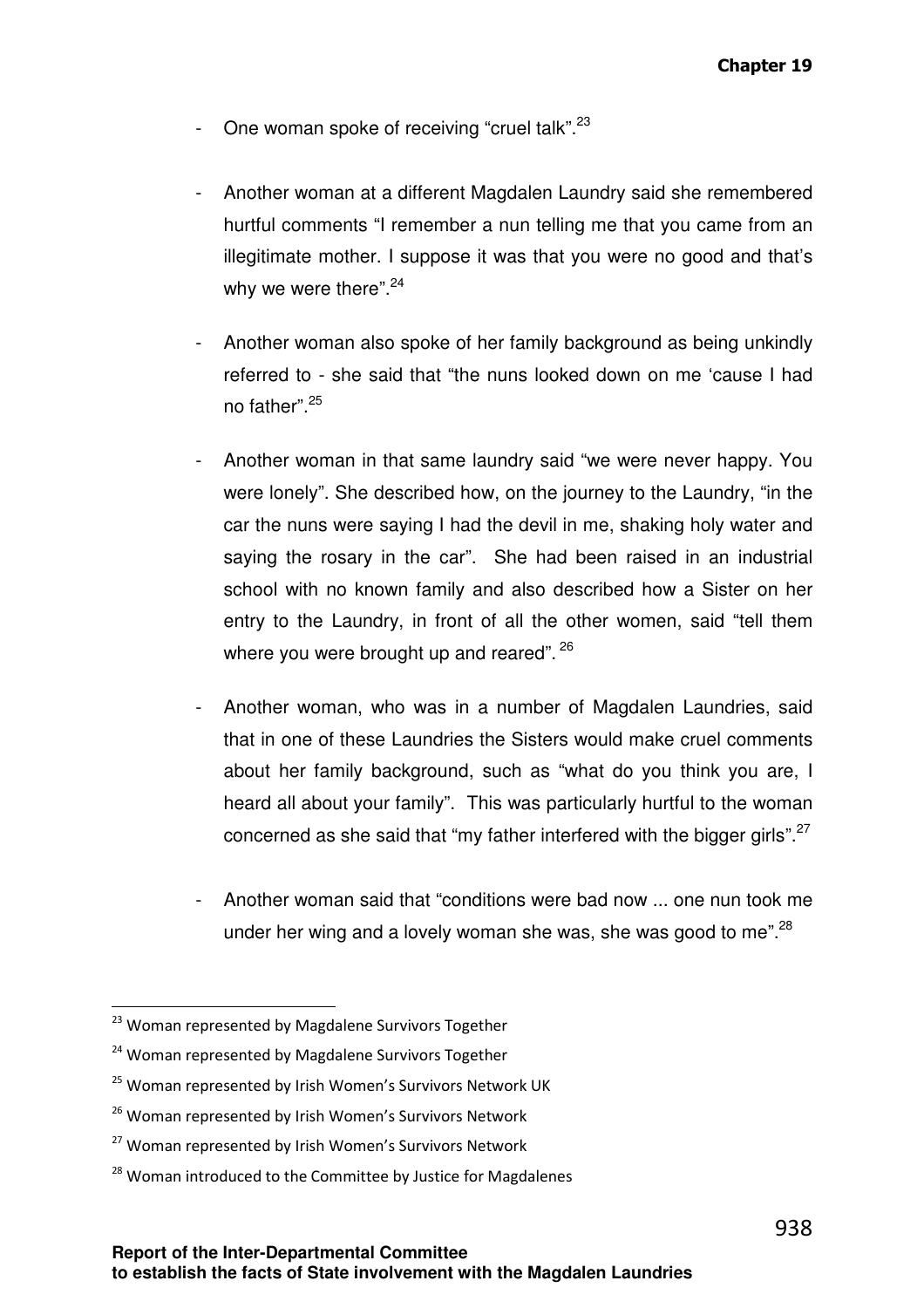- Another woman at the same Magdalen Laundry said "the nuns were very nasty. They'd say 'your father is a drunkard' in front of everyone. It would degrade me. You know everyone knows your business".<sup>29</sup>
- Another woman said "They were very very cruel verbally- 'your mother doesn't want you, why do you think you're here' and things like that".  $^{30}$
- 38. The types of non-physical punishments reported by the women to the Committee varied.
	- A woman reported that, after running away from a Magdalen Laundry in the 1950s and being returned by the Gardaí, she was "put in isolation for two days". <sup>31</sup>
	- A woman at a different Magdalen Laundry said "I broke a cup once and she put a string on it and I had to wear it for 3 days and 3 nights. And I threw a hanger one time and she made me wear it 3 days and 3 nights". <sup>32</sup>
	- Another woman who had been in two Magdalen Laundries reported that, in one of these Laundries, "there was a padded cell, I was put in there 3 times". In the other Laundry, she was "told if I didn't work there'd be no food and the infirmary". Apart from that, punishment was "not let you write to anyone". In neither of the Laundries did she experience physical punishment - she said of one of the Laundries "they were very cruel but they couldn't hit us", and of the other "physical cruelty didn't happen but mental cruelty did". <sup>33</sup>

- <sup>32</sup> Woman represented by Irish Women's Survivors Network
- <sup>33</sup> Woman represented by Irish Women's Survivors Network

<sup>&</sup>lt;sup>29</sup> Woman represented by Irish Women's Survivors Network UK

<sup>&</sup>lt;sup>30</sup> Woman represented by Magdalene Survivors Together

<sup>&</sup>lt;sup>31</sup> Woman represented by Irish Women's Survivors Network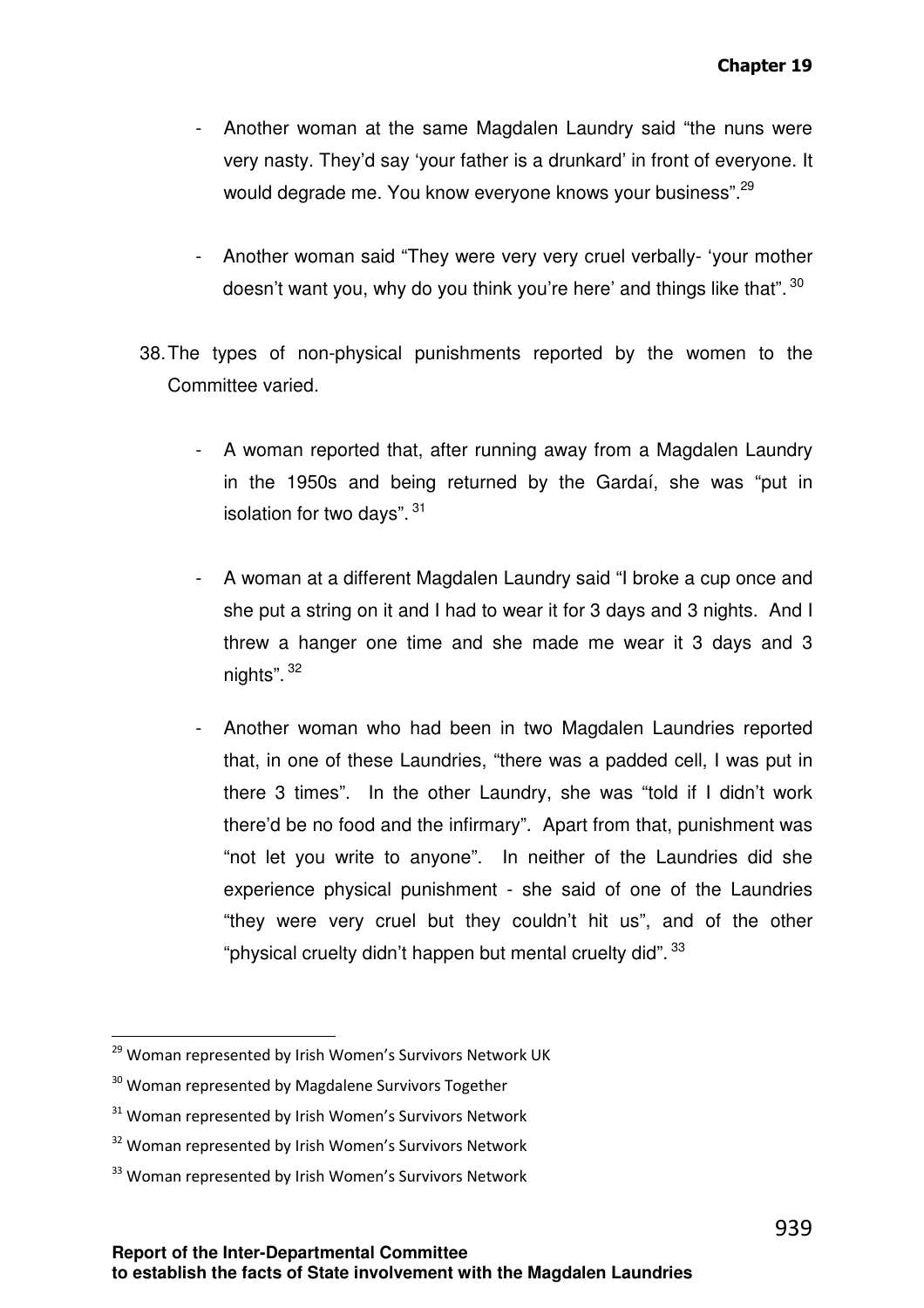- A woman at a different Magdalen Laundry reported that the punishment she saw was "they would make you walk in front of all the women in the refectory and lie on the ground and kiss the floor".  $34$
- Another woman said that as a young girl she moved an item of clothing (a bra) from the laundry. She said "I was made an example of next day. She called my name at dinnertime. You'd be mortified. She said 'you took a brassiere out of the laundry', 'yes I wanted to be like the other girls'. Didn't she make me kneel there for two hours". <sup>35</sup>
- Another woman said that, during her time in a Magdalen Laundry, she began to wet the bed. She said that "they pinned the sheet to me back and I was walking on the veranda with it".  $36$

### iv. Work environment

- 39. The women who met the Committee were at one regarding their memories of the work which they carried out in the Magdalen Laundries. They described harsh and physically demanding work, in some cases for long hours. Some of them were only young girls while carrying out this heavy and difficult work.
	- One woman recalled that she "only saw nuns and hard work. I was soaking wet in the washing machine, the plastic apron was full of holes". She also said that "In the evening you'd be tired but only the Child of Mary could go to bed after tea, the rest would sit in circle with their circle of consecrates and sew".  $37$
	- Another woman who was at 3 different Magdalen Laundries described that at one of these Laundries she was "so short I needed a stool to put

<sup>&</sup>lt;sup>34</sup> Woman represented by Magdalene Survivors Together

<sup>&</sup>lt;sup>35</sup> Woman introduced to the Committee by Justice for Magdalenes

<sup>&</sup>lt;sup>36</sup> Woman represented by Irish Women's Survivors Network

<sup>&</sup>lt;sup>37</sup> Woman represented by Irish Women's Survivors Network UK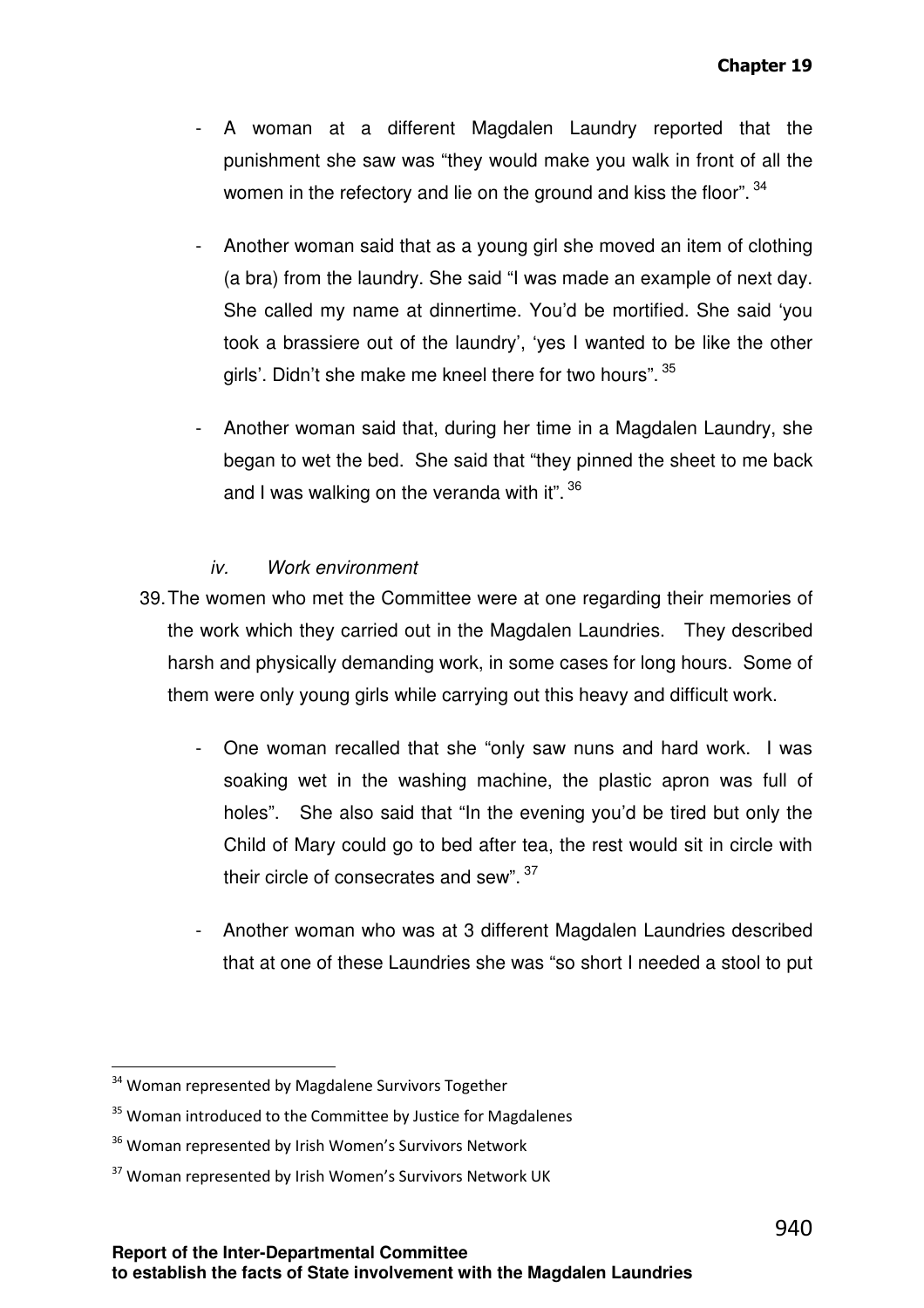washing in. One day I fell in and the lid snapped down, I screamed to get out". <sup>38</sup>

- A woman at another Magdalen Laundry said that the Sisters "didn't put me working for a week. I was in the sewing room, I was left in there with them looking after me for a week". She said that after that she "went to work in the packing room. I was about 14 years old. You would get up very early, the van men brought it in. You'd check the customer of the dirty laundry, mark it and put it in baskets. You'd pack it in bags and collect them. We had to leave the room when the van men came. It was repetition all the time". She described that sometimes the women would protest by "sitting on the stairs or walking up and down the veranda. You would get told off then".<sup>39</sup>
- A woman who entered a Magdalen Laundry following an earlier time in an industrial school said it was "very hard work. At about 8 o'clock you'd really drop. You'd be soaking wet. I only think I loved the clothes horses, 'cause it was warm in the drying room". She also said that she was "never allowed talk. If you were caught you'd be moved to other end of laundry". 40
- A woman said she had been sent to a Magdalen Laundry at a young age by her family. She described her work environment by saying "I needed a footstool 'cause I was too small for the callendar. You couldn't speak and needed permission for the toilet. ... The recreation time you were making beads and aran sweaters". $41$
- Another woman said "The only thing was I had appendicitis and asked [named nun] could I go to bed and she wouldn't let me".  $42$

l

<sup>&</sup>lt;sup>38</sup> Woman represented by Irish Women's Survivors Network

<sup>&</sup>lt;sup>39</sup> Woman represented by Irish Women's Survivors Network

<sup>&</sup>lt;sup>40</sup> Woman represented by Irish Women's Survivors Network

 $41$  Woman represented by Magdalene Survivors Together

<sup>&</sup>lt;sup>42</sup> Woman represented by Magdalene Survivors Together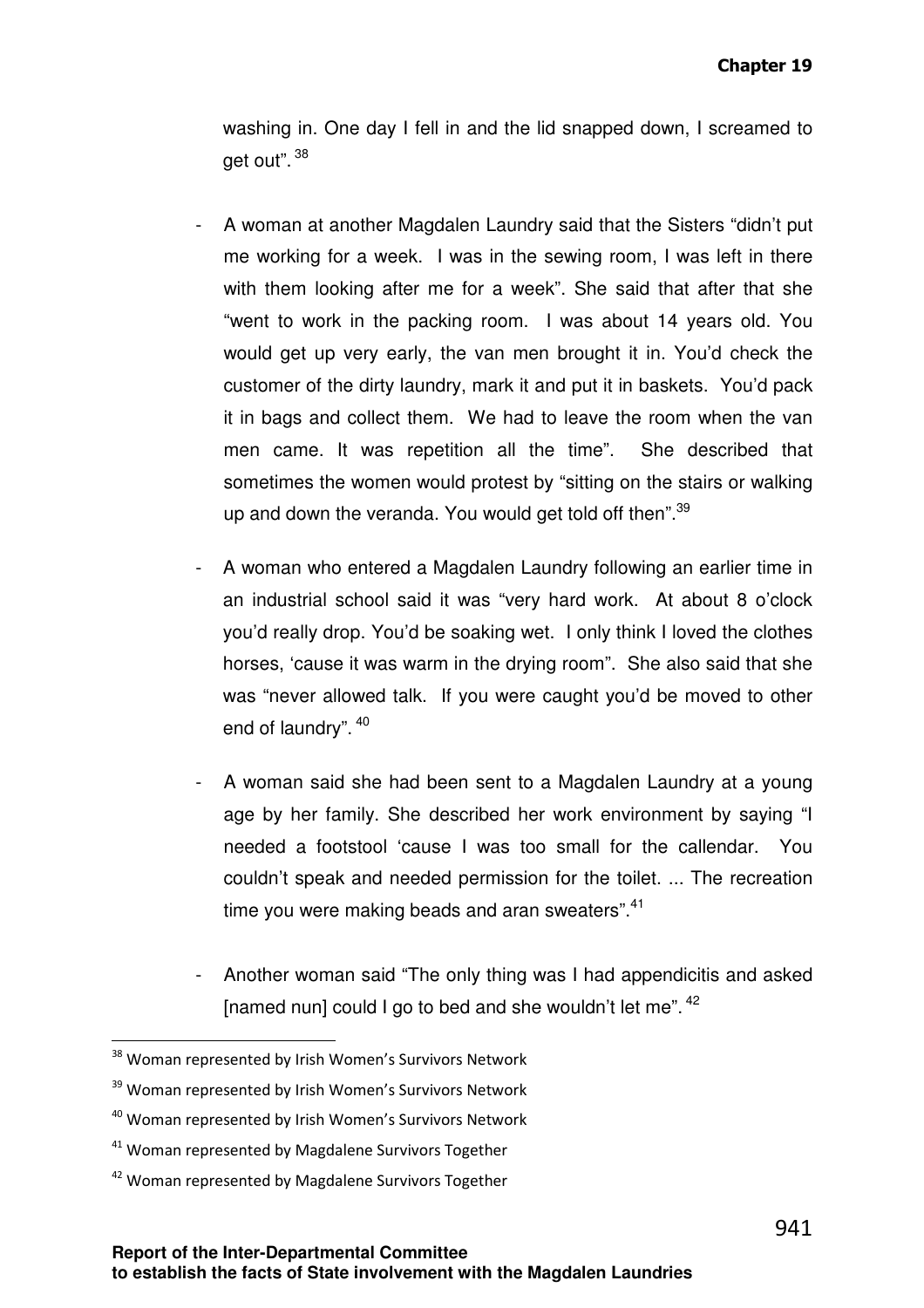- Another woman described her experience of working in a Magdalen Laundry in the 1960s by saying "It was very hard work in the Laundry. The roof was all glass, the heat was unbelievable. You couldn't leave your station unless a bell went. In the workroom I was trained to sew, we made fantastic stuff for the outside- kids clothes, first communion clothes, priests vestments ... there was a sale of work in November for 3 days and the public came in". She said "If we were down and out we'd go on the wren. I don't ever remember anyone being beaten but we did have to work very hard".  $43$
- A different woman said "We used to work hard that way. I would prefer I hadn't been there, I was worried about my name, but I suppose ... I think myself they put us where we are today".  $44$
- A woman said that you would have to work "unless you were really ill and see the doctor and you couldn't move".  $45$
- Another woman described the structure of the day. "It was regimented. At the Laundry it was constant, you had to get up at a certain time, have this kind of breakfast, we all had our own sections, then scrub ... As time went by it was so regimental you learned not to ask questions or complain. You couldn't be forward in any way. Talking was a thing that was seen as sinful".  $^{46}$
- A woman indicated that she had spent 3 weeks in the laundry but was then moved to "the sewing room. I was one of the privileged ones". She said the Magdalen Laundry she was in had an infirmary, but that

<sup>&</sup>lt;sup>43</sup> Woman represented by Magdalene Survivors Together

<sup>&</sup>lt;sup>44</sup> Woman represented by Magdalene Survivors Together

<sup>&</sup>lt;sup>45</sup> Woman represented by Irish Women's Survivors Network

<sup>&</sup>lt;sup>46</sup> Woman represented by Irish Women's Survivors Network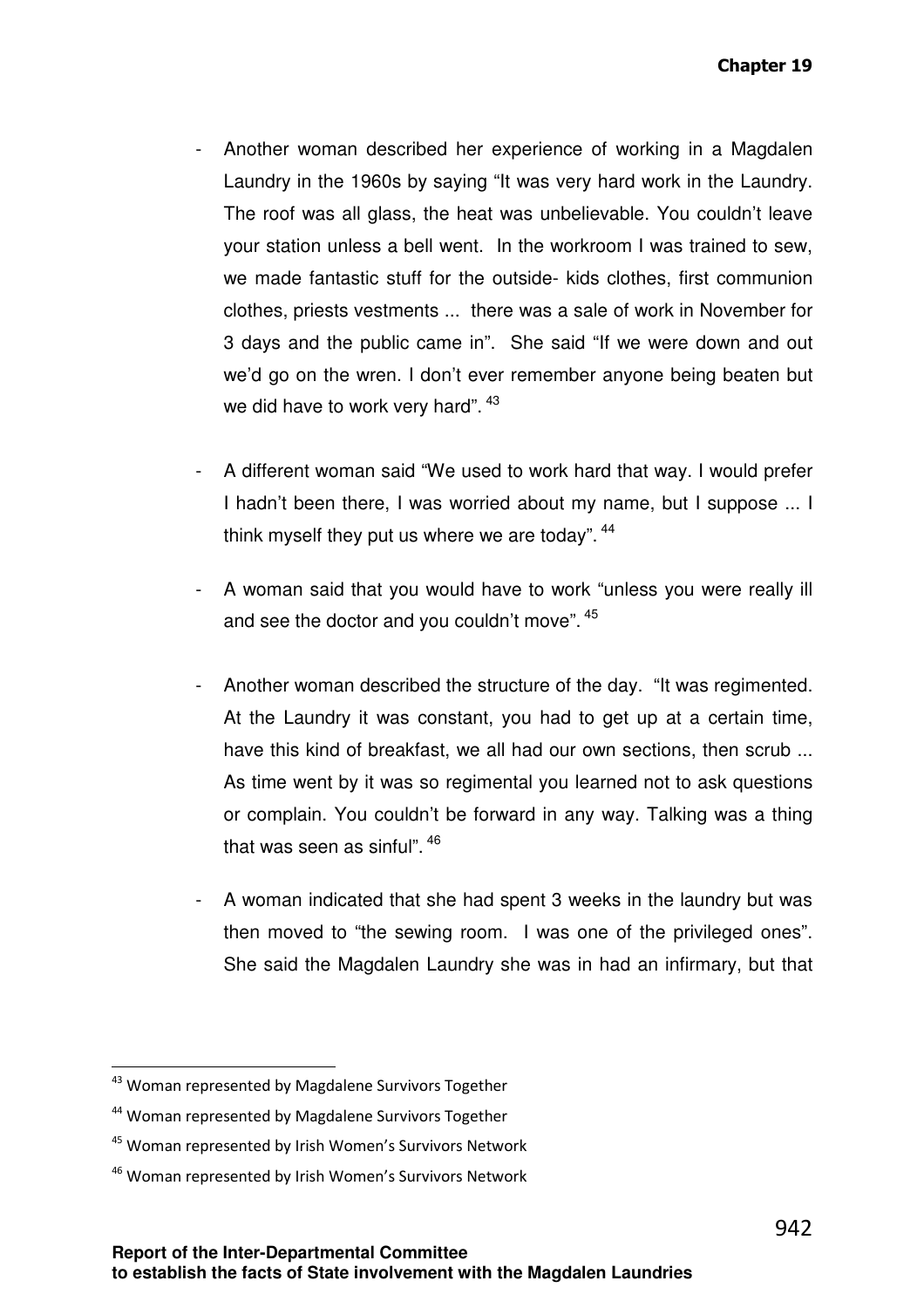"you had to be almost bed bound to get in there. [Named auxiliary] did the looking after there, she was alright".  $47$ 

- One woman described her experience succinctly as "laundry and prayer, laundry and prayer". <sup>48</sup>
- Another woman said that "you'd have to handle all that dirty laundry and you could've picked up anything. They started to pay us a pound a month. And they did try to educate a few of us, a teacher came in, she was a lovely woman". <sup>49</sup>
- 40. Some of the women who spoke to the Committee said that the Sisters worked alongside them in the Laundry, while others said that they did not.
	- One woman said that "a nun in the packing room did the public's sewing for them on my behalf". But that the other nuns "they did very little work in the laundry, round with their beads praying".  $50$
	- Another woman who was at the same Magdalen Laundry said "I never saw the nuns working only giving orders".  $51$
	- By contrast, a woman who was in a different Magdalen Laundry from the 1940s onwards said "Nuns worked with the women, mind you, I'll give them that". <sup>52</sup>
	- A woman at a different Magdalen Laundry also reported the Sisters working in the Laundry with the women. She said "I couldn't believe

<sup>&</sup>lt;sup>47</sup> Woman represented by Irish Women's Survivors Network

<sup>48</sup> Woman represented by Magdalene Survivors Together

 $49$  Woman introduced to the Committee by Justice for Magdalenes

<sup>&</sup>lt;sup>50</sup> Woman represented by Irish Women's Survivors Network

<sup>&</sup>lt;sup>51</sup> Woman represented by Irish Women's Survivors Network

<sup>&</sup>lt;sup>52</sup> Woman represented by both Irish Womens Survivors Network and Justice for Magdalenes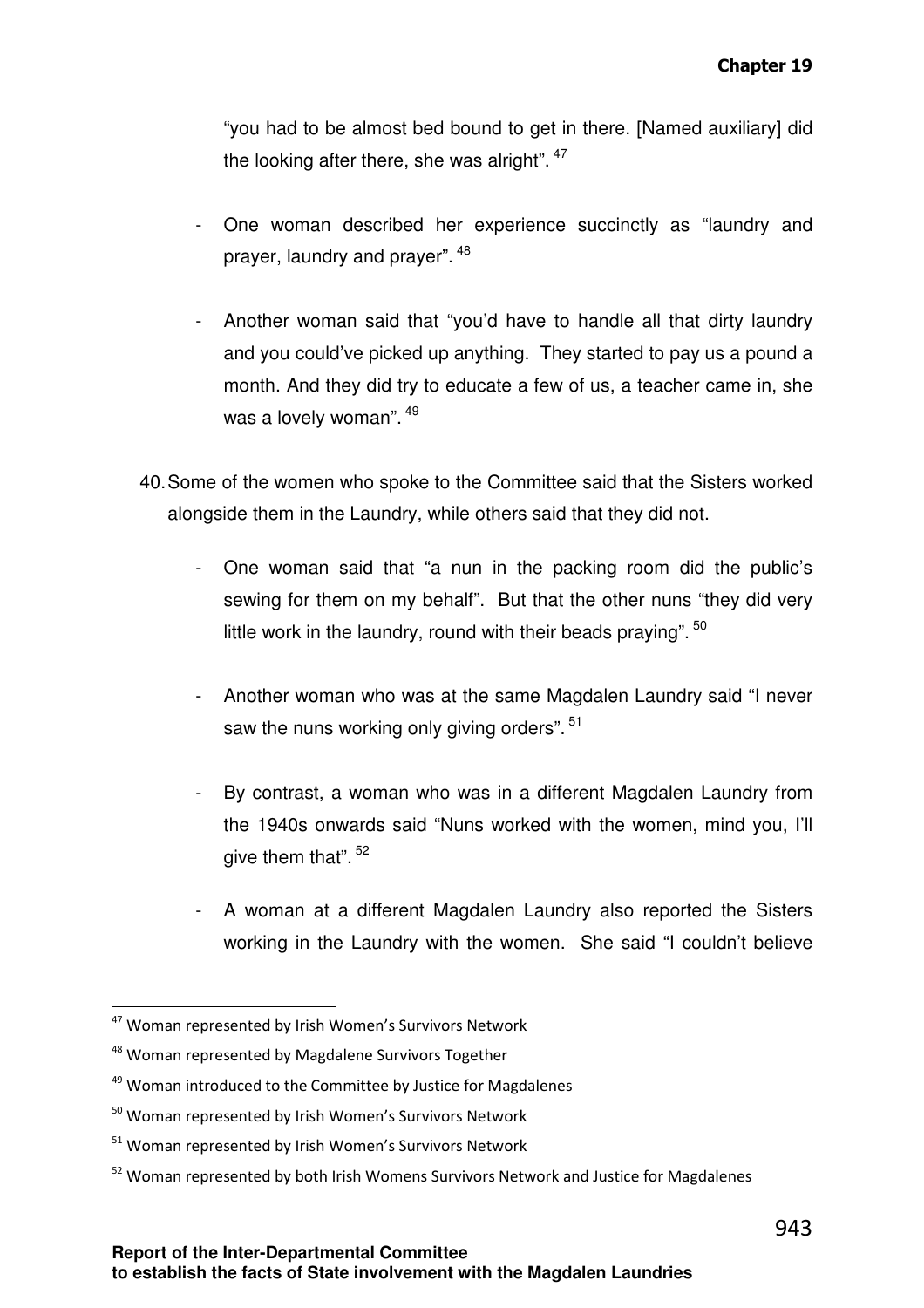nuns worked with you, it was humbling. The nuns were charitable and they worked with us, there was no-one on a throne".  $^{53}$ 

Another woman at a different laundry reported that "the nuns worked as well".<sup>54</sup>

#### v. Reports of hair cutting

- 41. None of the women told the Committee that their heads had been shaved, with one exception. The exception occurred where one woman had her head shaved because she had lice:
	- "When I said it was all itchy they shaved it ... If you got lice your head was shaved". In response to a question on whether hair was ever shaved as a punishment, she replied "Just for the lice". <sup>55</sup>
- 42. Some, but not all women reported that their hair had been cut on entry to the laundry. Some described this as an upsetting and degrading experience.
	- One woman, in response to a question on whether her hair was cut on entry to a Magdalen Laundry answered "no, my hair was short". <sup>56</sup>
	- Another woman described her hair being cut and described the effect on her as follows "t'was the ultimate humiliation for you. It changed me as a person to authority, God forgive me I learned to hate people then".<sup>57</sup>
	- Another woman in response to the same question said "in School oh God yes I got it. In the Laundry, no I didn't".<sup>58</sup>

<sup>53</sup> Woman represented by Irish Women's Survivors Network

<sup>&</sup>lt;sup>54</sup> Woman introduced to the Committee by Justice for Magdalenes

<sup>&</sup>lt;sup>55</sup> Woman represented by Magdalene Survivors Together

<sup>56</sup> Woman represented by Magdalene Survivors Together

<sup>&</sup>lt;sup>57</sup> Woman introduced to the Committee by Justice for Magdalenes

<sup>58</sup> Woman represented by Irish Women's Survivors Network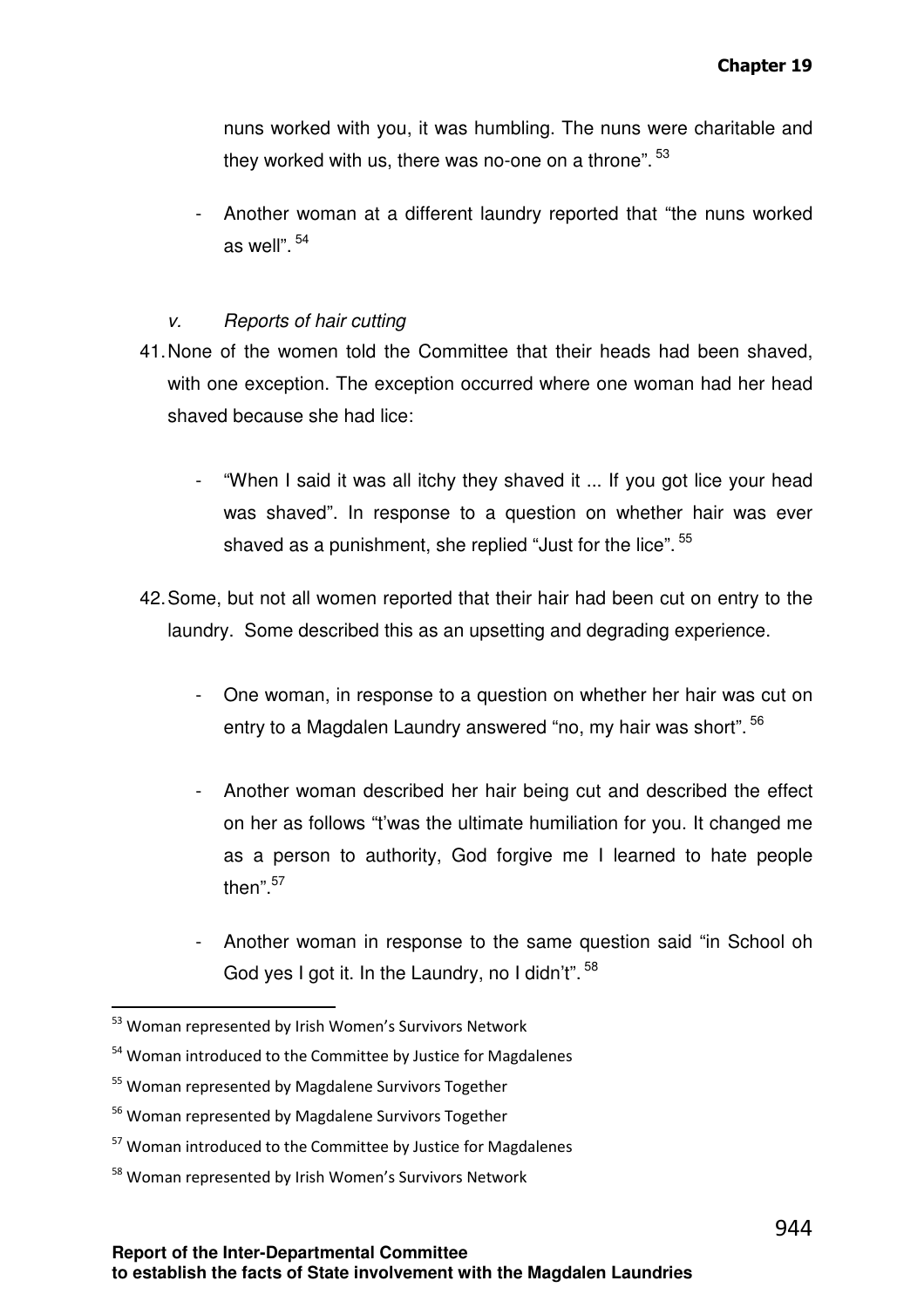- Another woman, when asked if her hair was cut on entry to a different Magdalen Laundry, said "no, my hair was short, I had bobbed hair".  $59$
- Another woman described that on entry to the Magdalen Laundry she had long styled hair, which was cut on her first day "It was cut like a pot, like a saucepan on your head. Then they gave you a clip and you had to put the clip in your hair. No one had long hair".  $^{60}$
- One woman said that she had long hair which was cut on her first day at the laundry, "they didn't shave it but they'd chop it with a shears". She said it happened only on the day she entered the Laundry.<sup>61</sup>
- Another woman also reported having her hair cut on entry to a Magdalen laundry. She said "If you had long hair it was cut, you were not allowed to have long hair. It didn't happen after". She described the effect of this also: "It was cut up to my ears. It was humiliating, making us feel like less of a person".  $62$
- A different woman similarly described having her hair cut upon entry to a Magdalen Laundry. She said "They cut the hair, they cut it up in a bob". In response to a question on whether her hair was ever cut after her first day or as a punishment, she said "oh no not for punishment, there was never anything done for me for punishment".  $^{63}$
- Another woman said that her hair had not been cut "they didn't cut my hair ... it was to my shoulders not long like [name of other woman]".  $^{64}$

<sup>&</sup>lt;sup>59</sup> Woman introduced to the Committee by Justice for Magdalenes

 $60$  Woman represented by Irish Women's Survivors Network UK

<sup>&</sup>lt;sup>61</sup> Woman represented by Magdalene Survivors Together

<sup>&</sup>lt;sup>62</sup> Woman represented by Irish Women's Survivors Network

<sup>&</sup>lt;sup>63</sup> Woman represented by Magdalene Survivors Together

<sup>&</sup>lt;sup>64</sup> Woman represented by Irish Women's Survivors Network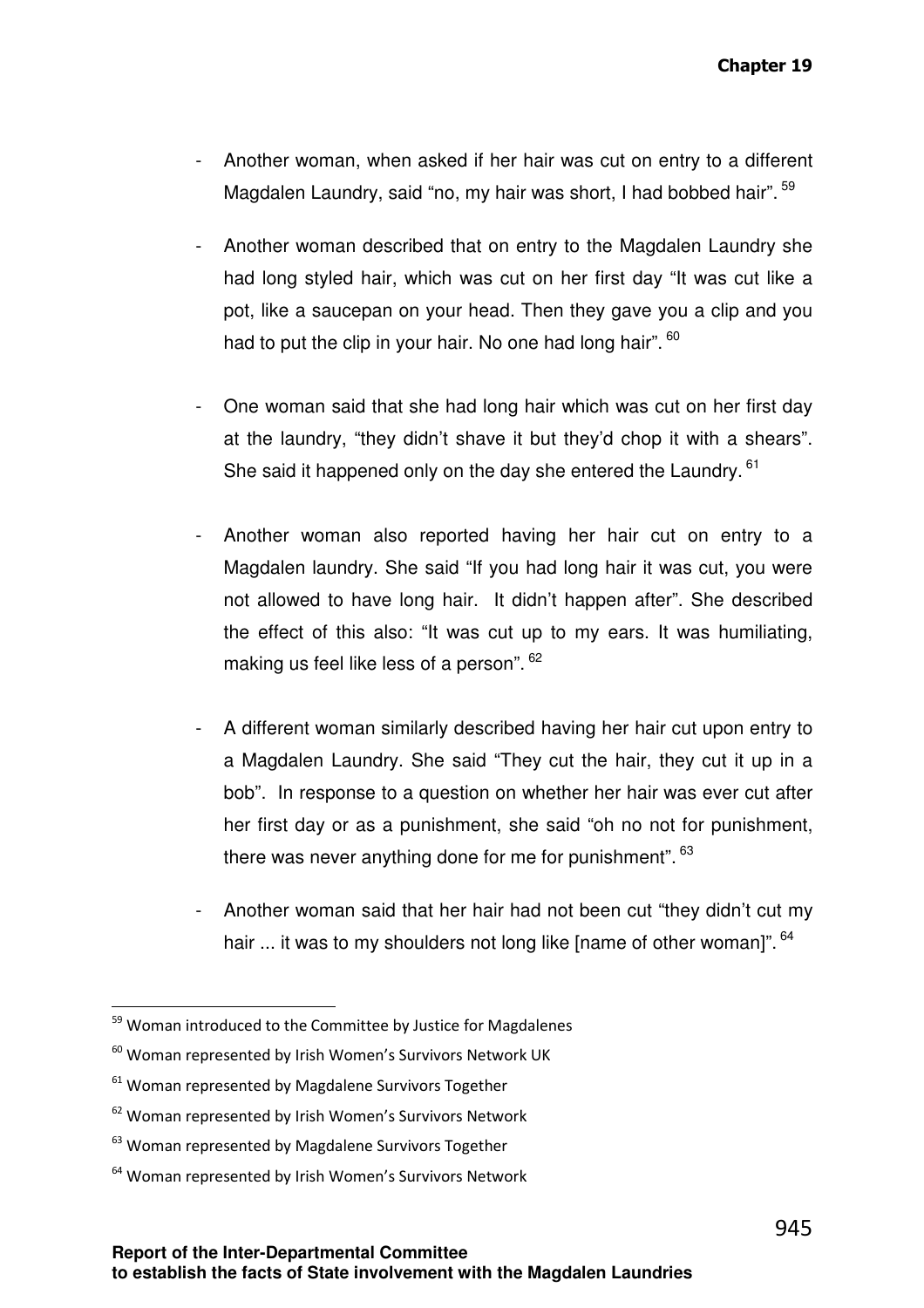- Another woman who entered a Magdalen Laundry in the 1950s said "I had lovely long hair. They cut my hair short when I arrived in. They cut my hair and called me [specified name]".  $^{65}$
- Another woman who was in a different Magdalen Laundry also reported that her hair was cut on her first day there "Click click the scissors. The first day but never afterwards. My hair was cut as punishment in the [Industrial] School but not there". <sup>66</sup>
- Another woman, in response to a question on whether her hair had ever been cut in the Magdalen Laundry said "no, my hair was short". <sup>67</sup>
- One woman who was in 3 Magdalen Laundries said that in one of those Laundries she was told her hair would be cut but before that could happen "I cut off all my own plait and tied it with a band and kept it". <sup>68</sup>
- Another woman at a different Magdalen Laundry summarised it by saying "My hair was cut short, not shaved just short". <sup>69</sup>
- A different woman at another Magdalen Laundry said that her hair had been cut and shaved in an Industrial School, but that in the Magdalen Laundry "nothing like that happened to me".  $^{70}$
- Another woman described having had her hair cut while in Reformatory School, but said this was not repeated in the laundry "oh no, not that I saw, there was definitely a difference". 71

<sup>&</sup>lt;sup>65</sup> Woman represented by Irish Women's Survivors Network

<sup>&</sup>lt;sup>66</sup> Woman represented by Irish Women's Survivors Network

<sup>&</sup>lt;sup>67</sup> Woman represented by Magdalene Survivors Together

<sup>&</sup>lt;sup>68</sup> Woman represented by Irish Women's Survivors Network

<sup>&</sup>lt;sup>69</sup> Woman represented by Magdalene Survivors Together

 $70$  Woman represented by Irish Women's Survivors Network UK

 $71$  Woman represented by Irish Women's Survivors Network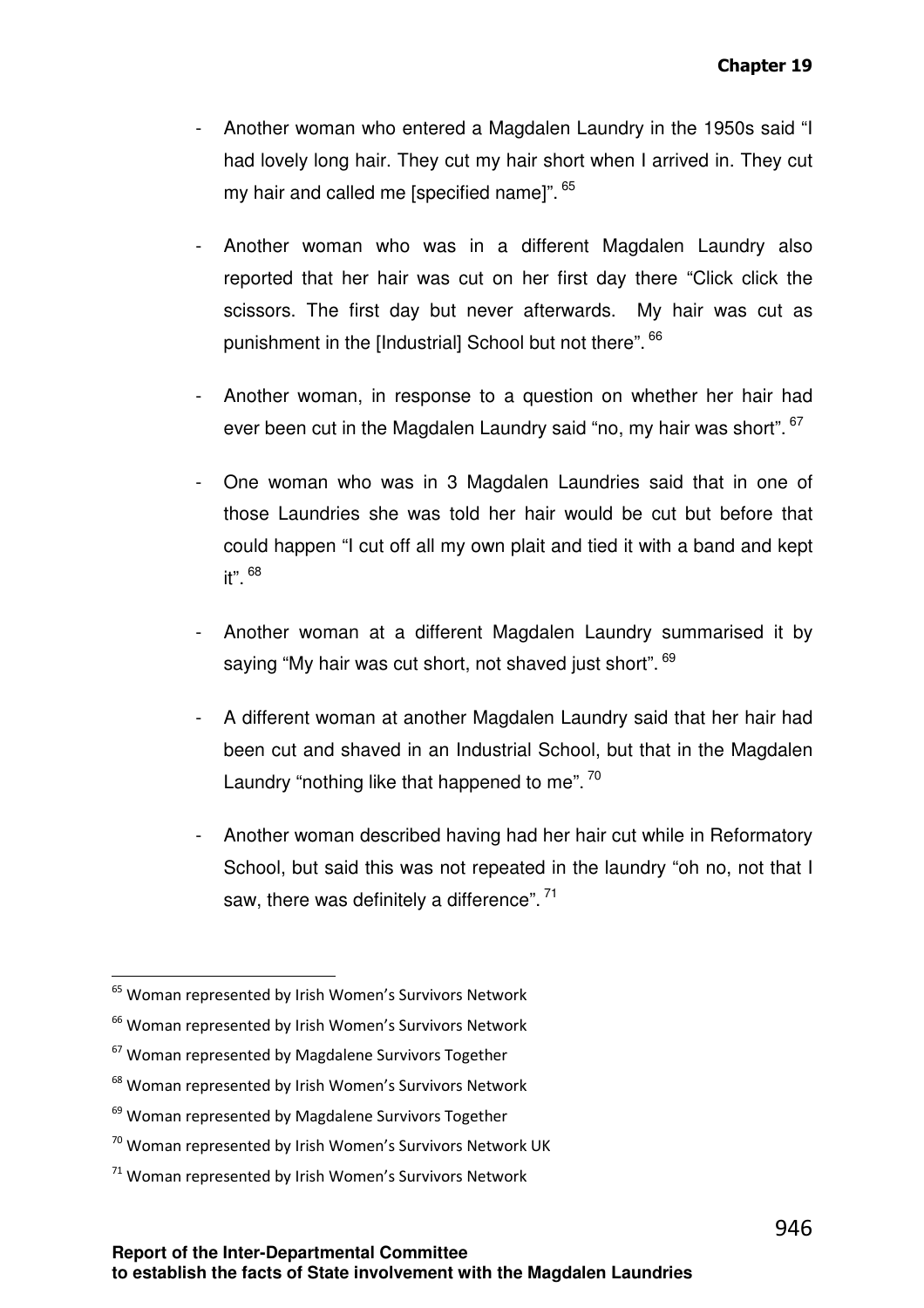- 43. Three women told the Committee that they had either experienced or seen hair-cutting as a punishment.
	- One woman said that her "hair was never cut in Industrial School, but it was in [name of Magdalen Laundry]. ... 'the black habits' who were there for a long time, one of them did it".  $72$  [Note: 'black habits' refers to auxiliaries]
	- One woman said "If you answered her back, your hair would be cut".  $^{73}$
	- Another woman who was at the same Magdalen Laundry said that "they didn't cut it first day, but yes for punishment".<sup>74</sup>
	- vi. Communication with the outside world letters and visitors
- 44. The women who shared their experiences of the Magdalen Laundries with the Committee spoke of very similar experiences in relation to communication by letter with family or friends. They told the Committee that all letters which they sent or received were read by the Sisters.
	- One woman said that in the Magdalen Laundry "Your letters were checked and letters in were definitely checked". <sup>75</sup>
	- Another woman described the practice as follows: "They read them and they didn't get out or in if they didn't suit".  $^{76}$
	- One woman said that in the Magdalen Laundry in which she was, "You could write once a month but the nun would read the letters". She also

 $72$  Woman represented by both Irish Women's Survivors Network and Justice for Magdalenes

<sup>&</sup>lt;sup>73</sup> Woman represented by Irish Women's Survivors Network

<sup>74</sup> Woman represented by Irish Women's Survivors Network

<sup>&</sup>lt;sup>75</sup> Woman represented by Magdalene Survivors Together

<sup>&</sup>lt;sup>76</sup> Woman represented by Magdalene Survivors Together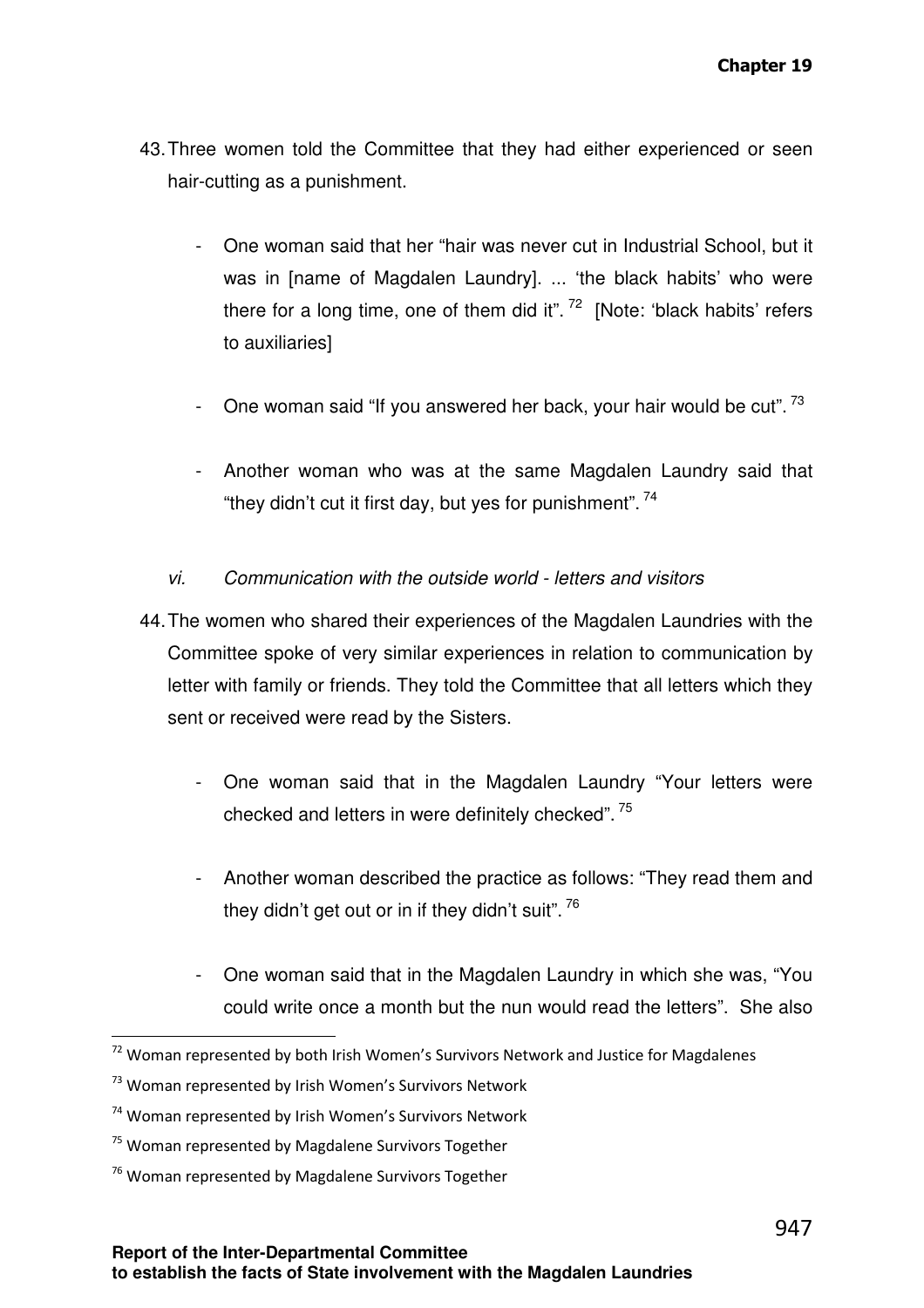said that "when you got letters they were open". She also described the deep hurt caused when she wrote to her mother asking her to take her home and "she wrote back and said to them to keep me in 20 years".  $^{77}$ 

- A woman who lived at a different Magdalen Laundry said "I tried to write a letter saying I wasn't getting school and the nun said 'it can't go'."<sup>78</sup>
- At another Magdalen Laundry, a woman told the Committee that "You were able to write letters but they were checked".  $^{79}$
- Another woman said that "They'd look at letter and tell me what to write". <sup>80</sup>
- Another said "my aunt started to write to me and my letters were opened". 81
- One woman said there were restrictions on who she could write to, that she was permitted to "only write to the last place I left".  $^{82}$
- 45. One woman said that letters were read aloud to her, that she was not permitted to read them herself:
	- "Our letters were read. You'd never see it [the letter]". $83$
- 46. A number of women told the Committee that they had neither sent nor received letters as they did not have family or others to write to.

<sup>77</sup> Woman represented by Irish Women's Survivors Network UK

<sup>&</sup>lt;sup>78</sup> Woman represented by Magdalene Survivors Together

<sup>&</sup>lt;sup>79</sup> Woman represented by Magdalene Survivors Together

<sup>80</sup> Woman represented by Irish Women's Survivors Network

<sup>&</sup>lt;sup>81</sup> Woman represented by Magdalene Survivors Together

<sup>82</sup> Woman represented by Irish Women's Survivors Network

<sup>83</sup> Woman represented by Irish Women's Survivors Network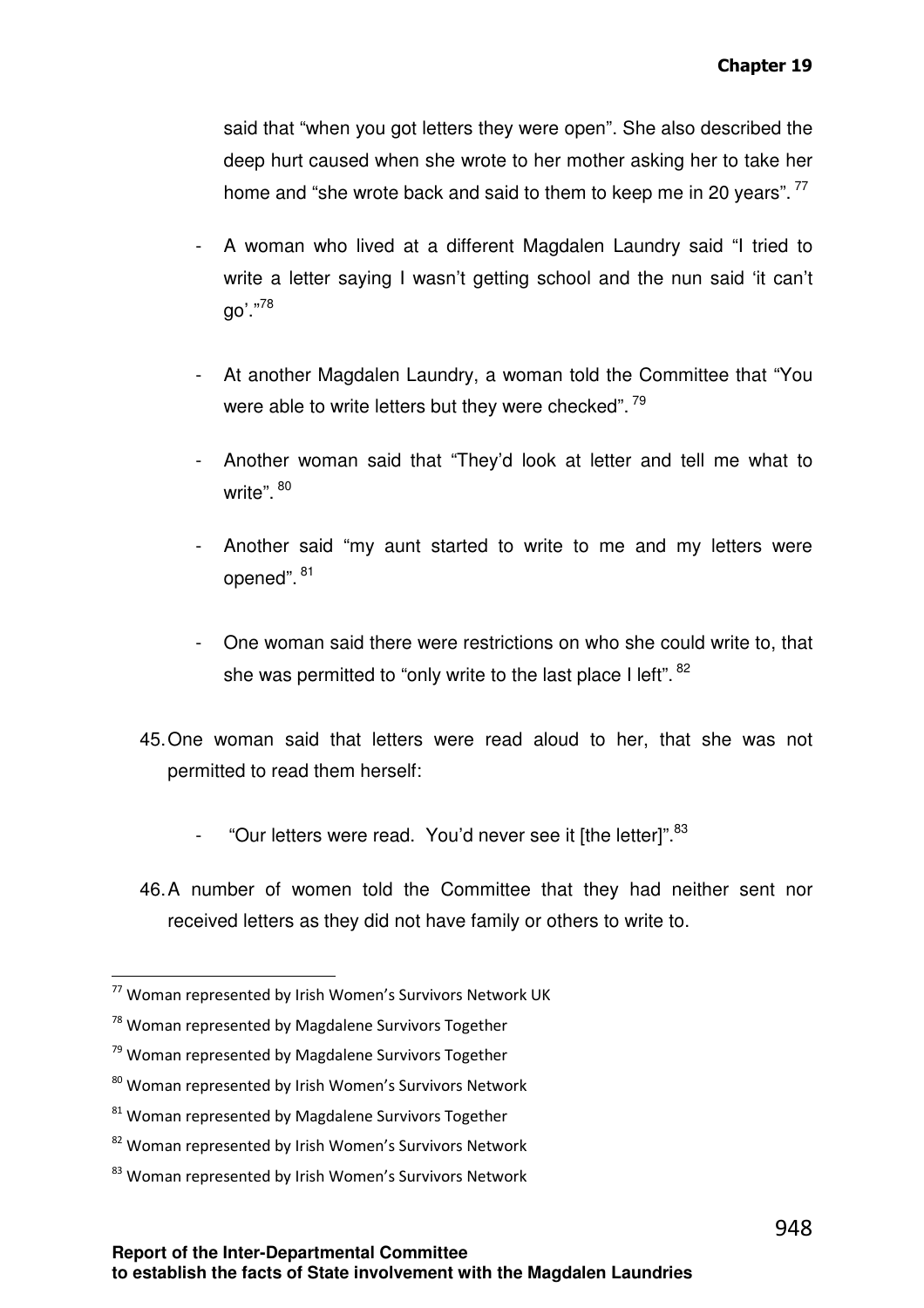- A woman who was in a Magdalen Laundry in the 1950s said "I never had a letter because I had nobody to write to"<sup>84</sup>
- Another woman simply said "I had no letters". <sup>85</sup>
- 47. Two women described giving letters to people other than the Sisters, for postage.
	- "My sister worked in [place], she did try to see me and write but I never got letters. Sometimes I used write to a friend, and get the priest to post it for me". <sup>86</sup>
	- The second woman who told us that she had given a letter to somebody else for postage had previously spent time in a Magdalen Laundry in the State, but it was at a Magdalen Laundry outside the State that the incident occurred. ("My friend [name] knew she was getting out for good the next day and she said write a letter for your mam and I'll post it" $b$ .<sup>87</sup>
- 48. The women who spoke to the Committee also shared their memories of the arrangements for visitors while they were in the Magdalen Laundries. The general pattern, as told to the Committee, seems to have been that visits were permitted, but that they were supervised.
	- A woman who had been placed in a Magdalen Laundry by her father said "my father used to come to see me but the nun would be there all the time". <sup>88</sup>

<sup>84</sup> Woman represented by Irish Women's Survivors Network

<sup>85</sup> Woman represented by Irish Women's Survivors Network

<sup>86</sup> Woman represented by Irish Women's Survivors Network

<sup>&</sup>lt;sup>87</sup> Woman represented by Irish Women's Survivors Network

<sup>88</sup> Woman represented by Magdalene Survivors Together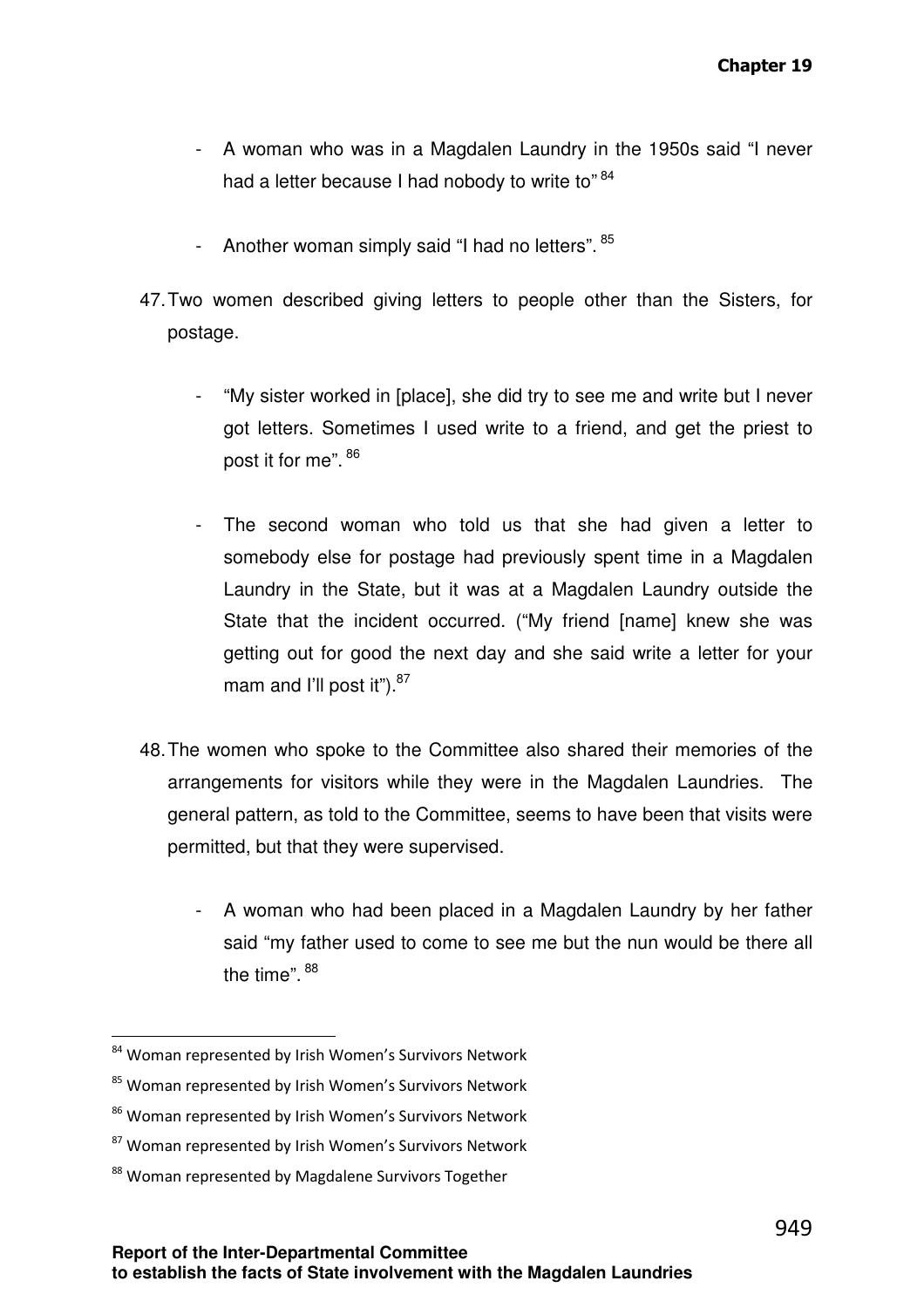- Another described how she had been placed in a Magdalen Laundry following severe abuse in the home. On being told she had a visitor, "I was sure it was [named Sister from industrial school], but she said it was my mother. I said 'I have no mother'. She said 'Yes and your auntie is there too'." She said that her mother told her "all is forgiven, we can start afresh but I said 'no thanks'."  $^{89}$
- Another woman who entered a Magdalen Laundry in the 1950s said "My friend did come and see me but she laughed at me when she seen me" in her uniform. <sup>90</sup>
- A woman at a different Magdalen Laundry said "One neighbour came to see me, they said don't be mentioning that, say it's domestic economy". <sup>91</sup>
- Another woman said that she received visits from "the Legion of Mary, one Sunday in a month. You wouldn't be deprived of a visitor". <sup>92</sup>
- 49. A small number of women said that family members were discouraged from visiting.
	- One woman said that at the beginning of her time in a Magdalen Laundry, her "aunt came once or twice. I never saw anyone after that".<sup>93</sup>
	- A different woman said she didn't receive any visitors "I never saw my mam. My aunt said the nuns told her I was quite happy there".  $94$

<sup>89</sup> Woman represented by Magdalene Survivors Together

<sup>90</sup> Woman represented by Irish Women's Survivors Network

<sup>&</sup>lt;sup>91</sup> Woman represented by Irish Women's Survivors Network

<sup>&</sup>lt;sup>92</sup> Woman represented by Magdalene Survivors Together

<sup>93</sup> Woman represented by Irish Women's Survivors Network

<sup>&</sup>lt;sup>94</sup> Woman represented by Magdalene Survivors Together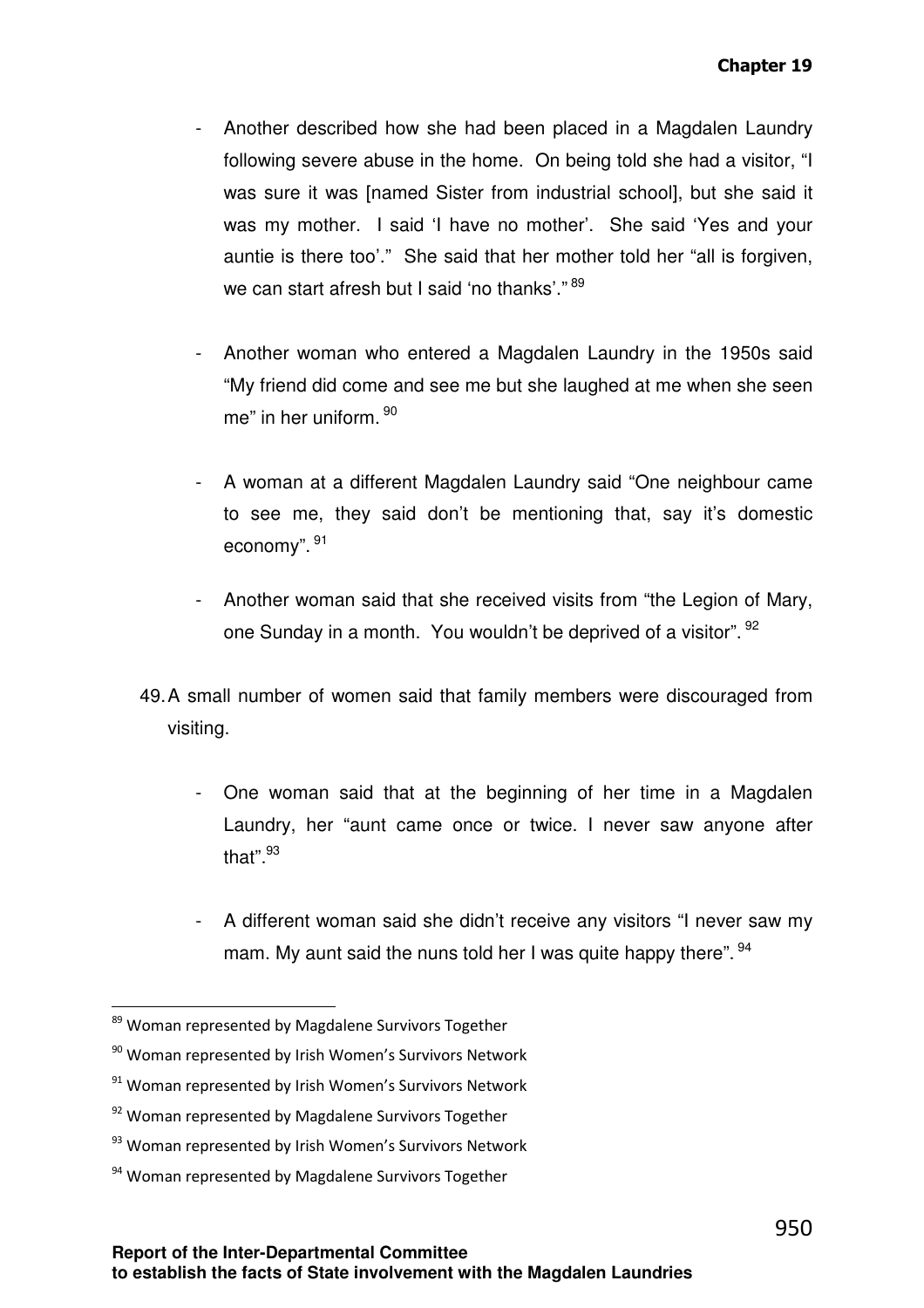- 50. Some women also said they had no visitors as they had no family or friends:
	- One woman said "I had no visitors, sure I didn't have anyone".  $95$

#### vii. Lack of information and a real fear of remaining there until death

- 51. Another very common grievance of the women who shared their stories with the Committee – particularly those who had previously been in Industrial or Reformatory Schools - was that there was a complete lack of information about why they were there and when they would get out. None of these women were aware of the period of supervision which followed discharge from industrial or reformatory school.
- 52. Due to this lack of information and the fact that they had been placed in an institution among many older women, a large number of the women spoke of a very real fear that they would remain in the Magdalen Laundry for the rest of their lives. Even if they left the Laundries after a very short time, some women told the Committee that they were never able to fully free themselves of this fear and uncertainty.
	- A woman who was in a Magdalen Laundry in the 1950s (and who had previously been in an Industrial School) said that there was "never any communication to tell me the reason for anything. ... No one ever spoke why I was there. In our heads all we could think of is we are going to die here. That was an awful thing to carry".<sup>96</sup>
	- A woman in a different Magdalen Laundry in the 1960s (who had also previously been in an industrial school) said "there was never a reason given for anything, we never thought we'd see the outside of the world

<sup>&</sup>lt;sup>95</sup> Woman represented by Irish Women's Survivors Network UK

<sup>&</sup>lt;sup>96</sup> Woman represented by Irish Women's Survivors Network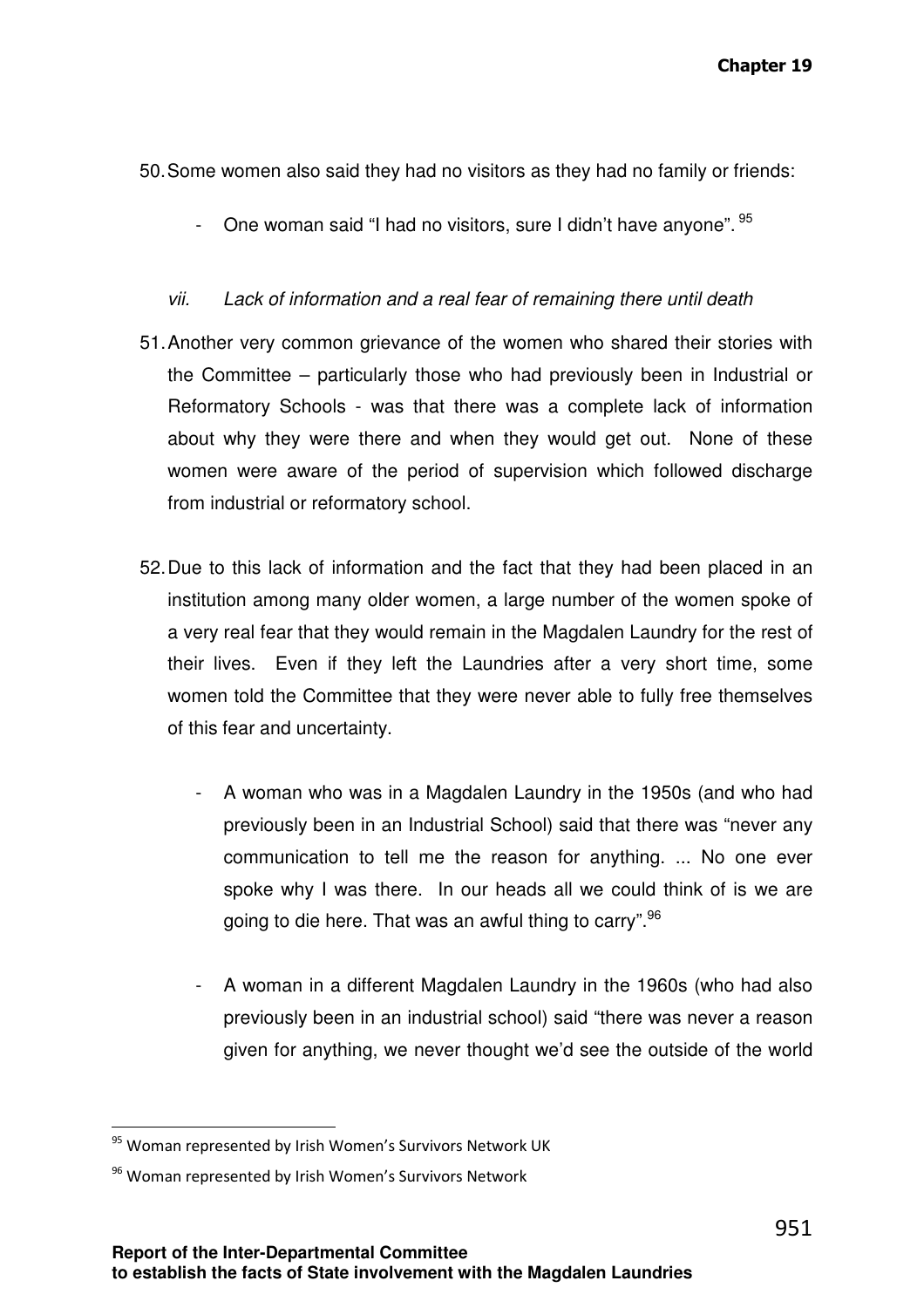again. ... While you were in Ireland they knew exactly what you were doing. You had to leave Ireland to escape them". <sup>97</sup>

- Another woman who had formerly attended an Industrial School said that what made her feel worst while in a Magdalen Laundry was "not knowing if you were ever going to get out of there ... I thought I was there forever". <sup>98</sup>
- A woman who was in a Magdalen Laundry in the 1950s ( placed there by a named person from her former Industrial School shortly after she had stayed out late one night while in employment) said "I don't know why that happened. I learned later only women with illegitimate babies went there. I was a young virgin, I don't know why I was put there".  $^{99}$
- Another woman who was placed in a Magdalen Laundry as a young girl, after time in an Industrial School, said "I thought I'd be there for life and die in there. I was frightened". <sup>100</sup>
- Another woman was released from an Industrial School to her family home. She said on leaving the Industrial School she had "no paperwork, no explanations, I had nothing". After reporting to the Industrial School that she was suffering physical and other abuse in the home, she was placed in a Magdalen Laundry. She said "the thing that gutted me mostly in the Laundry was knowing I probably would never get out of there. I went into myself a lot". <sup>101</sup>
- Another woman who entered a Magdalen Laundry as a young girl, following previous time in an Industrial School, said "I seen all these older people beside me, I used to cry myself to sleep". <sup>102</sup>

- <sup>100</sup> Woman represented by Irish Women's Survivors Network
- $101$  Woman represented by Irish Women's Survivors Network
- $102$  Woman represented by Irish Women's Survivors Network

<sup>97</sup> Woman represented by Irish Women's Survivors Network

<sup>98</sup> Woman represented by Irish Women's Survivors Network

<sup>99</sup> Woman represented by Irish Women's Survivors Network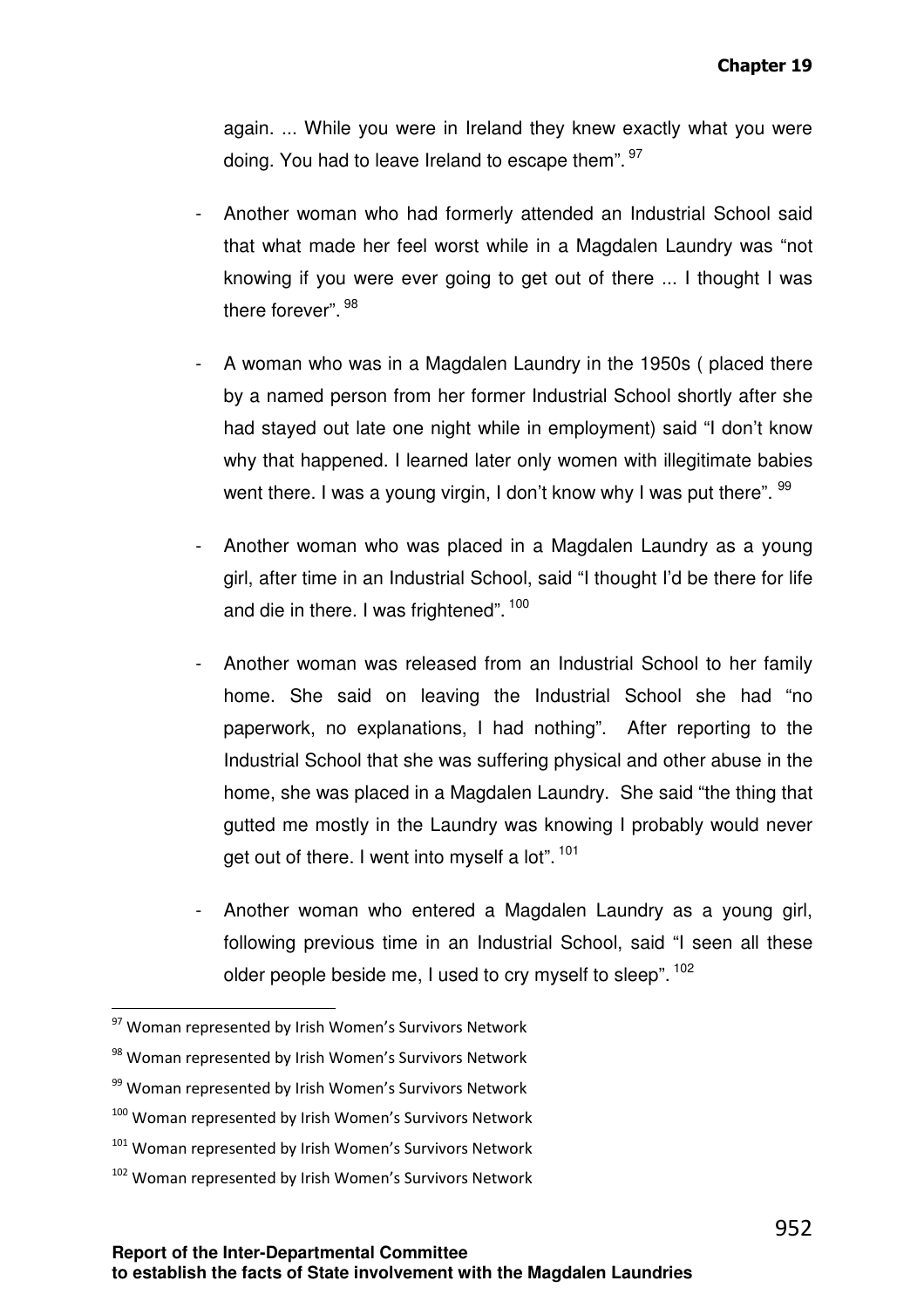- A different woman, who was placed in a Magdalen Laundry as a young girl shortly following her discharge from industrial school, said "It was devastating to hear that door locked and I was never ever to walk out. There was a big wall. I knew I was there for life. When that door was locked my life ended. I never moved on from there".<sup>103</sup>
- 53. A similar lack of information and awareness was also evident among young girls who were placed in Magdalen Laundries by their families.
	- One woman who was placed in a Magdalen Laundry by a priest, at the request of her father, said "Father ... asked the priest to take me away. I went with him, I had no idea where i was going". <sup>104</sup>

# viii. Recreation

- 54. The women who spoke to the Committee gave different accounts of recreation in the Magdalen Laundries.
	- A woman described there being "a radio in the Laundry" in the 1950s, but that there was strict "silent at meals".  $^{105}$
	- A woman who was in a different Magdalen Laundry in the 1950s said "we used to entertain people singing". <sup>106</sup>
	- A woman who was in a Magdalen Laundry in the 1960s, said "There were outings in the summer, I remember going to Balbriggan". <sup>107</sup>

<sup>103</sup> Woman represented by Magdalene Survivors Together

<sup>104</sup> Woman represented by Magdalene Survivors Together

<sup>&</sup>lt;sup>105</sup> Woman represented by Irish Women's Survivors Network

<sup>&</sup>lt;sup>106</sup> Woman represented by Irish Women's Survivors Network

<sup>&</sup>lt;sup>107</sup> Woman represented by Magdalene Survivors Together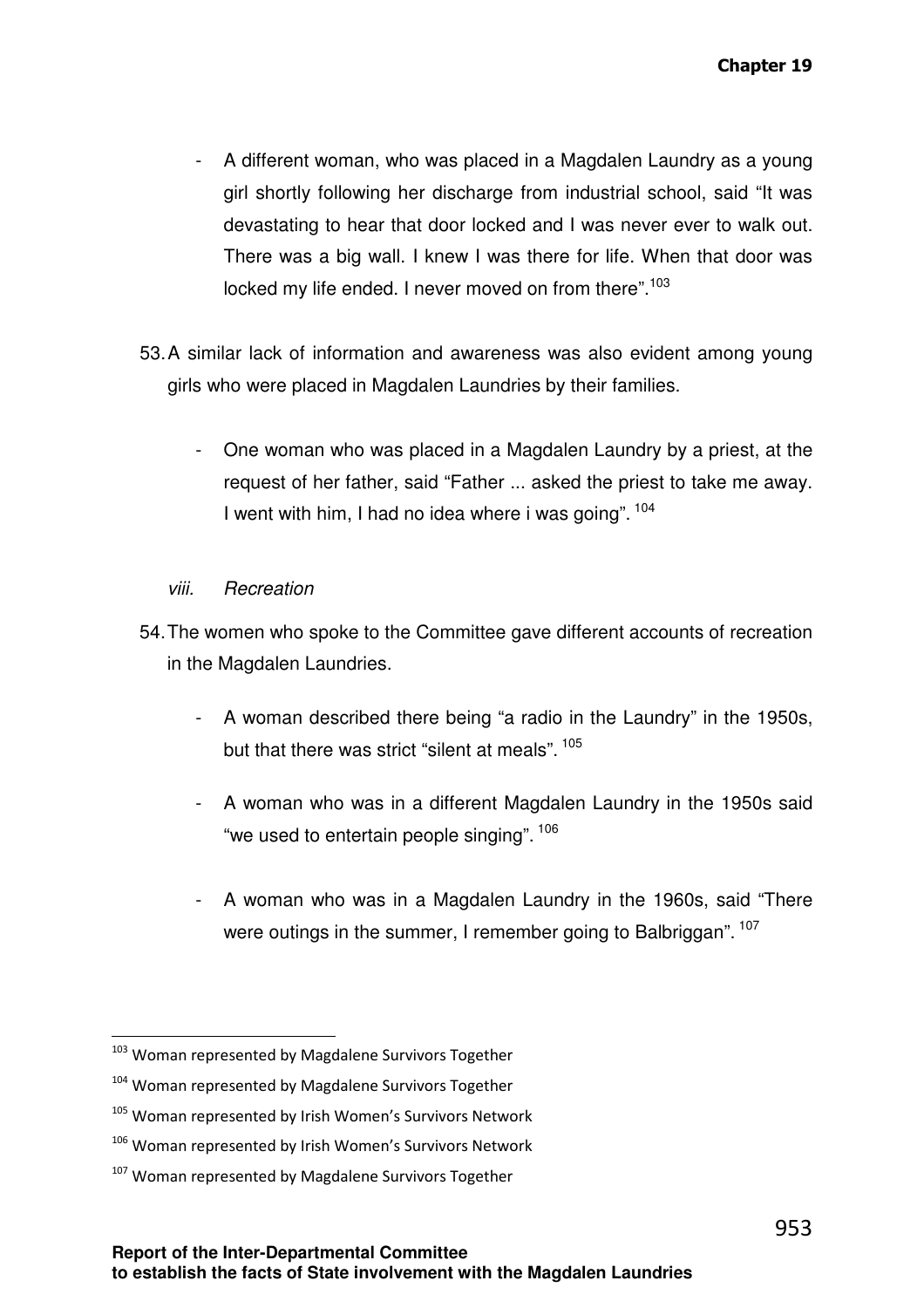- Another woman said "they used to put on a bit of music and we were in operas". 108
- Another woman who was in a different Magdalen Laundry in the 1960s said "They used to have cinefilms and if any kissing came on, the hand went over the film and we used to all boo. ... Two years before the end we got a TV. But Sunday evening halfway through the movie you'd hear 'right now, bedtime'."<sup>109</sup>
- Another woman who was in a different Magdalen Laundry for a short time in the 1960s said "We seen one film one time".  $^{110}$
- A different woman who was in that same Magdalen Laundry in the 1960s said "The recreation time you were making beads and Aran sweaters".<sup>111</sup>
- A different woman said that "there was a music room but they covered over the screen with a white cloth if there was kissing or anything in the film. And there was a lot of religious stuff".  $^{112}$
- A different woman who spent time in two Magdalen Laundries spoke of her cell and said "I painted mine". She said that a Sister asked where she had got the paint and that she answered "I knicked it. She laughed about that. And she let me pin up the Beatles on my wall". She also said that "They took us to the seaside for a day". She described one of the Laundries as having more freedom than the other – she said in that Laundry "you could go to bed or not. There was a radio in the laundry and I could listen to Radio Caroline and Luxembourg" in the evening.<sup>113</sup>

<sup>108</sup> Woman introduced to the Committee by Justice for Magdalenes

<sup>&</sup>lt;sup>109</sup> Woman represented by Irish Women's Survivors Network

 $110$  Woman represented by Irish Women's Survivors Network

<sup>&</sup>lt;sup>111</sup> Woman represented by Magdalene Survivors Together

<sup>&</sup>lt;sup>112</sup> Woman introduced to the Committee by Justice for Magdalenes

<sup>&</sup>lt;sup>113</sup> Woman represented by Irish Women's Survivors Network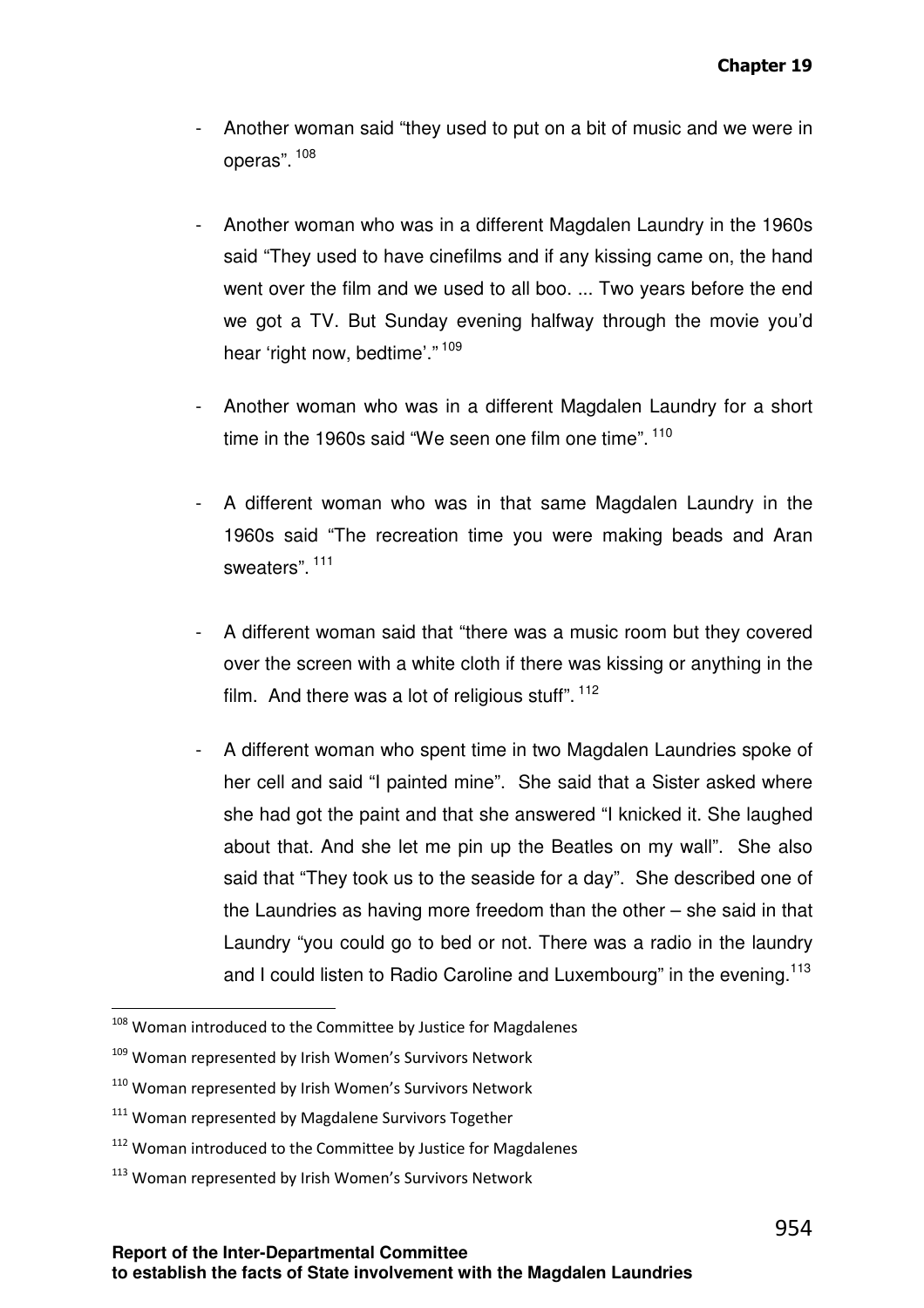- Another woman said "we had plenty of different programmes, music, dancing, concerts and a number of other things".<sup>114</sup>

### ix. Manner of leaving

- 55. The manner in which these women came to leave the Magdalen Laundries was also a source of distress for a number of them. A number of women said that they were not informed of the day of their departure or their destination.
	- One woman described her departure as follows:

"I remember it clearly. ... [named auxiliary] knew I was good at sewing and came and said 'come and fix a zip'. She closed the door and said 'come on, you're going'. Leaving just like that, I had butterflies and bumblebees in my stomach. I made friends there, I was leaving my security, I was going out in the big world. I was given shitty clothes and shoes and a tiny brown suitcase and then taken to train by an auxiliary to [place]".

A live-in job at a hospital had been arranged for her. She explained that from then on,

"I had to hide my past, I was so ashamed ... the lies I had to tell to cover up". <sup>115</sup>

- Another woman said that similarly she was not aware of her imminent departure "I was working in the packing room and they took me out and said I was going home. They dressed me in a brown skirt and white top" and she then left.  $116$ 

 $114$  Woman not represented by any group but having made direct contact with the Committee

<sup>&</sup>lt;sup>115</sup> Woman represented by Irish Women's Survivors Network

 $116$  Woman introduced to the Committee by Justice for Magdalenes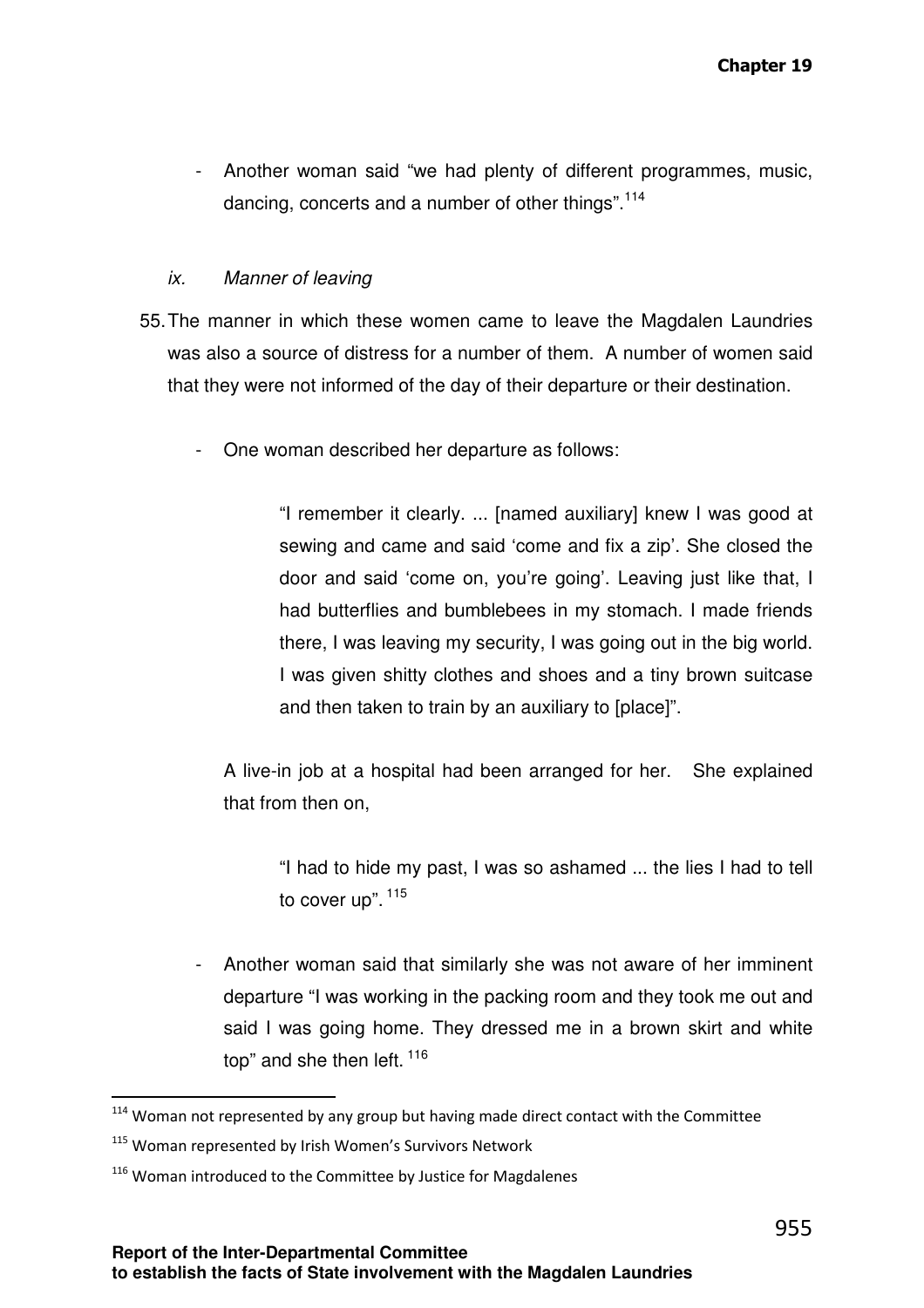- 56. A number of women told the Committee of being placed in live-in jobs (i.e. accommodation provided) upon departure from the Laundries, but that they had no say in selection of these jobs. Others said that they had, from time to time asked to be allowed to leave the Laundry, but were convinced to stay longer.
	- A woman who had been placed in a Magdalen Laundry following her time in industrial school remained there until she was over 21, at which point she was sent to work in a hospital. "They had that hold on you". She had once, at an earlier point, asked to leave the Laundry but the answer she received was "oh no, you can't go out in the big bad world, you're too thin and not able". <sup>117</sup>
	- A woman who had been in a Magdalen Laundry for a number of years described how she ultimately left. "I kept going to [named nun]. She would say 'It's a big bad world out there and I couldn't. See I'm a quiet person. She was telling me you're going to be a Child of Mary, I'd be going for my blue ribbon, this was going on for years. I had to sit on the stairs and go on hunger strike. It could go on for a week".  $^{118}$
	- A woman, who entered a Magdalen Laundry from Industrial School at the age of 13, left the Laundry at 16, when she was sent to a Domestic Economy School by the Religious Order.<sup>119</sup>
	- One woman (who had in her earlier life been in an Industrial School) said she left the Magdalen Laundry when she was allowed to return to the live-in job she had held before her admission. This appears to have been arranged by the same 'cruelty man' (NSPCC Inspector) who had placed her in the Magdalen Laundry. <sup>120</sup>

l

<sup>&</sup>lt;sup>117</sup> Woman represented by Magdalene Survivors Together

<sup>118</sup> Woman represented by Magdalene Survivors Together

<sup>119</sup> Woman represented by Irish Women's Survivors Network

<sup>&</sup>lt;sup>120</sup> Woman represented by Magdalene Survivors Together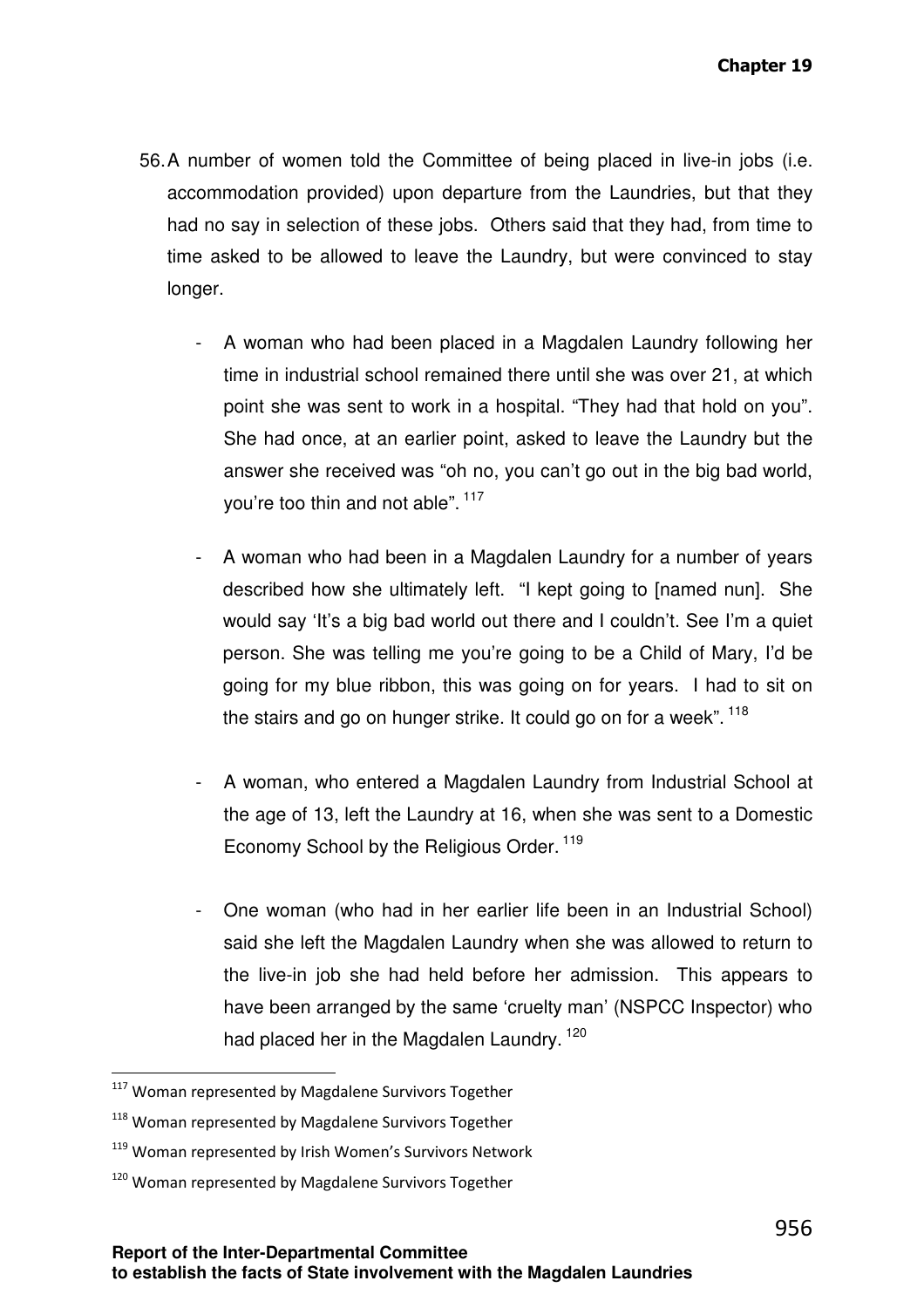- 57. Some women told the Committee that they were reclaimed by members of their families following time in a Magdalen Laundry.
	- A woman, who had been placed in a Magdalen Laundry by a priest at the request of her father, said "I could've got out after 3 months – my father came for me. But I was too ashamed to go home. I was put in there and it had a bad name and I'd have a bad name then too". She remained in the Laundry for a number of years until she "made up my mind" that she would leave. "My aunt and father came for me and I went home then". <sup>121</sup>
	- One woman left a Magdalen Laundry when her brother came and "took me out". That same woman recounted how, during her time in the Laundry, other girls and women "used to come and go. The nuns would send them to farms and people they knew to work. But sometimes they'd come back, God help them". <sup>122</sup>
	- A woman who had been in a Magdalen Laundry for a number of years was temporarily helping at a hospital while living at the Laundry. She said that a nurse said to her "why don't you try to get out of there" and that after that "I kept asking and asking". She said that "in the end, [the priest who placed her there] gave them permission".<sup>123</sup>

58. Some women described running away from the Magdalen Laundry:

- A woman after a few months "ran out. I thumbed to get a lift".  $^{124}$
- Another woman said that she planned to run away. She said telling the Sisters "you are happy in and don't mind staying and want to be an

<sup>&</sup>lt;sup>121</sup> Woman represented by Magdalene Survivors Together

<sup>122</sup> Woman represented by Irish Women's Survivors Network

<sup>&</sup>lt;sup>123</sup> Woman represented by Irish Women's Survivors Network

<sup>&</sup>lt;sup>124</sup> Woman represented by Irish Women's Survivors Network UK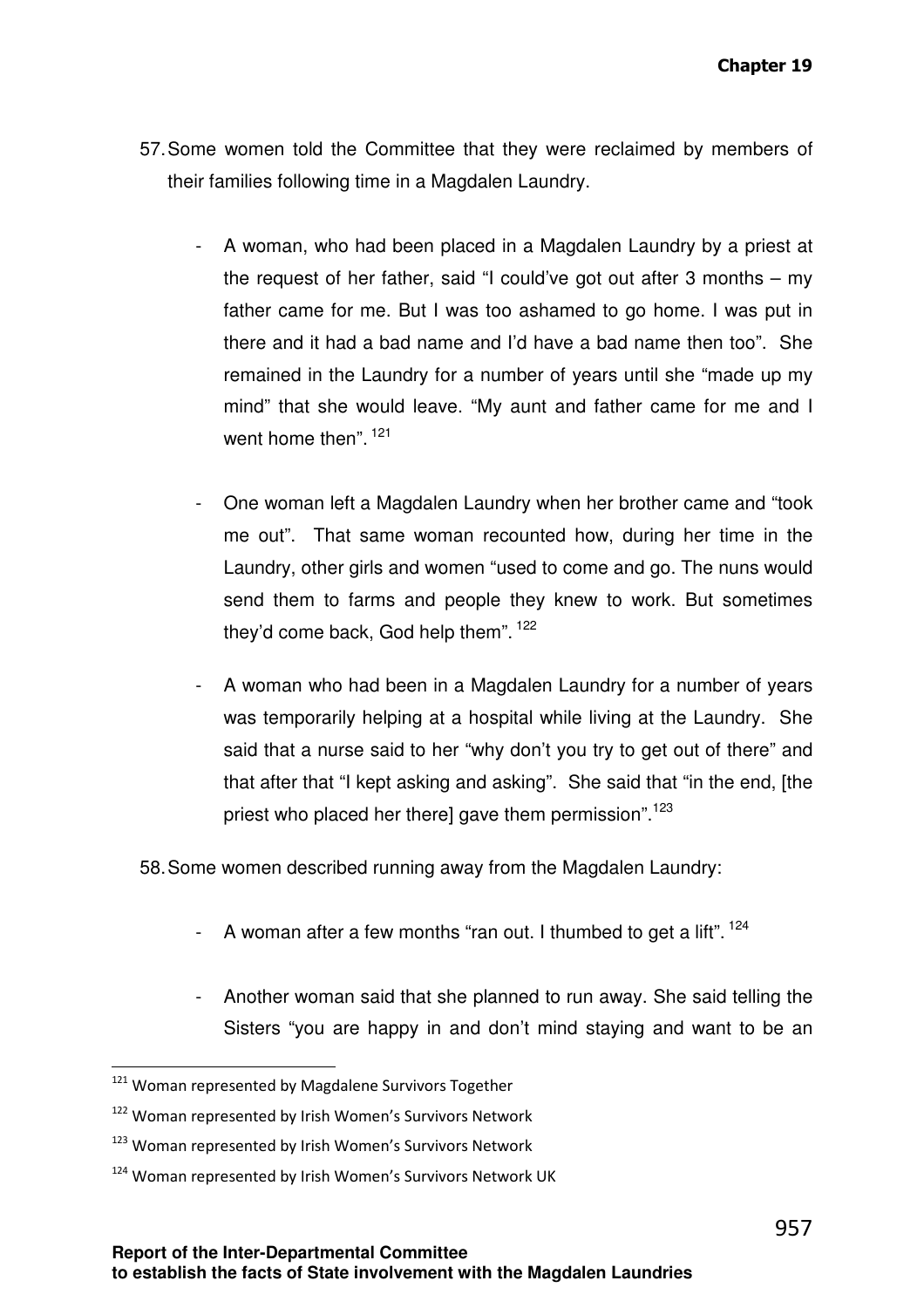auxiliary, you get trust by them". She described running away in the laundry van "We would roll the trollies to the van at the back of laundry. I told the van man 'I'm running away, I'm going to get in the van'. He said 'oh no not another one'. He said 'I don't know you're there'." <sup>125</sup>

- 59. A variety of other circumstances of departure were described to the Committee by some of the women. For example:
	- A woman, who was in three Magdalen Laundries, said that in her second laundry she "screamed all night as a plan to get out". She was transferred to another Laundry after that. "So I decided to scream all night there too. In the morning they opened the door and let me out. I had nowhere to go". <sup>126</sup>
	- Another woman said she left the Magdalen Laundry for a hostel operated by the religious congregation which had operated the laundry.<sup>127</sup>

# **B. Comments by the Religious Congregations in response**

- 60. Representatives of all four Religious Congregations which operated the ten Magdalen Laundries within the scope of this Report also spoke to the Committee. In addition to sharing their records with the Committee, they sought to gather any memories they could from older members of their Communities and to reflect on them.
- 61. All four Congregations told the Committee that they deeply regret the fact that some women who were in their care carry painful memories.
- 62. They also made comments in relation to some of the specific issues raised above.

<sup>&</sup>lt;sup>125</sup> Woman represented by Irish Women's Survivors Network

<sup>126</sup> Woman represented by Irish Women's Survivors Network

<sup>&</sup>lt;sup>127</sup> Woman represented by Magdalene Survivors Together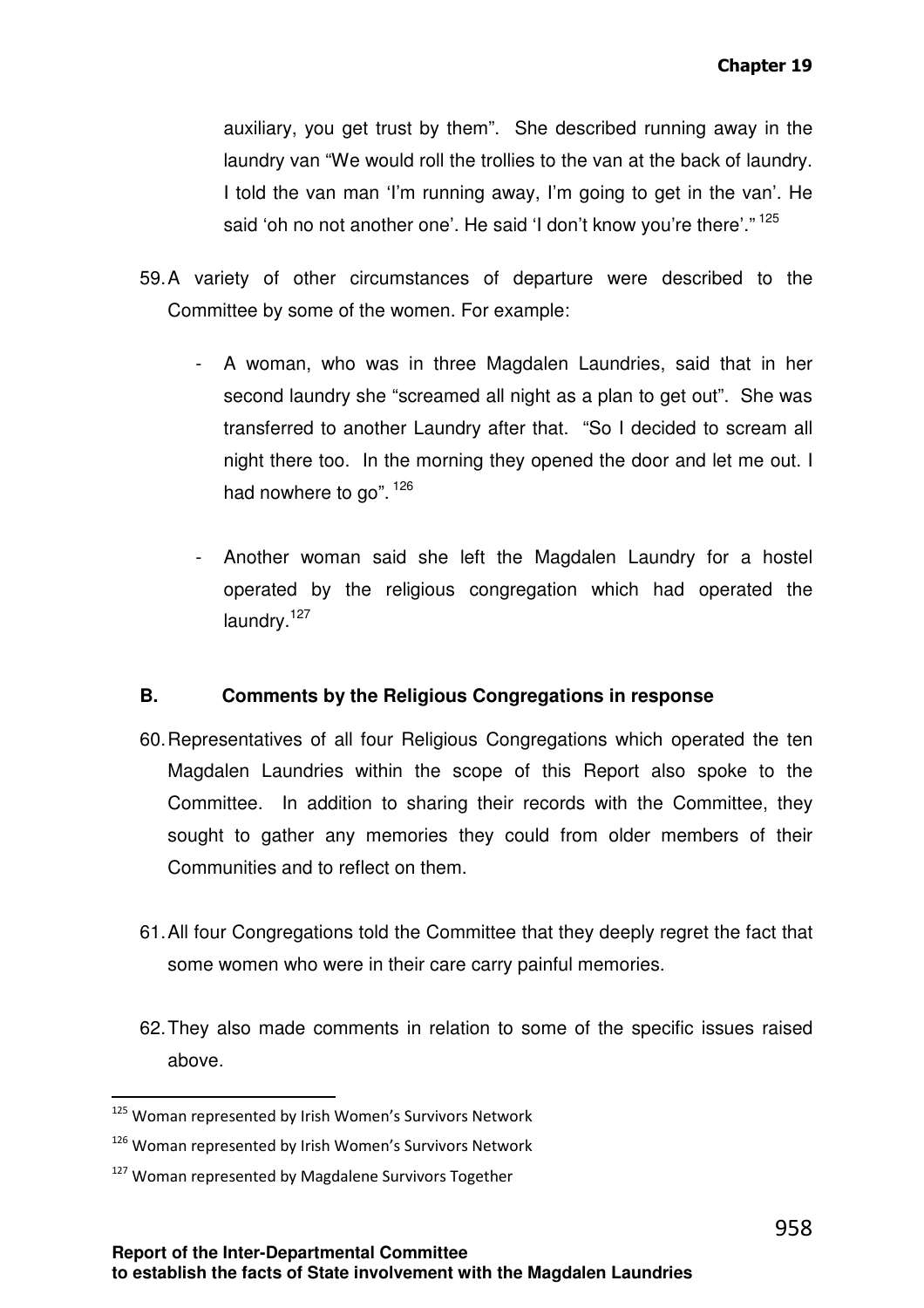- 63. In relation to the practice, in some Magdalen Laundries, of giving "House" or "Class" names to girls and women on entry in place of their given names, the Sisters explained that they did not intend to undermine the identity of the girls or women involved. They state that the practice was adopted from the very first days of the institutions in the 1800s, in order to preserve the anonymity and privacy of the girls and women who were admitted – in other words, that the intention of the practice was that every entrant would be protected from discussion of her past. They said that they regret the impact which this practice had on some women.
- 64. Regarding the daily routine at the Laundries as well as the nature of the working environment, one Congregation said:

 "Sisters and women worked long and hard in a difficult environment of noise and steam. Over time as methods developed modern machinery was installed to ease the workload and men were employed to do the heavy work".

65. Another Congregation, referring to the wash house, said:

 "this was a hot, steamy environment ... The work was demanding and residents were separated from their previous lives and attachments" while a third said

"At times the work undertaken was undoubtedly hard and no doubt the environment depended on and varied with the Sister in charge".

- 66. All four Congregations said that the daily routine at the Magdalen Laundries operated by them was influenced by the pattern of religious life, including daily Mass and prayer. One Congregation said in relation to the Sisters "the lifestyle would have been predominately monastic prior to the second Vatican Council".
- 67. Another Congregation noted as follows: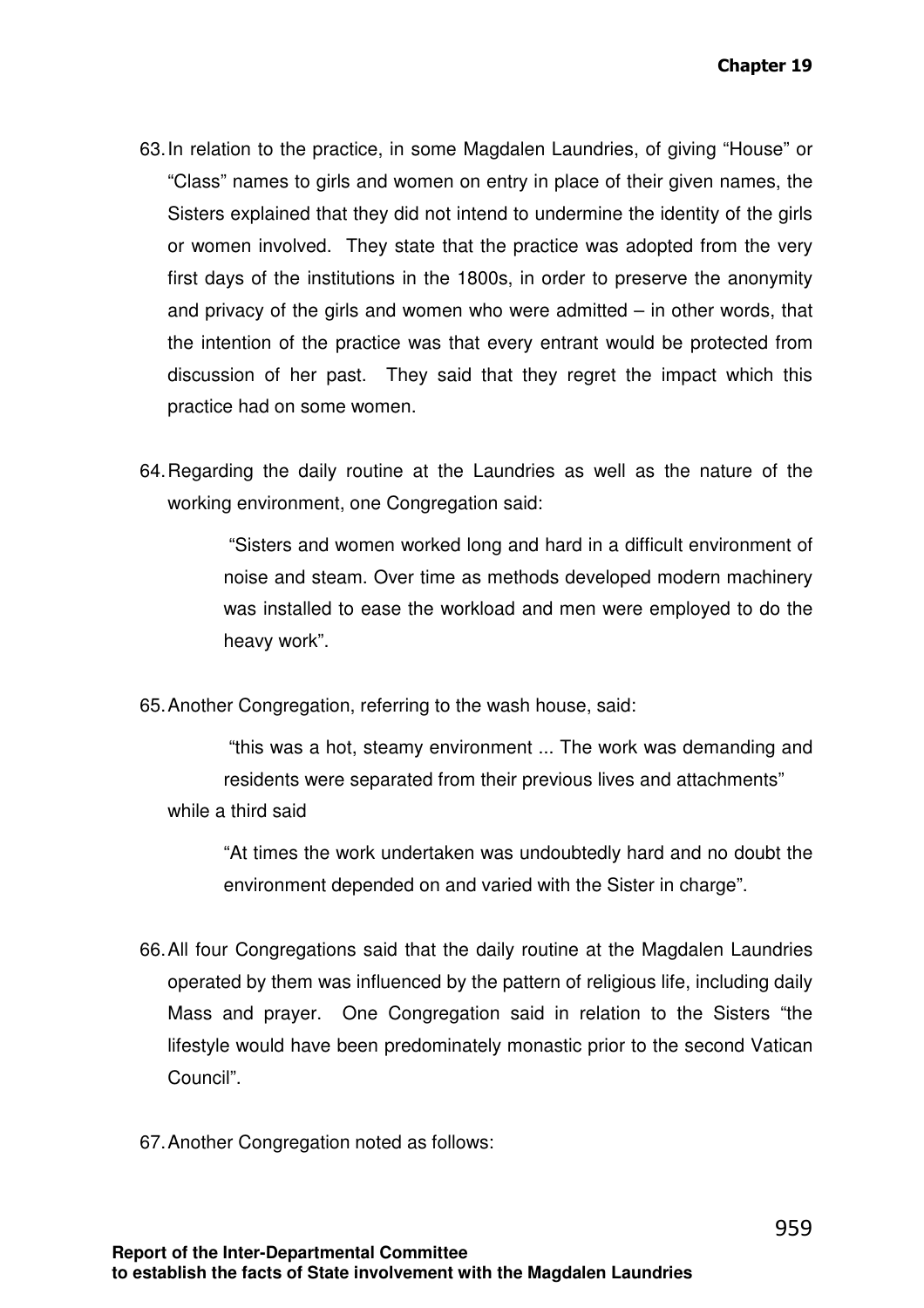"Until the 1970s life in the refuge was influenced by the monastic routine. The residents normally began their day with Mass, followed by breakfast, then work. Dinner was served at 12.30pm and tea at 6.00pm. What was termed 'recreation time' followed the midday and evening meals. Periods of prayer were observed during the day. The following were the practices:

- The rosary was recited during the working day called out by a resident or Sister to which all responded as they worked
- There was a pause for the Angelus at 12.00 and 6.00pm
- The Sacred Heart prayer was recited at 4.00pm.

Within these specific prayer times, silence was observed".

68. Similar to that comment, the other three Congregations also said that the typical daily routine for women in the Magdalen Laundries began with Mass, followed by breakfast, before the commencement of the working day in the Laundry. For example:

> "The residents normally began their day with mass at 7am followed by breakfast and then work. Working hours were from 9.00 a.m. until 12.00 p.m. and from 1.00 p.m. until 5.00 p.m. Dinner was served at 12.15 and the evening meal at 5.30pm. Morning and evening tea breaks were part of the daily routine. In the earlier years, the rosary was recited during the working day and periods of silence were observed. This practice seems to have ceased after Vatican II".

Similarly:

"Both the Sisters and the women worked in the Laundry where the normal working week was Monday to Saturday from 9 a.m. to 5 p.m. in 1963. The laundry ceased for dinnertime (which was an hour long) and there was a half-day on Thursdays. No laundry work was carried out on Sundays or Holy Days or Bank Holidays. In 1958, the working week was Monday to Friday in wintertime, with a half-day on Saturday, not Thursday in summertime".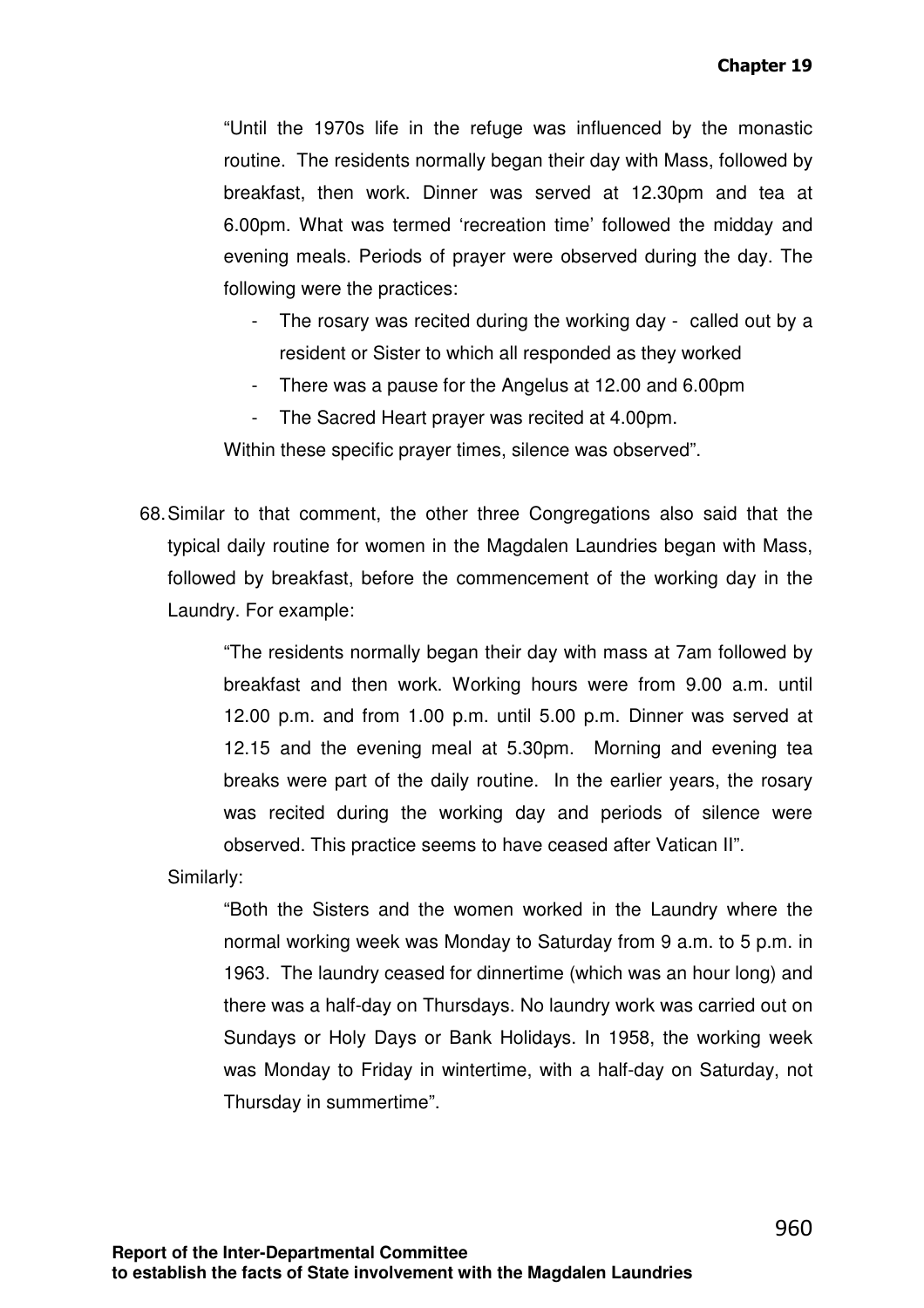69. Regarding freedom and lack of freedom in the Magdalen Laundries, two of the Congregations note that they were, until the aftermath of the Second Vatican Council in 1963, enclosed Orders. This – as well as general security concerns – were stated by the Congregations to be the reason for certain practices. One Congregation said:

> "Entrance gates to the grounds of the convent were locked at night. External doors to all buildings were also locked for security reasons. Dormitory doors were locked to prevent people moving about the buildings. Designated sisters held the keys and were on duty during the night to ensure safety, access to toilets and to prevent someone running away".

70. Another Congregation stated:

"Residents were free to walk about in the grounds of both institutions. However, up to the 1960s the main entrance gates were locked during the times the women were out in the gardens. Anyone who called to the house was obliged to ring the outside bell for attention.

Over time, the policy was adopted of giving the residents freedom to move about as they wished. They began going out to shop, for walks, visiting family and friends, having weekends away and going on annual holidays".

71. Another Congregation also indicated its awareness of how these practices would have been experienced by women living there, as well as noting a change in these practices in the 1960s.

> "Refuges by their nature and proximity to enclosed convents had a need to give attention to security. We are aware that the intention of providing security to the residents could be experienced as a restriction on freedom.

> In the 1960s, decisions were made to increase the personal freedom and responsibility of those in our Refuges and to encourage people,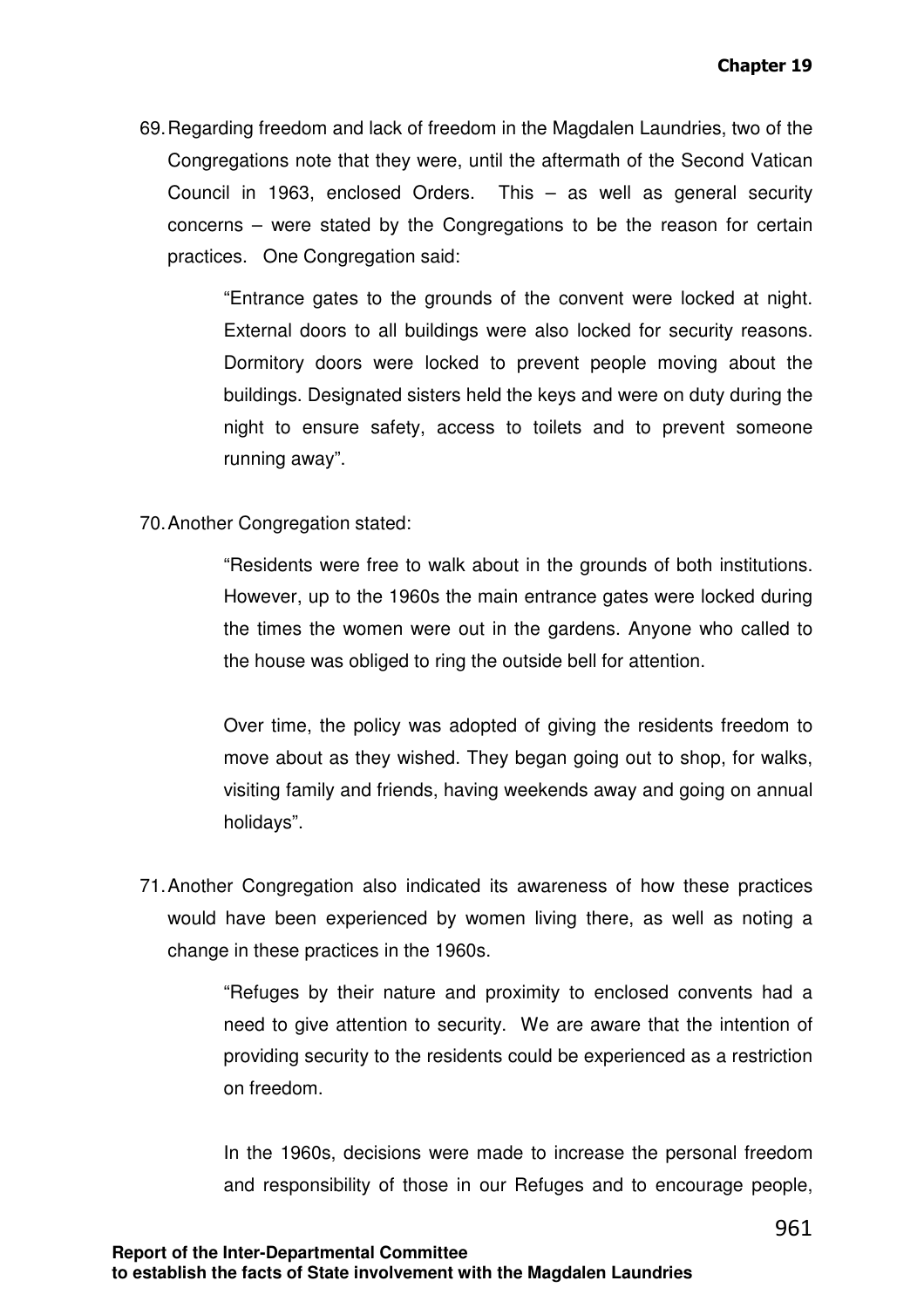where appropriate, to leave. Having said that, there is truth in the notion that the residents were not always encouraged or supported to leave the Refuge and indeed there was in an earlier time an active encouragement to remain. This was in part due to the fears of Sisters for the residents in view of the difficulties and hard realities they would have to contend with outside the Refuge".

- 72. The Congregations also spoke to older members of their Communities to attempt to identify the practices which were adopted in relation to discipline in the Magdalen Laundries. As set out below, many of the descriptions they provide tally with those non-physical punishments detailed to the Committee by women who were admitted to the Magdalen Laundries.
- 73. One Congregation indicated as follows:

"Discipline was mainly exercised through persuasion and verbal correction. If a person was to be disciplined she could be reprimanded and have to make an apology. However, she could also find herself being deprived of a meal or being transferred to another refuge. Occasionally the call to prayer was used by some Sisters as a means of containing or defusing potentially difficult situations".

74. Another Congregation said:

 "Discipline was mainly exercised through persuation, deprivation of pocket money / treats and verbal correction".

75. Another, referred first to "persuasion and verbal correction", and then noted as follows:

> "Where such approaches failed there were other forms of discipline, such as having to stand or kneel for a period of time. Disciplinary actions would have varied from House to House. Ultimately if a person was perceived to be persistently difficult, they may have been transferred to another House within Good Shepherd or sent to another setting e.g. home or another religious run institution".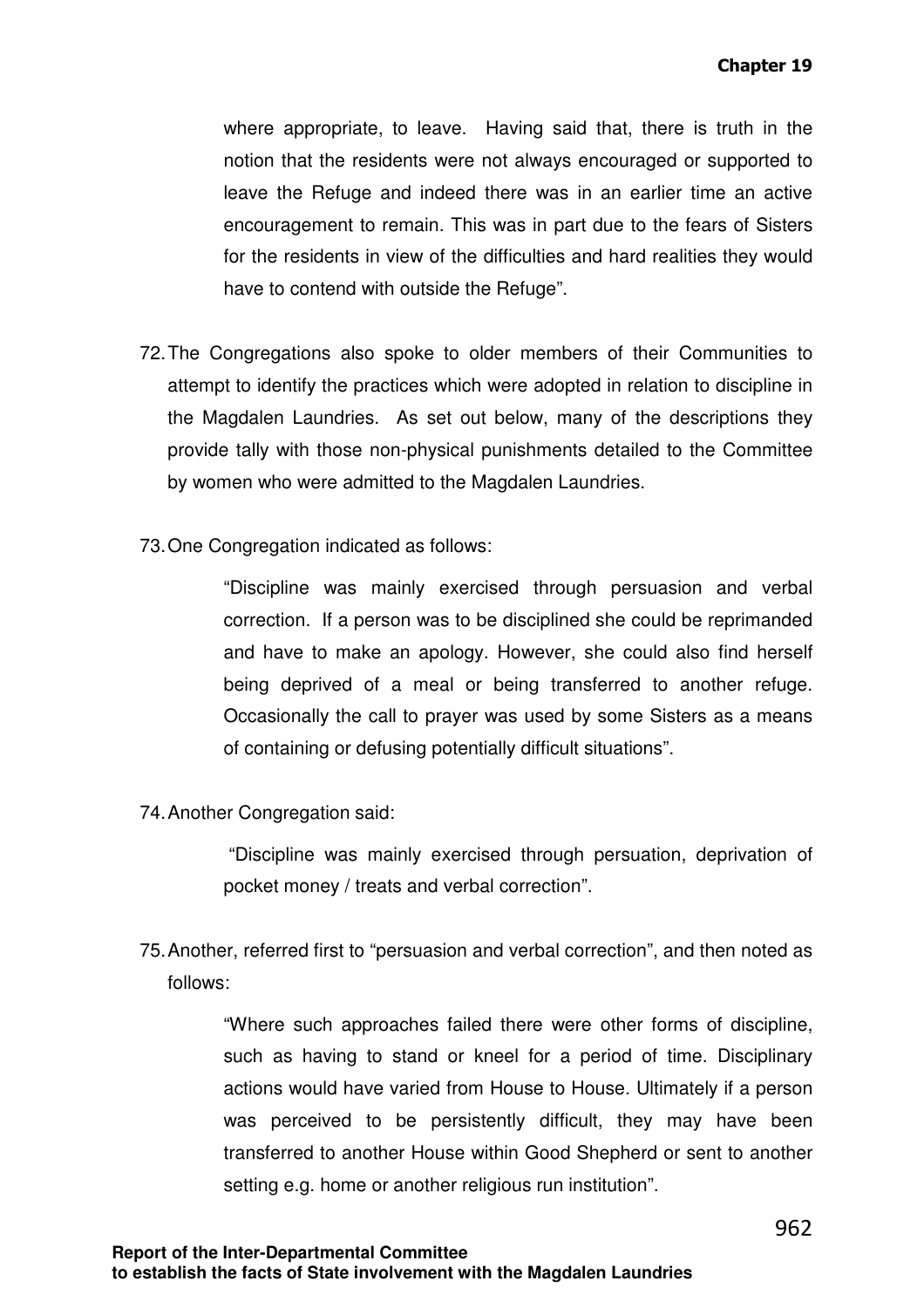76. All Congregations further acknowledge that these practices were of their time and regret the impact which they had on the women concerned. On this point, one Congregation said that:

> "Whatever deprivations a person experienced prior to coming to a refuge, it needs to be acknowledged that these could have been compounded by the deprivations that existed as part of the nature of the refuge".

And further acknowledged:

"There is the actual experience of the refuge itself, with little opportunity to discuss, discover or discern what had happened, or why, or what was now happening".

- 77. In the words of one Sister, "There were a lot of things you would do differently if you had it again. But sure, we were institutionalised too".
- 78. Overall and reflecting on the period of operation of the Laundries, the four Congregations which operated the Magdalen Laundries stated as follows:

"Through ongoing reflection we have become increasingly aware that whereas our intention was to provide refuge and a safe haven, the impact on some who have experienced our care has been something different. We are aware that for some, their experience of our care has been deeply wounding. We profoundly regret this".

#### **C. Recollections of General Medical Practitioners**

79. The Committee also made contact with a number of medical doctors (General Practitioners) who had attended the girls and women who lived and worked in various Magdalen Laundries and invited them to contribute to the Committee's work. In most cases, the doctors only had experience of the Magdalen Laundries in more recent decades, while in others, records were available which provided an insight into earlier times.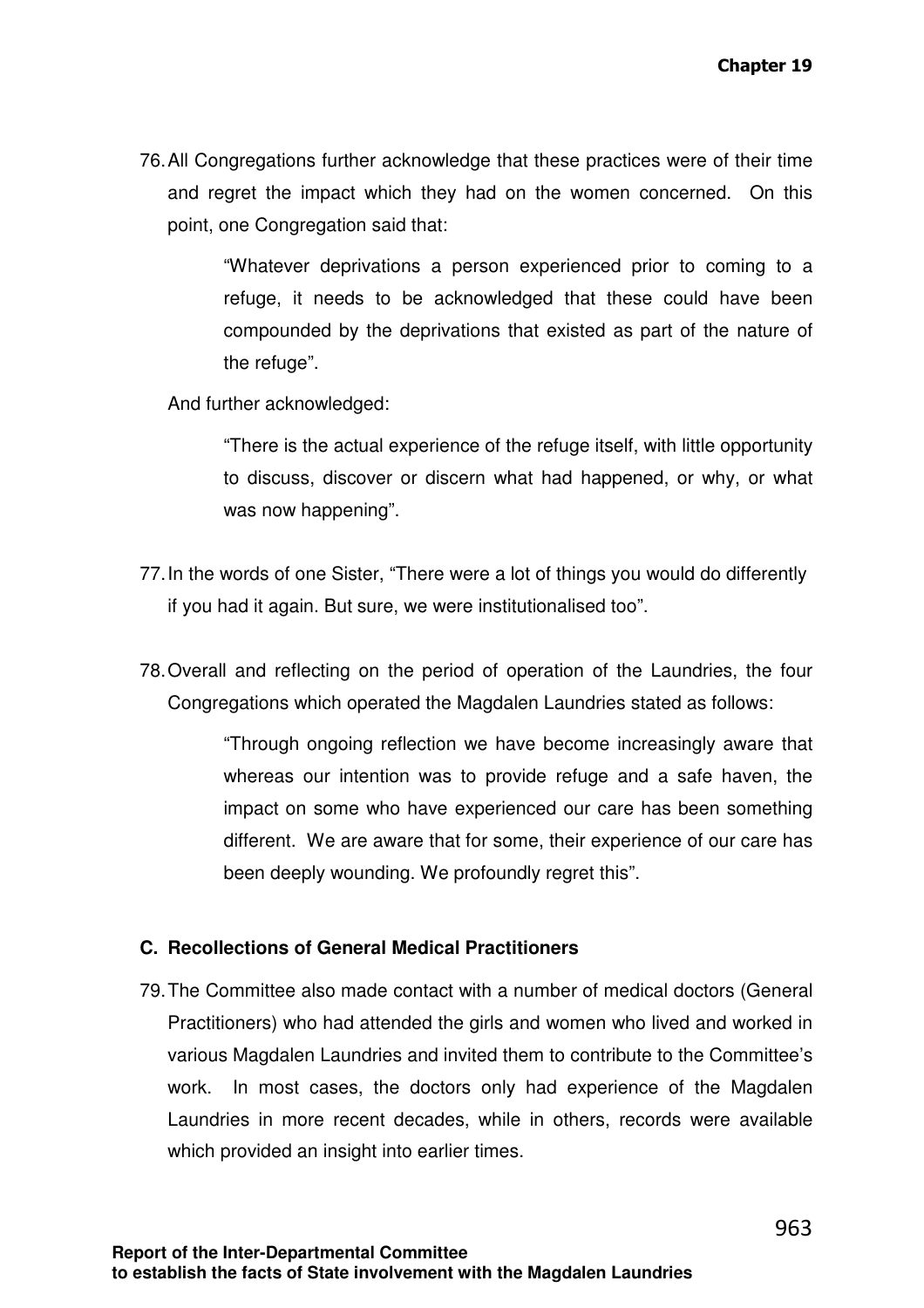**Galwav** 

80. Dr Michael Coughlan was the general medical practitioner to the Galway Magdalen Laundry, first as a locum for three months in 1979 and then continuously from 1981 until its closure in 1984. He continued to attend the women who remained under the care of the Order until 1997.<sup>128</sup> He noted that it was his:

> "privilege in providing a GP service [which] spanned a 16 year period, from 1981 to 1997. I cannot comment on conditions before those dates, only to say that I did not come across any complaints, symptoms or clinical signs which might alert one to maltreatment in the past".

81. Dr Couglan informed the Committee that he conducted a monthly clinic in the Magdalen Laundry. He said as follows:

> "My first attendance as a GP at the Magdalen Residential Home was, I believe around 1979, when the regular GP, [named] (now deceased RIP), became ill and asked me to look after her patients over a period of about 3 months. My first impression was one of pleasant relief. I had expected to find a very unhappy, deprived group who would have significant medical and especially psychological complaints and special needs. I was, therefore, surprised to encounter a group of ladies who appeared to be quite happy and content with their current environment and who presented with the type of symptoms and problems that reflected those of the wider Practice population.

> I was also pleasantly surprised to find that my visit to the Home consisted of a formal Clinic in a well-furnished Consulting Room and that I was assisted by a Nurse. All the Residents were allowed to ''see the doctor'' and the majority of them did. The Laundry was still in operation at that time but those who were working their shift were allowed time out to see me. My expected image of them all looking the same in drab uniform was quickly dissipated when I observed that each one presented dressed in colourful clothes and those who came

l

<sup>&</sup>lt;sup>128</sup> Letter dated 22 September 2012 to the Inter Departmental Committee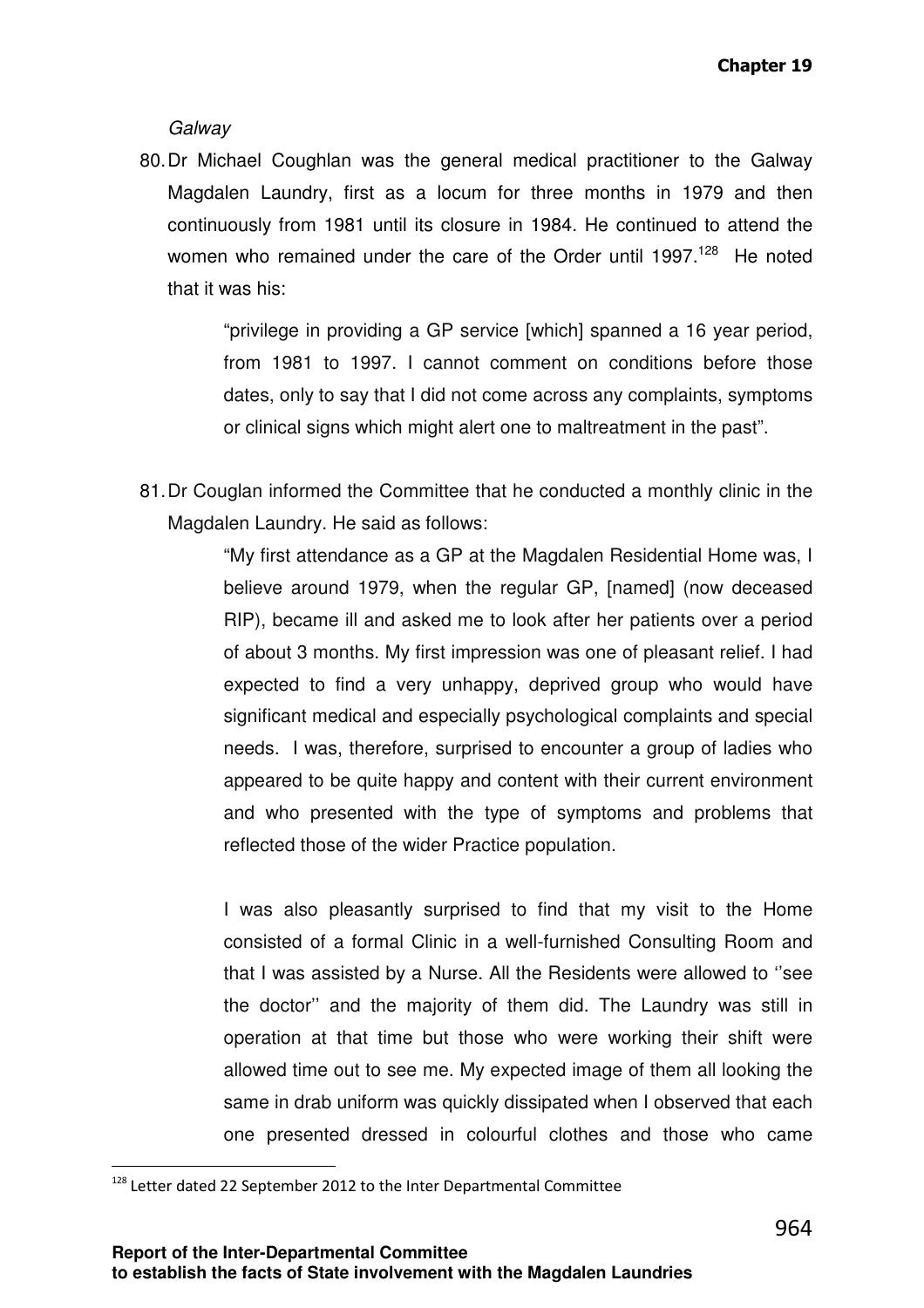directly from the Laundry were wearing a type of overlapping protective overall or apron, under which I could notice that they were wearing a variety of more personal choice of clothes. The most striking realisation, however, was that each lady presented as a unique individual, with a unique personality, well able to ask relevant questions and to express her opinion and, above all, ready and willing to gossip, to tease and be teased and to joke.

Although I seldom needed to visit a patient who was confined to bed, I was further pleasantly surprised to discover that each Resident had her own room, nicely furnished and I particularly remember the colourful bedclothes. I believe that they used to sleep in dormitories up to 1978, when a renovation programme commenced and they had their own rooms thereafter. I cannot recall whether I entered clinical notes in the regular patient files, during those 3 months or whether I made my own notes. In the 4 files which I found, my notes begin in 1981 in each case".

82. Apart from these recollections of his initial impressions of the Magdalen Laundry, Dr Coughlan also informed the Committee of his ongoing engagement with the Laundry as follows:

> "[Named Doctor] retired and I was invited to serve as GP to the Magdalen ladies around 1981. ...When I assumed this post I decided that, because of their unfortunate life histories these ladies deserved special attention and I dedicated my (free) time to them by holding a special two hour Clinic for them on a Saturday, once a month. This was much appreciated by both the ladies and the Mercy Sisters and was always treated as a bit of an occasion by all concerned.

> On my way to the consulting room I had to pass through a dining room where I was welcomed by the ladies, seated around tables in groups of four, happily chatting as they finished breakfast. I was also greeted by [name] a local lady who was employed as Cook and she appeared to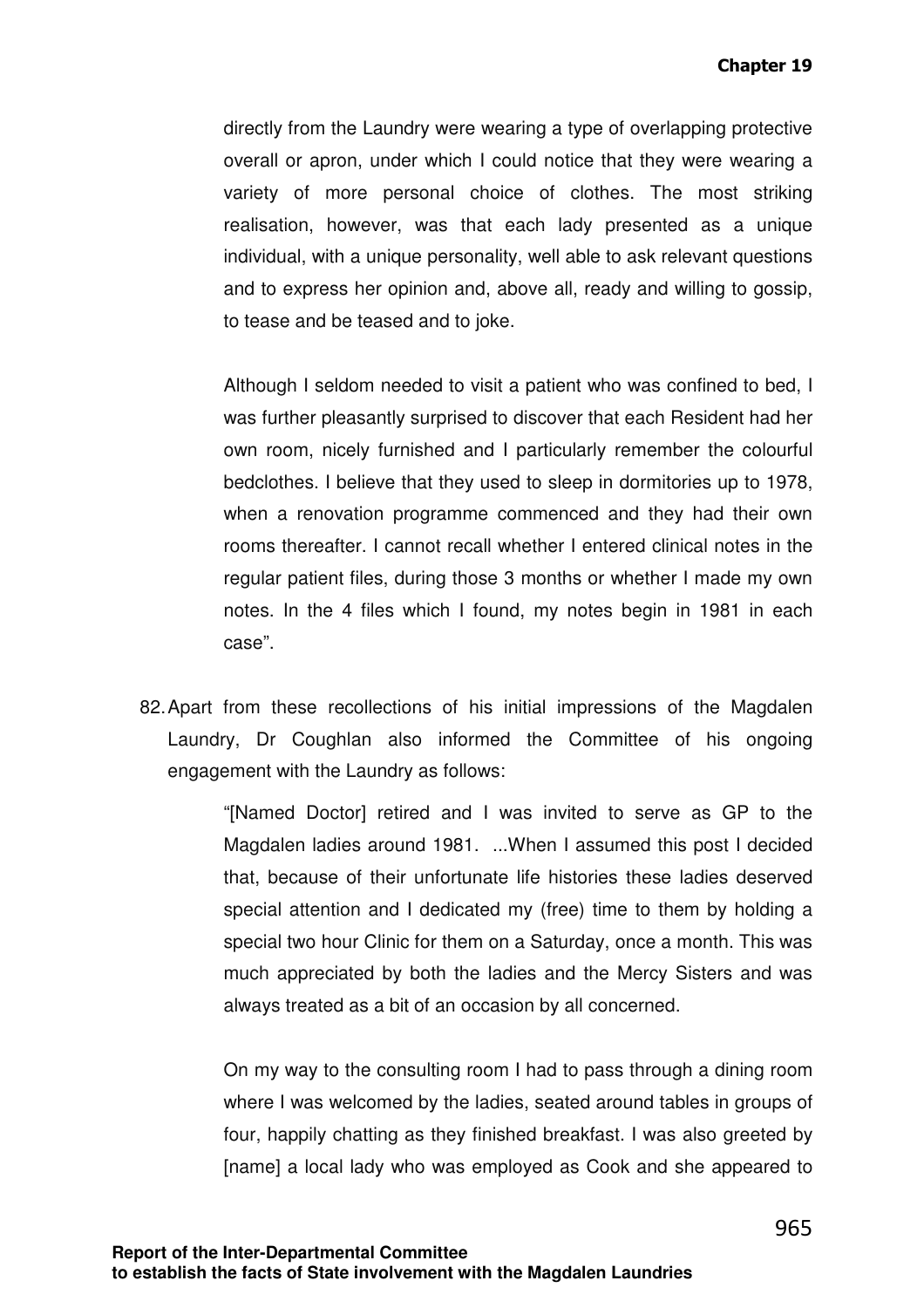have a unique relationship with the ladies. After I sat down at my desk [name] a jovial Resident would proudly arrive with a linen-covered tray laden with tea and buns. I was always accompanied by a qualified Nurse, or if she could not attend, by one of the Nuns who assisted me in her absence".

83. Regarding the general pattern of consultations and medical complaints, Dr Coughlan said as follows:

> "On almost every occasion all the Residents came to see me and I believed that in the case of many of them the reason for coming was more social than medical. They used to share their recent news with me, such as somebody's birthday, an entertainment event that they had attended either in-house or out-town, a trip to Knock and even to Lourdes or to draw to my attention that they had been to the hairdresser: ''Do you like my hair Doctor?''. Almost all of them were curious about my own life and would want to know about my family, on an ongoing basis.

> Assisted by the Nurse I was in the habit of listening to and to performing a physical examination on each Resident and attention was regularly paid to Blood Pressure and urine testing, along with blood tests, such as Cholesterol estimation, from time to time.

> Whenever I sensed that one of the ladies had something personal or sensitive to discuss, I always asked the Nurse or Nun to leave and afforded them the opportunity to elaborate in confidence. Interestingly, I cannot recall any occasion that the patient complained in any manner about her treatment by the Nuns in the Home, neither recently nor in the distant past, but I do recall them discussing problems such as incontinence, prolapse and other sensitive issues. Significantly, I do remember that on several occasions during such more intimate consultations I would be told, in a whispered, but happy voice, bits of news such as "I had a visitor during the week. It was my son and it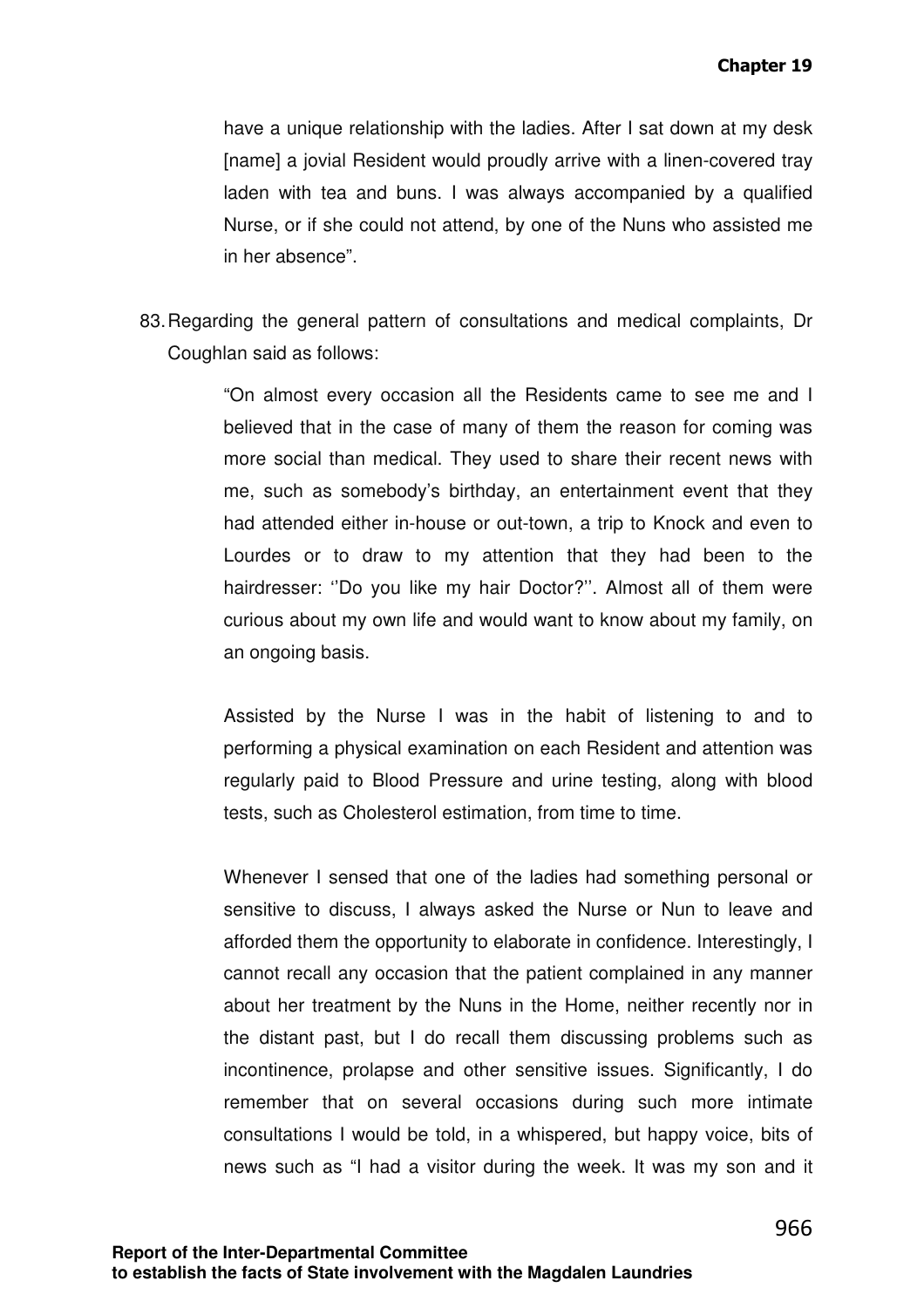went very well. He will be back again next month''. I remember feeling pleased that such reunions were happening, whether the identity of the visitor was officially known or not".

He also made more general remarks of his experience of the institution:

"The Laundry did not close until 1984 and, as mentioned earlier, all the Residents attended in their clothes of choice, which were varied and colourful. Those who came directly from the work place wore their own clothes, but also wore a protective bright apron which often had a floral pattern. There was no uniform as such. They were always clean and tidy and I particularly remember that they all had regular hair do's.

I cannot comment on conditions within the laundry itself as I never had occasion to go there. However, I can vouch that, the home environment was, surprisingly good. There was adequate heating and nice furnishings. There was a spacious recreation hall which had a radio and television. I think it was around 1985 that I attended the official opening of a new purpose-built wing for the Residents which was fitted with modern equipment and furnishings had hotel-style rooms for the residents and a spacious and pleasant sitting room.

I could see for myself that they had a very good and varied diet and were very well nourished. On occasions, especially when my Clinic ran late, [name] was serving lunch and I was always pleased when she invited me to sit down with the Residents and have some. It always tasted delicious".

84. Dr Coughlan also made the following comment regarding any possible evidence of physical abuse in the past:

> "With respect to the question of any evidence of past injuries, broken bones or any other suggestions of physical or psychological abuse in the past, I cannot remember coming across any patient that presented with symptoms or signs that would or should have alerted me to such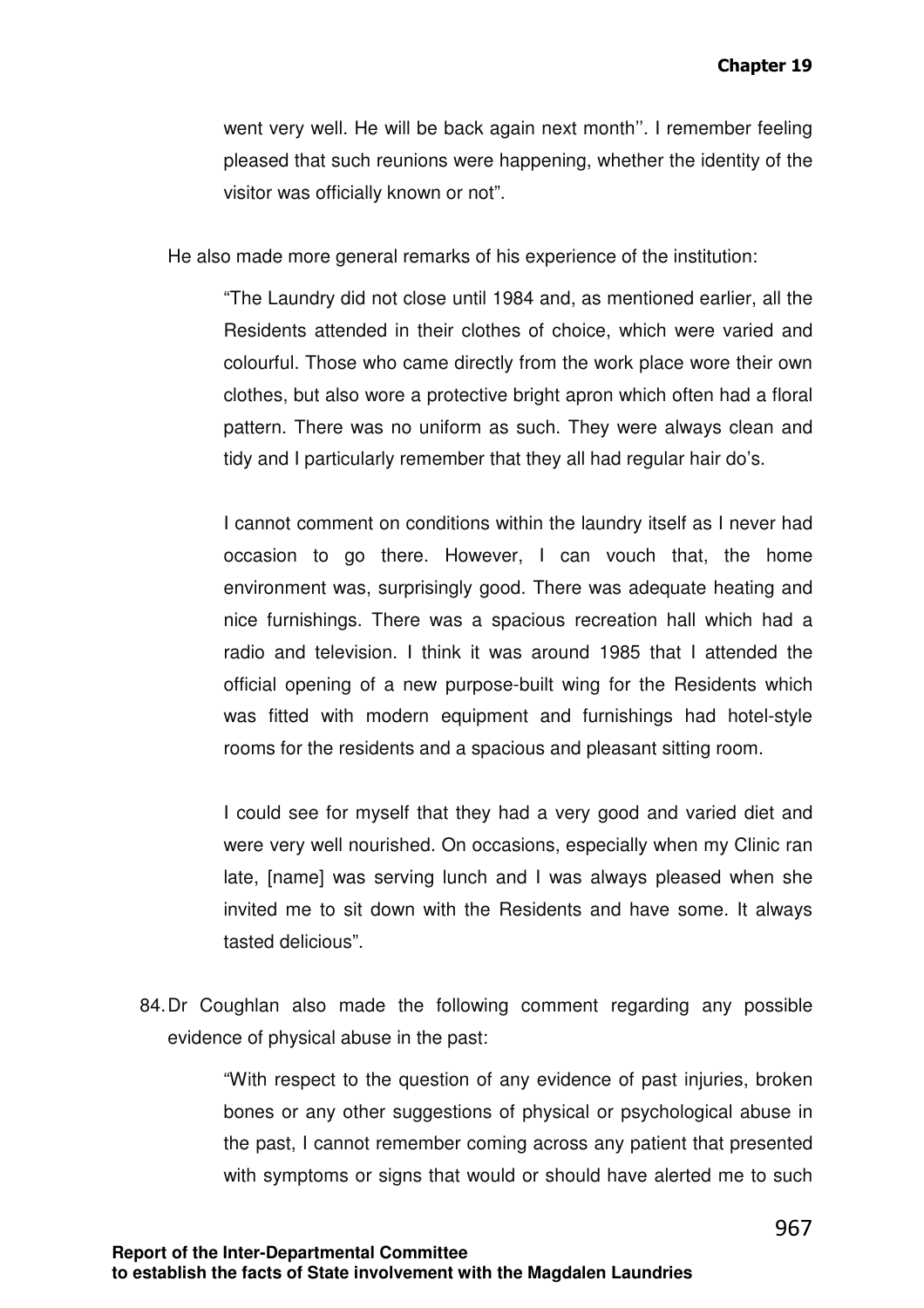maltreatment, apart from one case when a resident got scalded with hot water, which I believed to be an accidental injury".

85. He made the following comment regarding certification of death:

"Regarding the issue of Death Certification, I recall that there was some weakness in the system. This did not appear to be due to any deliberate decision to not seek certification, but rather to an apparent ignorance or lack of awareness on behalf of the person in charge of their responsibility in this regard. It has always been my understanding that the Law of the Land requires the Next of Kin, or the Householder, or the Custodian or Guardian of the deceased to register a death and that the GP has no direct responsibility. Yet, as has often happened when dealing with the wider Practice population, I have often had to remind people to do so".

86. He summarised his experience as follows:

"Overall, my experience with the Magdalen was a happy and gratifying one. The Residents were a delightful and happy group of ladies, each with their own unique personality and they appeared to me to have a good and friendly relationship with the Mercy Sisters. Equally, my impression was that the Sisters were very caring towards the Residents and I never found any evidence to the contrary".

#### Sean McDermott Street

l

- 87. Dr John Ryan was the general medical practitioner to the Magdalen Laundry at Sean McDermott Street in Dublin from 1980 until closure. He also contributed to the Committee's work.<sup>129</sup> Prior to doing so, he reviewed some contemporaneous patient's records and materials going back to 1963.
- 88. Regarding injuries and the possibility of illtreatment, he said as follows:

<sup>&</sup>lt;sup>129</sup> Letter dated 2 November 2011 to the Inter-Departmental Committee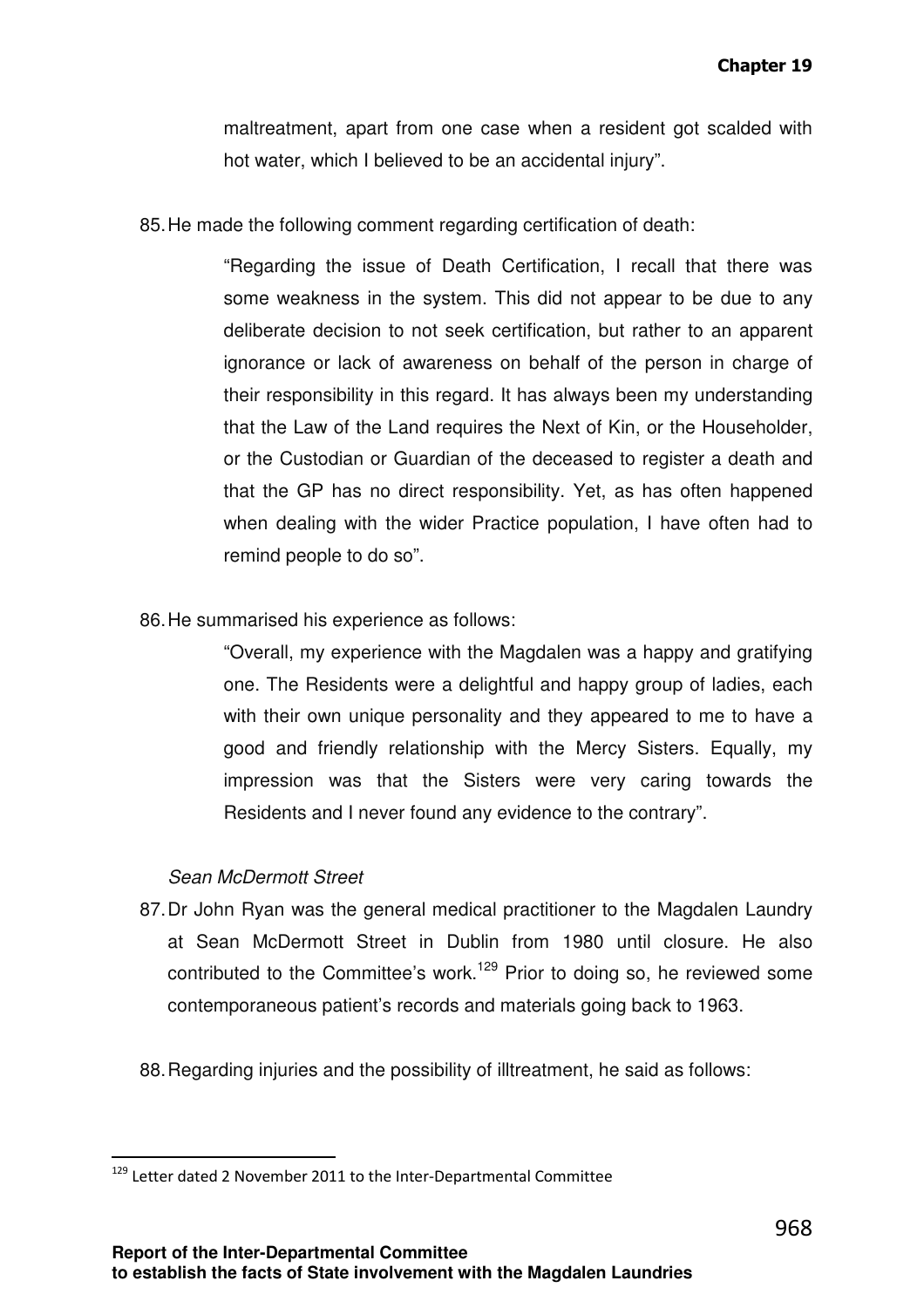"there were a number of incidents of fractures but they were all from falls and usually out in the city, but none were suspicious in any way and I did not come across any evidence of unexplained bruising or scalding etc. ... There was nothing stated by any of the residents ... in relation to any possible ill treatment in the convent".

#### Donnybrook

- 89. Dr Donal Kelly was the general medical practitioner to the Magdalen Laundry at Donnybrook in Dublin from 1968 onwards and, before contributing to the Committee's work, reviewed some contemporaneous patients records.<sup>130</sup>
- 90. He said that he "visited on a weekly basis to assess the sick, the old and the infirm. I would also be called for any medical emergencies that might arise". In pertinent part, his letter indicated as follows:

"Many of these ladies were forgotten by their own or orphaned. They were poorly educated and some were mentally retarded. If the Sisters of Charity had not provided them with a home I don't know who would have cared for them. ....

Never did I witness any evidence of physical or mental abuse. My surgery could also be visited by the ladies if they were fit enough to travel there. They were well fed and dressed in ordinary clothes provided often by [name of Sister]. A small stipend was given to them for cigarettes, chocolate and the cinema".

#### Sunday's Well, Cork

 $\overline{a}$ 

91. Dr Harry Comber was the general medical practitioner from 1986 to 1992 to the women who remained at the premises of the Magdalen Laundry at Sunday's Well, Cork after closure of the Laundry in 1977.<sup>131</sup>

<sup>&</sup>lt;sup>130</sup> Letter dated 16 June 2012 to the Inter-Departmental Committee

 $131$  Letter dated 16 June 2012 to the Inter-Departmental Committee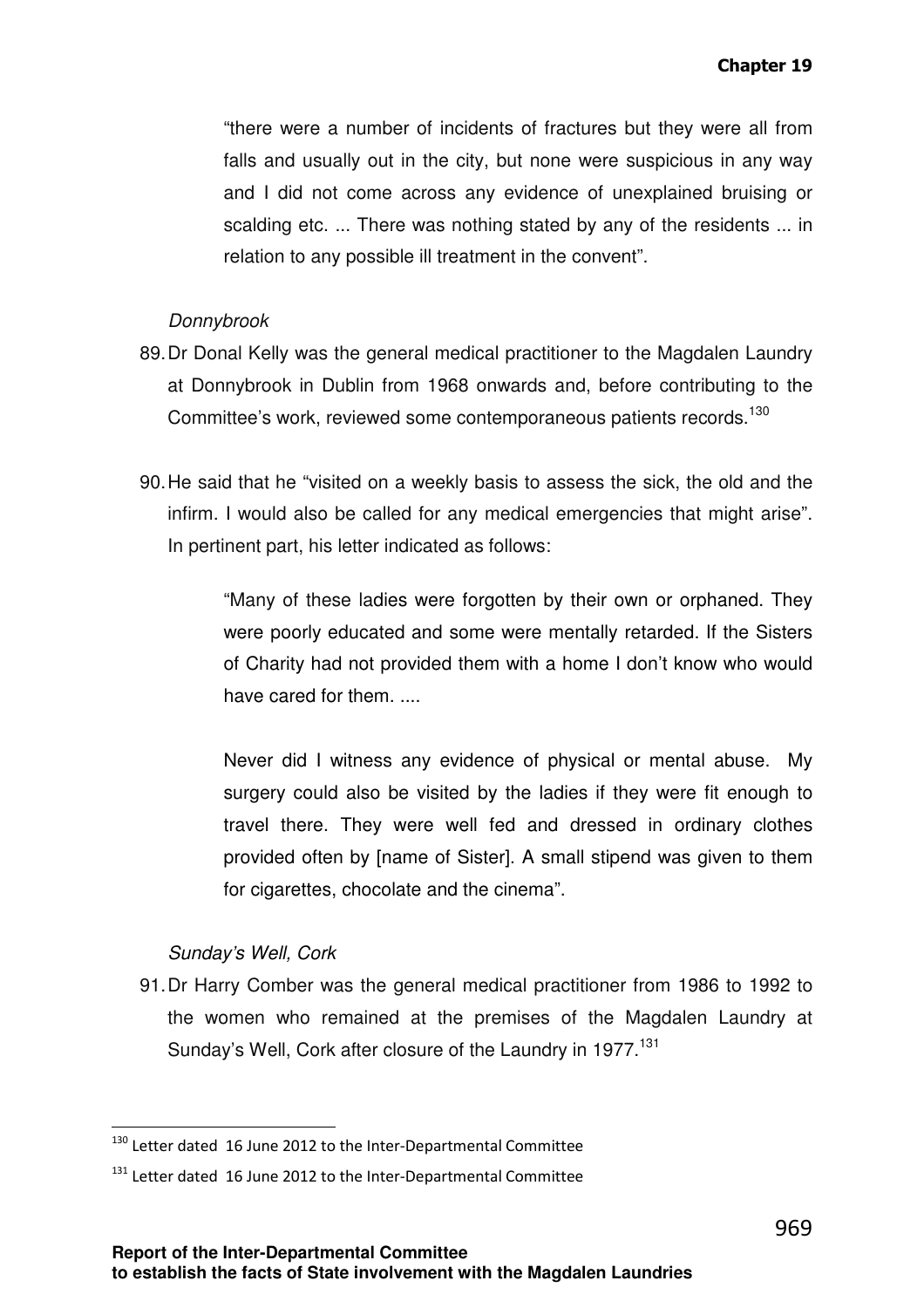92. He noted as follows, in pertinent part:

"I held a surgery fortnightly at the convent / residence from 1986 to 1992 (there was no laundry in operation during my time there) alternatively for the residents and the Sisters. Many of the residents attended me at these monthly surgeries for routine checkups of blood pressure and other chronic conditions, although they were mostly in good health. The women could also attend me at my surgery and most did so from time to time if acutely ill or if they didn't wish to wait for my next visit.

The Sister who acted as nurse was sometimes present during consultations at the convent and supplied useful information, but she would leave if requested.

I think her presence was a little inhibitory, but I always had the opportunity to discuss matters with the women in private if they wished. She rarely accompanied them to my outside surgery unless she had some concerns which she needed to share with me.

The women were in good general health. They tended to be overweight and sedentary and many took little or no exercise. I have no specific information on their diet, but my impression was that it was a traditional Irish diet, with a lot of carbohydrate".

93. He made the following comments on the general types of presenting complaints and the question of any possible physical abuse:

> "Their presenting complaints were those I would expect from women their age; most were in their 60s or older. There were more osteoarthritis than usual, partly due to overweight, but a number blamed repetitive work on treadle sewing machines for knee and ankle problems. I could not quantify this; it is just an impression, but it seemed plausible at the time.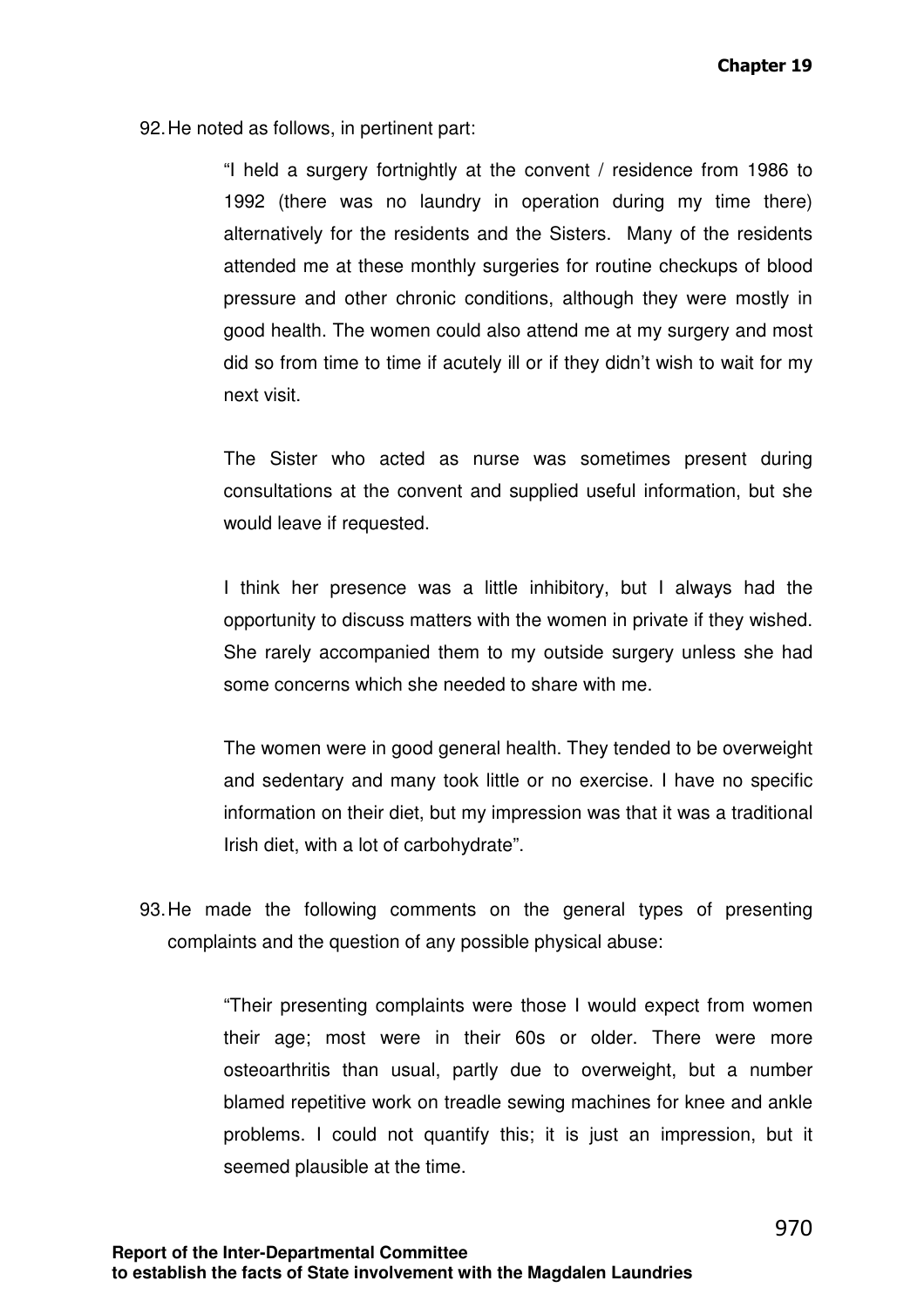There was no evidence of any traumatic injuries inflicted during my time, nor did anyone ever show me evidence of any previous injury.

However the overall atmosphere in the 1980s and 1990s was very benign and it didn't occur to me that this was a possibility during that period I never actively searched for or enquired after this. However two women complained to me of previous ill treatment. I cannot now recollect when this alleged illtreatment took place, but it had been a long time, probably in the 1940s or 1950s. They told me that one particular sister ... had frequently beaten them, sometimes with a heavy crucifix which she wore on her belt. They also told of being locked in solitary confinement in a padded room, of having letters to and from their families withheld and of wearing only a cape over their underclothes ("in case they would run away") when they left the grounds. I found these accounts quite convincing. ... They asked me not to take any action on the basis of these complaints. No other women ever complained to me of mistreatment and by the 1980s this illtreatment seemed to have ceased a long time in the past".

94. He summarised his experience as follows:

"The women seemed reasonably happy, although some regretted the loss of opportunity to have a life, families and children of their own. They were treated well, although patronisingly, by the sisters. They were expected to be rather passive within the community. They had the usual opportunities for recreation – reading, walking, TV. They were to a large extent institutionalised and rarely seemed to go out except for walks in the locality. ... I would be surprised if there was, in the time I was there, any mistreatment of them, either verbal or physical".

#### **Waterford**

95. Dr Malachy Coleman was the general medical practitioner to the Magdalen Laundry at Waterford from 1984 and, after closure of the Laundry, for the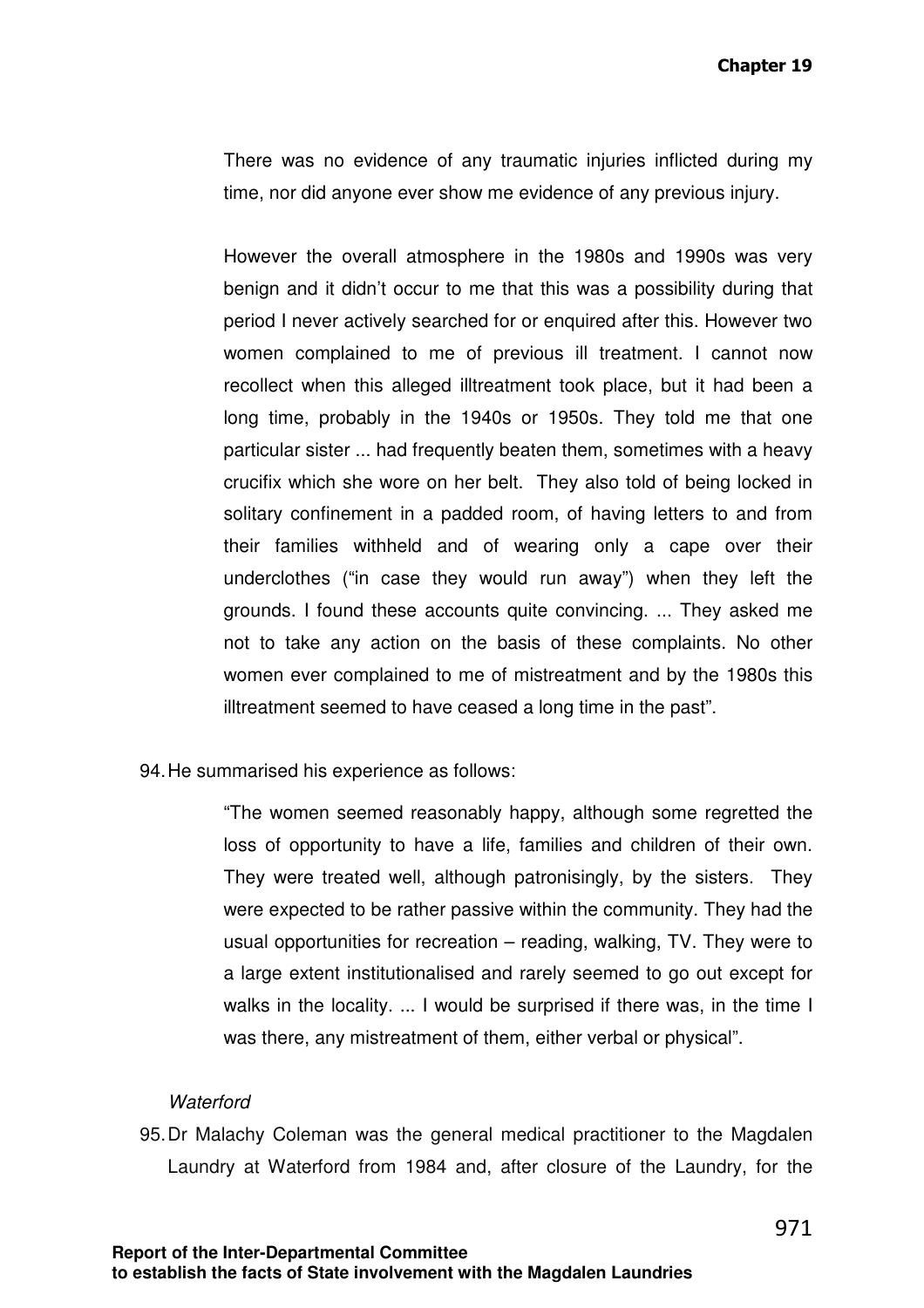women who remained in sheltered accommodation until approximately 2000. Prior to providing an input to the Committee's work, he reviewed some contemporaneous patients records.<sup>132</sup>

96. Dr Coleman, after joining the Keogh Practice, replaced a colleague who had for an earlier period been designated as the Doctor for the Sisters and women living at the Good Shepherd convent. He confirmed that clinics were held at the convent:

> "I was instructed to attend the convent for a two hour session on Friday evenings and did so for up to ten years until the old convent closed and the ladies transferred into purpose built accommodation at another site. I did attend the newly built convent for a further few years but gradually the ladies began to make appointments and attend other doctors at our surgery... We discontinued the weekly clinics in the convent".

97. Regarding the structure of the clinic and consultations, Dr Coleman noted as follows:

> "A specific nun was usually designated to take care of the ladies and she would usually outline any specific complaints the ladies had and she usually would remain throughout the consultation. Occasionally one or two of the ladies would request to be seen on their own. Examinations in the convent were quite limited and involved blood pressure checks, lung examination, general abdominal and ear, nose and throat examinations. Any intimate examinations were referred to the surgery to be carried out by our lady doctors.

> When the ladies moved in to the family unit houses they began to attend the surgery in the company of their carer. ... The environment allowed free communication between the ladies and me and I would

l

<sup>132</sup> Letter dated 6 July 2012 to the Inter-Departmental Committee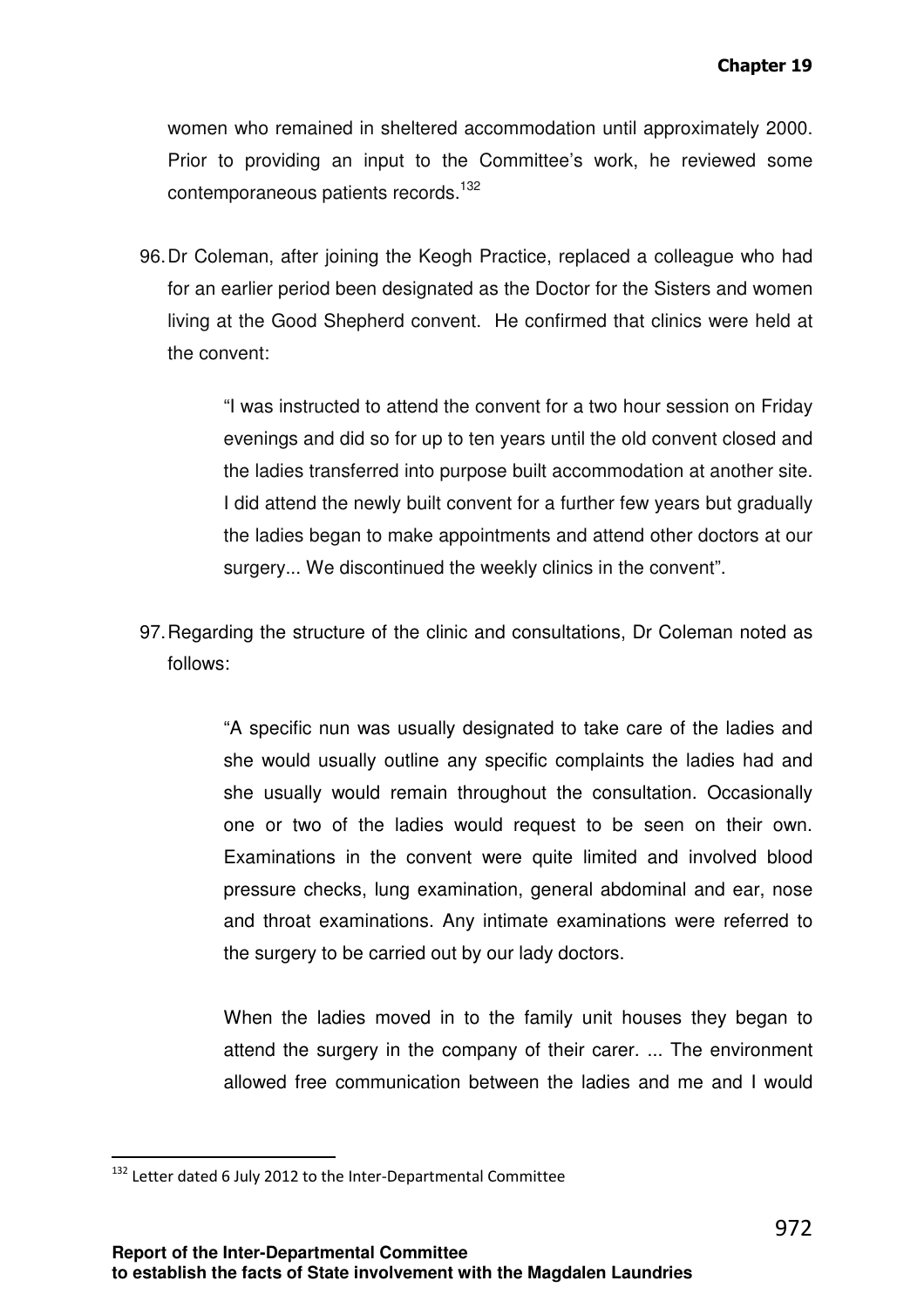feel that, despite the presence of a chaperone, I never felt that the ladies were inhibited from talking to me on any subject".

98. He also made some comments on the general nature of presenting medical complaints of the women and on their living environment:

> "I always felt that the ladies were well fed and well cared for. Their complaints were routine and normal consistent with those presenting in general practice. I saw no evidence of any traumatic injuries either historically, prior to my taking up the post, or for the time I cared for the ladies.

> In spite of the fact that the original convent was an old building it always seemed quite warm and water was always available for hand washing. The ladies wore ordinary clothing throughout my time. The ladies were always well kept in their general appearance.

> I know they did go on holidays every year and were brought on trips by the local Lions Club".

99. In conclusion he made the following general remarks:

"My overall impression of the Good Shepherd Convent in the main, was of an institute run by caring nuns which contained a number of ladies who were unlikely to be able to care for themselves. It would be fair to comment that they were quite institutionalised and so it would be difficult to judge their capacity to care for themselves at the time I took over their care. While the ladies were very deferential to the nuns I did not at any stage get an impression of coercion or fear in the relationship between the ladies and the nuns. If anything I think the nuns did too much for the ladies and so decreased their capacity to care for themselves".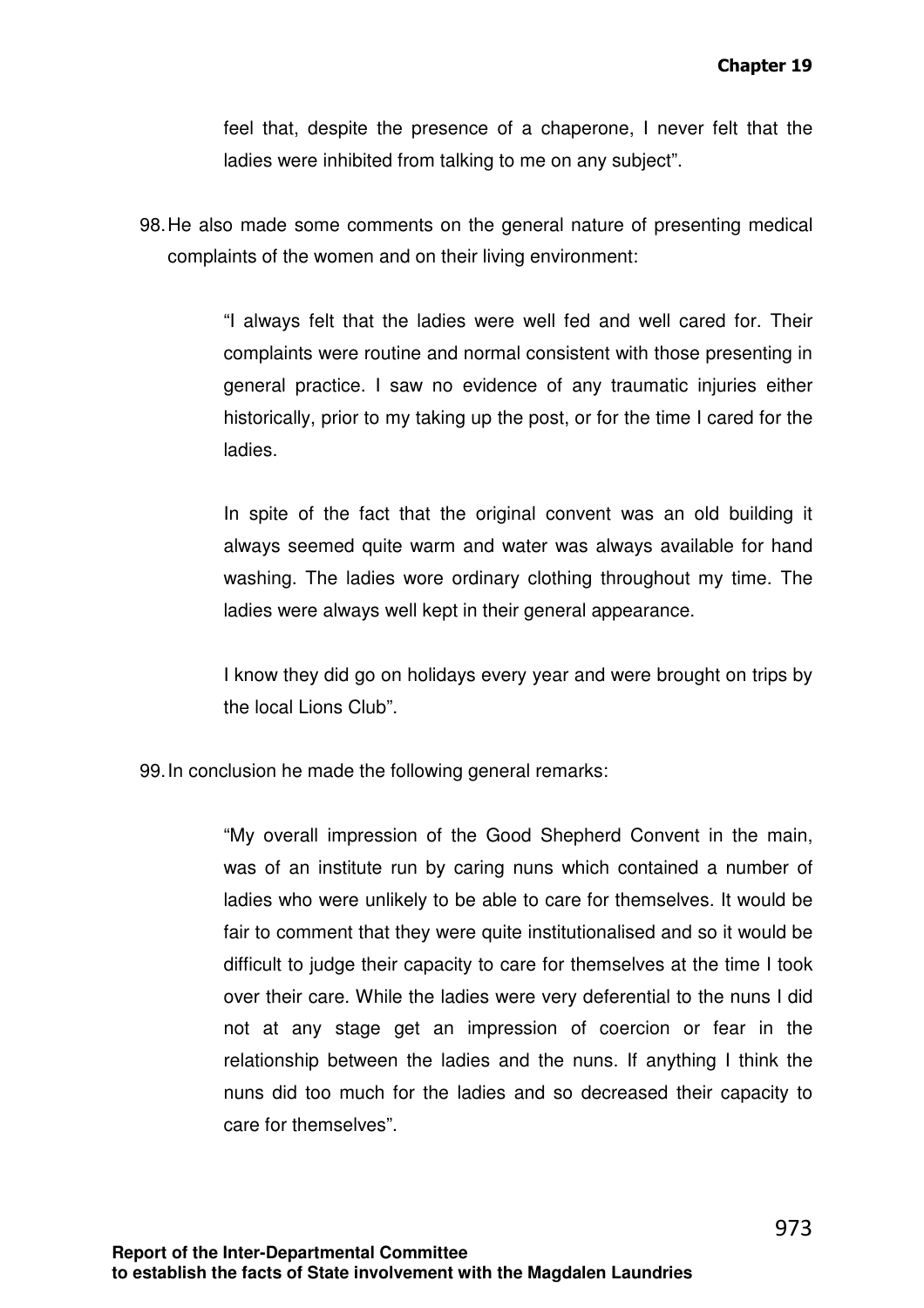# **D. Mr John Kennedy (Limerick)**

- 100. Mr John Kennedy was, as set out elsewhere in this Report, employed as manager of the laundry operated by the Good Shepherd Sisters in Limerick from 1976 to 1982, at which point he purchased the laundry as a going concern.
- 101. Mr Kennedy provided a statement to the Committee setting out his recollections of the laundry both from during his time as manager of the laundry, and also from earlier years, when he visited the Laundry. In that regard, he noted that he had:

"been visiting the convent in Limerick since I was a baby in a Moses basket and as I grew up I got to know some of the Residents from tours of the Laundry with my aunt [named]".<sup>133</sup>

Throughout his statement, he terms the women who lived and worked in the Laundry as Residents, "as the term Magdalene is derogatory and offensive to them".

- 102. Mr Kennedy's comments may be summarised to the effect that significant changes occurred in the Laundry from the 1960s, or more particularly in the aftermath of the Second Vatican Council. His comments can be divided into the period before and after this.
- 103. He provided a brief summary of the general conditions which he had either witnessed as a child or heard about from older women living in the Laundry upon his employment:

"I never saw or was told of any instance of corporal punishment. However, verbal reprimanding was often used to discipline the Residents, sometimes for very petty infringements of the rules. More alleged serious offences could involve the person apologizing on their

l

<sup>133</sup> Statement of John Kennedy to the Inter Departmental Committee dated 8 October 2012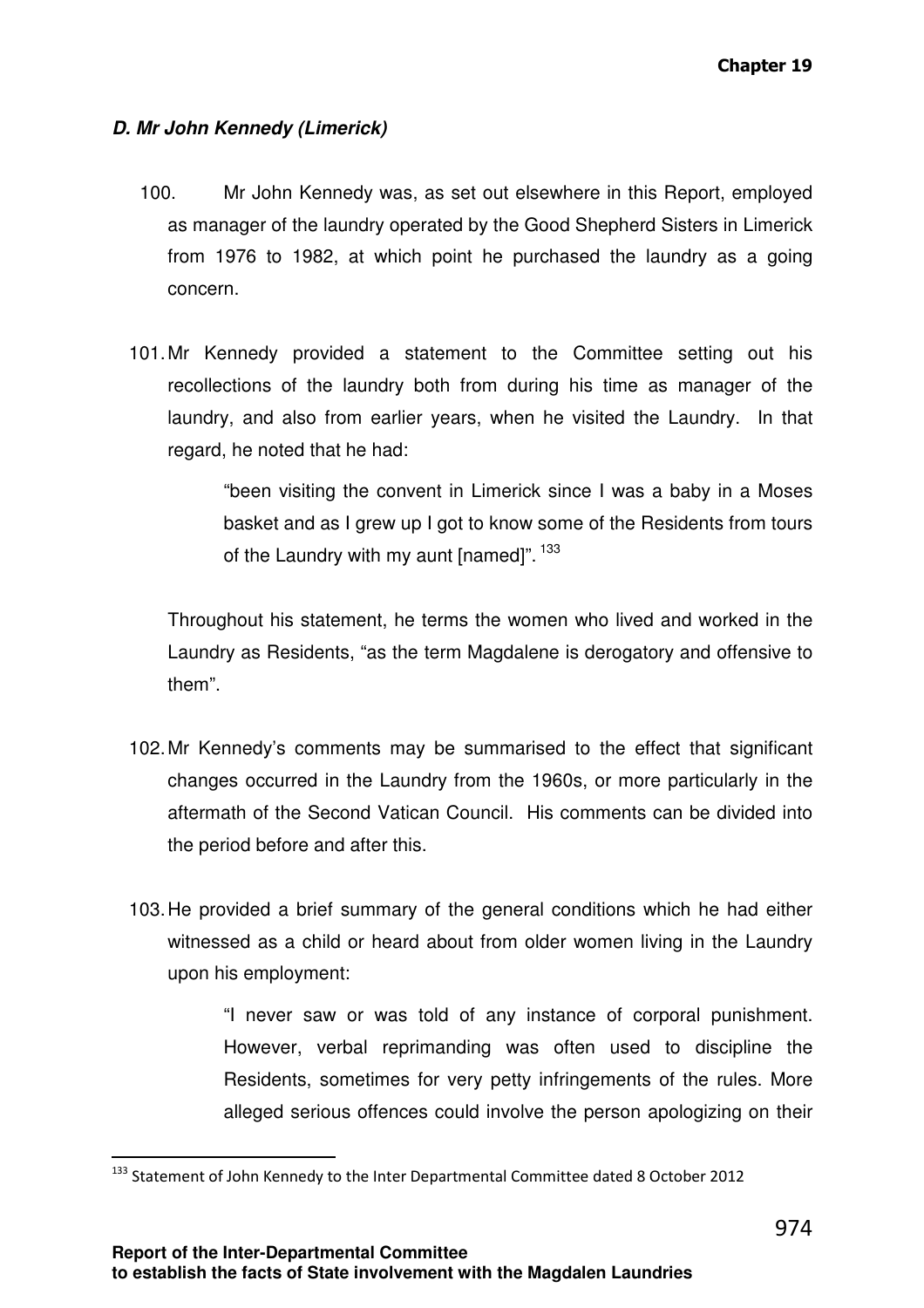knees in front of the entire Class in the refectory. I have heard of so called "difficult" Residents being transferred to the laundries in Cork, Waterford and New Ross".<sup>134</sup>

104. He further stated that he had been told by some older women of restrictions on communication during this earlier period:

> "All their outgoing and incoming mail was censored and no negative comments about the establishment were allowed. They had no access to newspapers or magazines or radio and they weren't even allowed to vote. Their first outing outside the walls was in the 50's when they were taken on a bus trip to Glin and back".

105. Regarding living arrangements in this early period, he was told that:

"They had no privacy as they slept in a large open plan dormitory and had a communal washing area which had to be accessed every morning by crossing an open yard. Daily, they had to endure long periods of silence and had to pray in the morning at Mass, at their work and in the evening".<sup>135</sup>

106. Mr Kennedy then indicated what he was told of changes in practices in the Magdalan Laundry after the Second Vatican Council:

> "In this new era the 'compus mentus' Residents could freely leave St. Mary's permanently without somebody having to "claim" them. They were freely able to talk to Nuns and many became good friends with some of them. After leaving, if they ever wanted to come back as Residents they were welcome, and some did after some years like [3 named residents]. The intellectually challenged had the same freedoms but had to have a 'minder'.

 $\overline{a}$  $134$  Id

 $135$  Id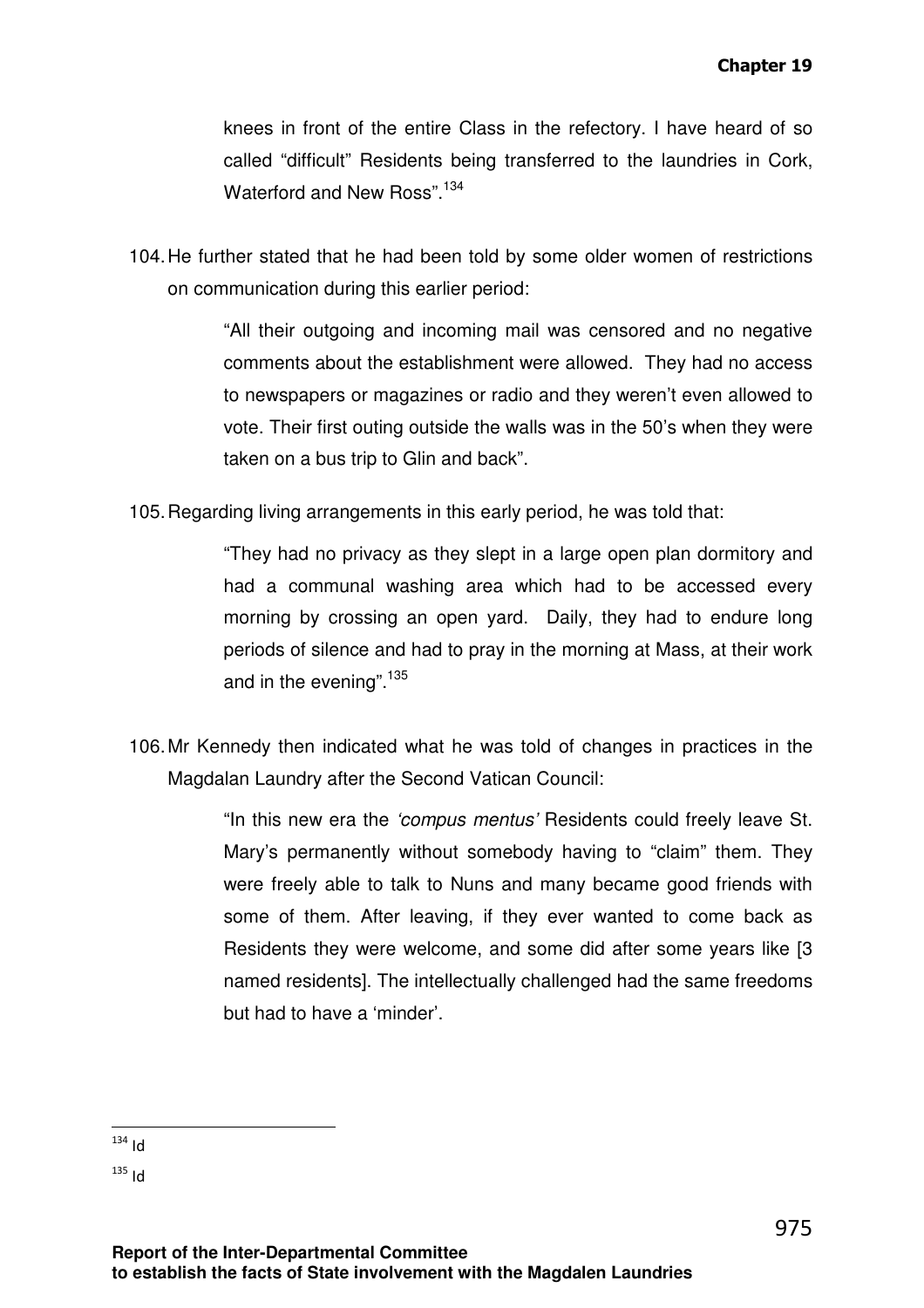Also at this time (1960s) a big building project which benefited the Residents was undertaken voluntarily by the Nuns with no help from the Government. Architects drew up plans to completely refurbish and modernize St. Mary's accommodation building, their kitchen and refectory and recreation areas. Laundry consultants advised the architects on redesigning the laundry, improving lighting, ventilation and replacing circa two thirds of the laundry washing capacity with new state of the art fully automatic washer-extractors, a new automatic steam boiler and so on. The list is too long to document in full. The end result was stunning and was a huge improvement in the living and working conditions of the Residents".<sup>136</sup>

107. He makes a number of comments from his direct experience as manager of the laundry from 1976 to 1982. He indicates there were 93 women living and working there upon taking up his post.

> "I always found them to be kind, decent, gentle and pious ladies. They were also very hardworking and dedicated to their daily duties. ... By 1976 when I started, most of them ranged in ages from over 40 to circa mid 80's. The absence of young Residents was a clear reflection of the changes in society. I should point out that the elderly ladies were not expected to work in the Laundry, but some of them ambled in every day to see what was going on. They used to sit on a long bench behind the big table in the "Crescent room" watching everything and folding the odd amice or purificator.

> The laundry that I came into in 1976 bore no resemblance in atmosphere or appearance to that of the pre 60's. ... Walking into the laundry with its expensive non slip vinyl floor covering, standards of cleanliness like those found in a hospital and all the other changes, made it for me, a state of the art industrial place of work. The maintenance problems with the plant were easily solved over time by

l

 $136$  Id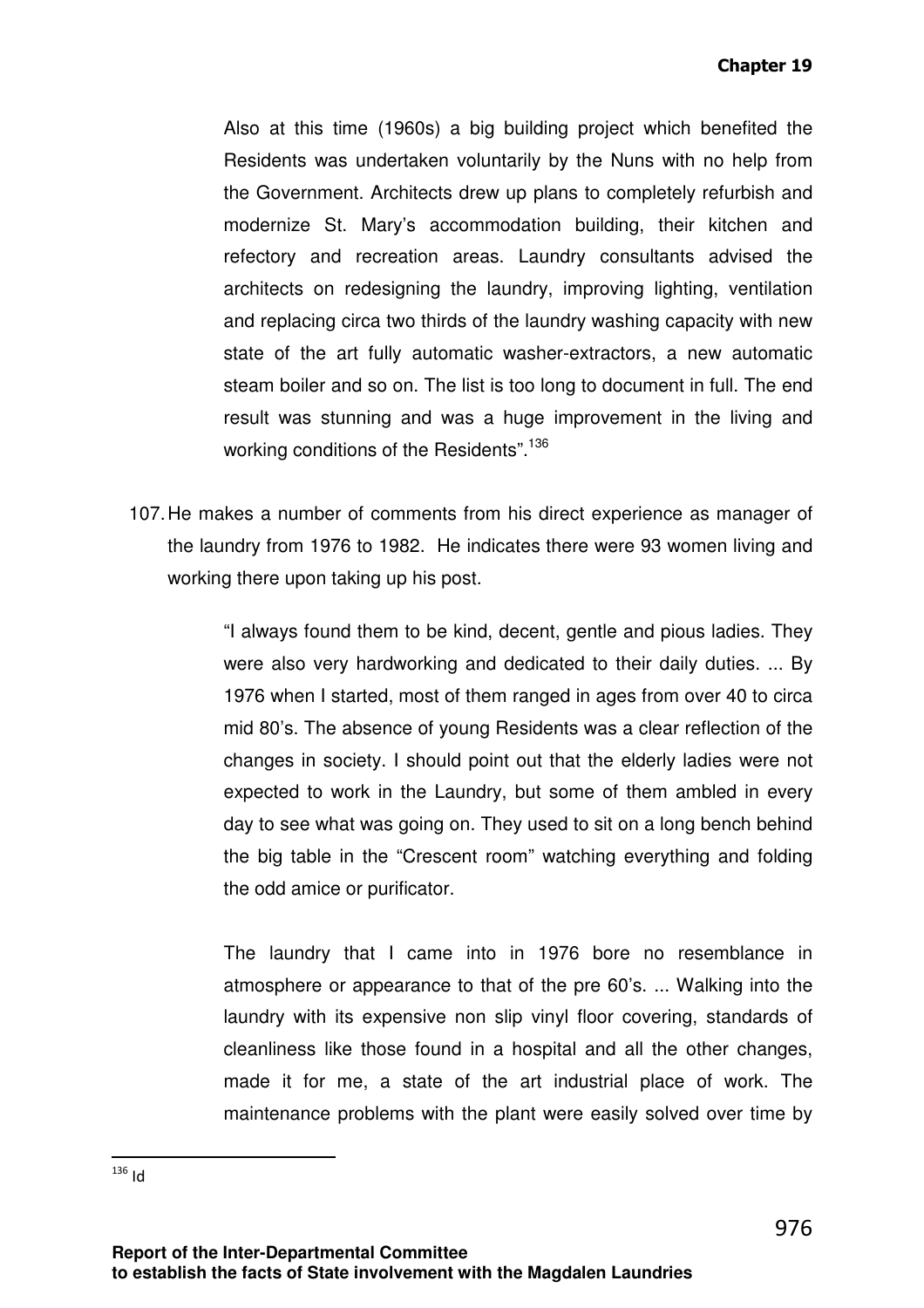hiring a full time fitter/ electrician – something the Nuns never did, which was false economy.

I can remember many occasions during my time as manager when [named woman's] sister and her family visited her; they walked in off the street to the Packing room where she worked and casually chatted to her before she took them for a cup of tea. There were transistor radios blaring out pop music all over the place. [Named woman] RIP used to give my small children rides around the laundry in a trolley, which they still fondly remember".<sup>137</sup>

# **E. Patricia Burke Brogan (Galway)**

- 108. Patricia Burke Brogan was a novice in the Sisters of Mercy and spent a week in the Magdalen Laundry in Galway in the late 1950s. She later wrote two plays, Eclipsed (1992) and Stained Glass at Samhain (2002), both of which are set in a Magdalen Laundry. She also wrote a poem on the subject entitled "Make Visible the Tree".
- 109. A statement by Ms Brogan was submitted to the Committee by the advocacy group Justice for Magdalenes. The Chair also met with Ms Brogan to discuss directly her recollections of the Magdalen Laundry in Galway and subsequently agreed the following summary of her position with her.
- 110. Ms Brogan first said that her writings were fictionalised accounts and were not to be considered a narrative of what she had witnessed in the course of her week in the Magdalen Laundry.
- 111. She said, however, that she was very disillusioned by her time in the Laundry and that the emotion and passion she felt on the subject are demonstrated in her plays.

l  $137$  Id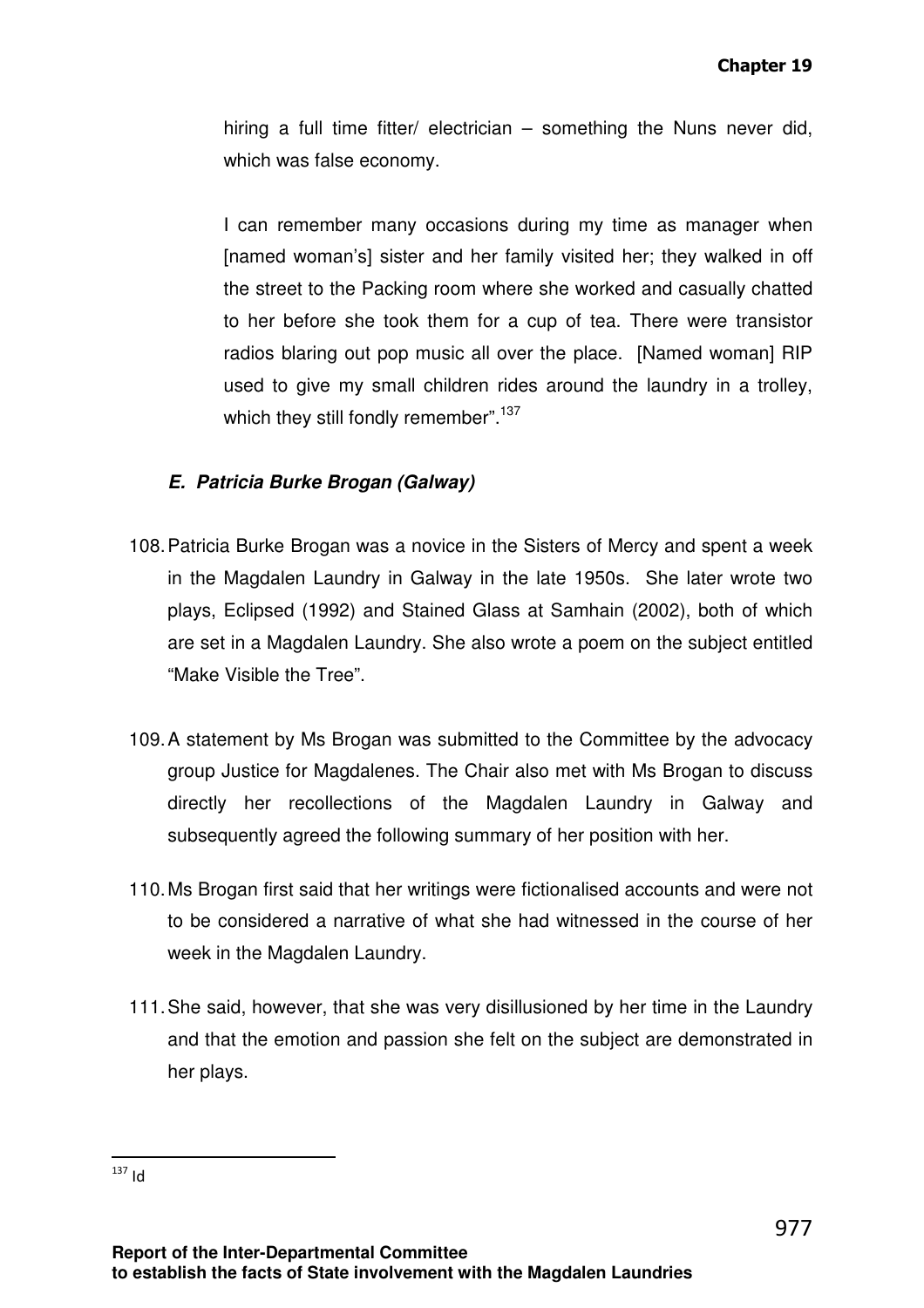- 112. She confirmed that both the external and internal doors of the Laundry were locked. She said that this deprivation of the freedom of the women who lived there was the principal issue which she recalled and found most difficult to accept. She also said that the women were not paid for their work.
- 113. She said that she did not witness any physical illtreatment or punishment of the women in the Magdalen Laundry by the Sisters working there or by auxiliaries.
- 114. She did however witness cutting remarks or psychological abuse she recalled, for instance, that when an elderly woman tripped in the Laundry, a Sister said "that's not the first time you've fallen".
- 115. Regarding the broader context, she described the Magdalen Laundries as an "underworld". She said that "the women were dumped in the laundries by their families, their lovers and by the State". She spoke of women with low IQ or who were otherwise not "marriageable were also dumped in the laundries" and "despised and rejected".

# **F. Retired Probation Officers**

- 116. Two retired Probation Officers, both of whom took up their duties in 1966, also provided input to the Committee's work. They confirmed that in the course of their work, they would meet regularly with girls and women who were on probation in the Magdalen Laundries. The information they provided to the Committee on this issue is included in Chapter 9. However they also made some broader comments regarding the conditions they observed in the Magdalen Laundries during their visits.
- 117. In general and regarding conditions in the laundries, the retired Probation Officers said that in their time visiting the Magdalen Laundries they saw no instances of girls having their heads shaved. Nor was there any complaint about that or any other ill-treatment in their regular (unsupervised) meetings in the Laundries with the girls and women who were there on probation.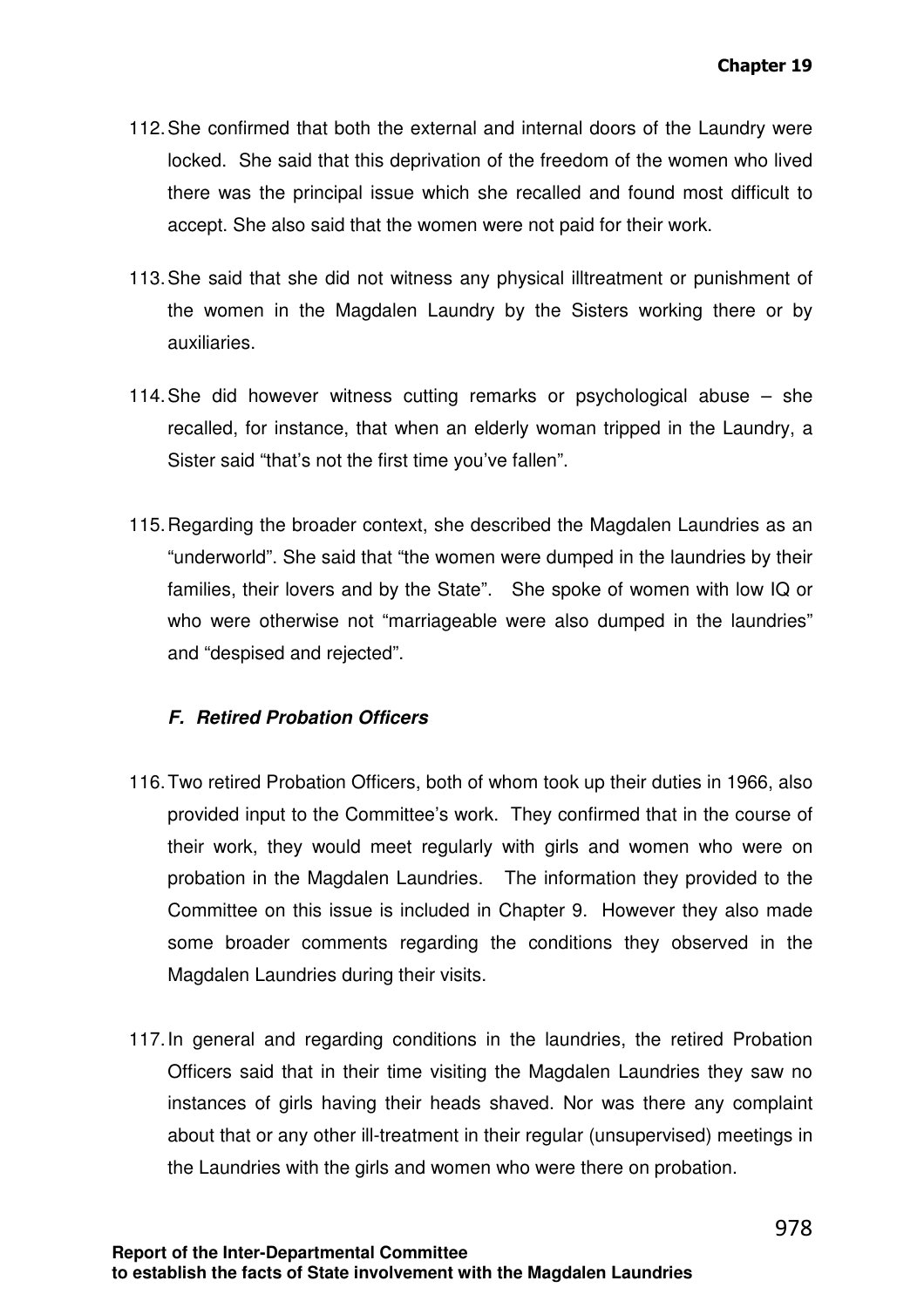- 118. These retired Probation Officers both recalled seeing other women in the Magdalen Laundries "in passing" while visiting girls and women on probation. They said their impression was that many of these other women were older, "simple", "unemployable" or "past anything". One of the Probation Officers said that they often looked "infirm before their time".
- 119. Although they said that "life in general could be difficult then", they felt that overall the conditions "were reasonable for the time". "There would be the occasional concert or garden party, but it would be fair to say the atmosphere in general was institutional."
- 120. Both recalled other people visiting the Magdalen Laundries, including "teachers going in to the girls and women in the laundries, as the nuns had set up other activities and classes such as literacy and typing", as well as doctors. One of the retired Probation Officers recalled an instance in which she had contacted a doctor in St Brendan's Psychiatric Hospital to ask his advice on the case of woman in Sean MacDermott Street, and that the doctor "attended to her within the hour" at the Magdalen Laundry.

# **G. Chaplain at Sean McDermott Street**

121. A priest who served as Chaplain at Sean McDermott Street for a 9 year period from the early 1960s until the early 1970s also provided input to the Committee. He made a detailed statement, including comment on the changes brought about in the operation of the institution during the 1960s. On his first arrival, he said

> "the residents would have been dressed in dark bottle green and some of them would be in black ... Now I would say that there was a very large number of them in an open dormitory. .. It was awful. ... And I sat down with the Sisters and said you know, we're going to have to work on things".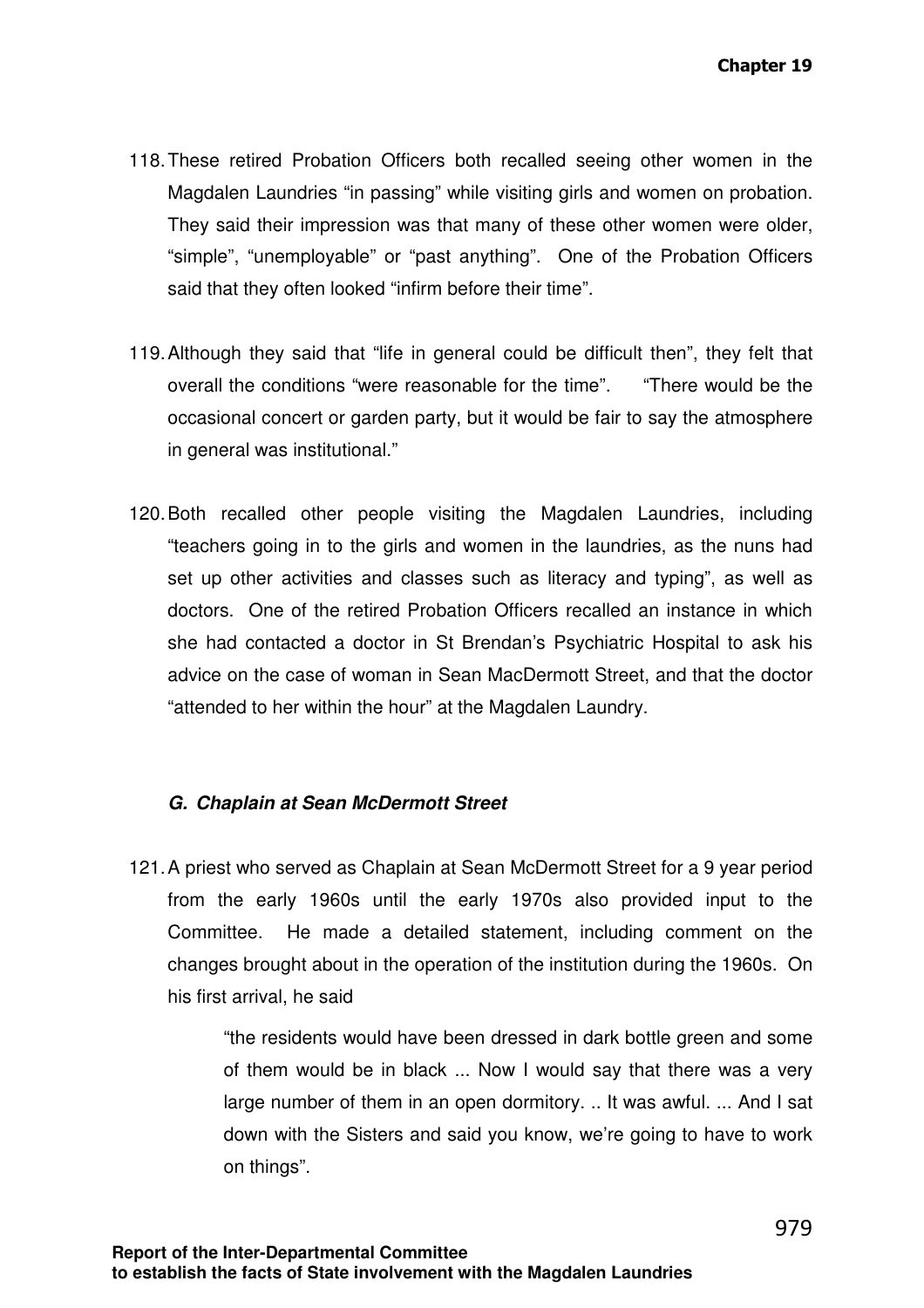His recollection of some of the older women was that:

"quite a number of them would be special needs. They would be mildly mentally handicapped, or a physical handicap or both. Literacy would be very low".

122. He then described some of the improvements brought about over the next years.

> "We set up what is called the Celtic Industry. And the Celtic Industry was the bawneen cloth, a white Donegal cloth which was big and in fashion then. And we got designs from the museum and we made cushion covers and backs for this and that and we knitted Aran sweaters. You see the Sisters were semi-enclosed, so I went up to Arnotts and they supported me like most supported me like nobody's business, they were great. Arnotts and Brown Thomas, they were the two main outlets and they bought the stuff from me. So all the girls who were making stuff formed a co-operative, my God a lot of them didn't understand. ... So as time went on, out of the money they all got, they all bought their clothes. So nobody was in bottle green or black dresses, they were all able to dress themselves. Then we tackled the dormitories and we built cubicles for every single girl with her own wardrobe, so life was transformed".

123. He also described alterations to the lifestyle and the possibility of outings for the women. For example he recounted going to the cinema with a group of the women:

> "So I went down to 30 of them and I said 'I'll take you to the pictures provided you don't let me down. That we'll go, enjoy the picture and com(e) back'. I said 'it's on your honour'. And the Sisters agreed on my honour! God if it happened today! I walked up Sean McDermot Street, collar and coat the works. At that time ... with 30 women! ... So we went down we looked in Clery's window and a few others and it was great and we went home and it was a great success so that kind of thing went on a little bit".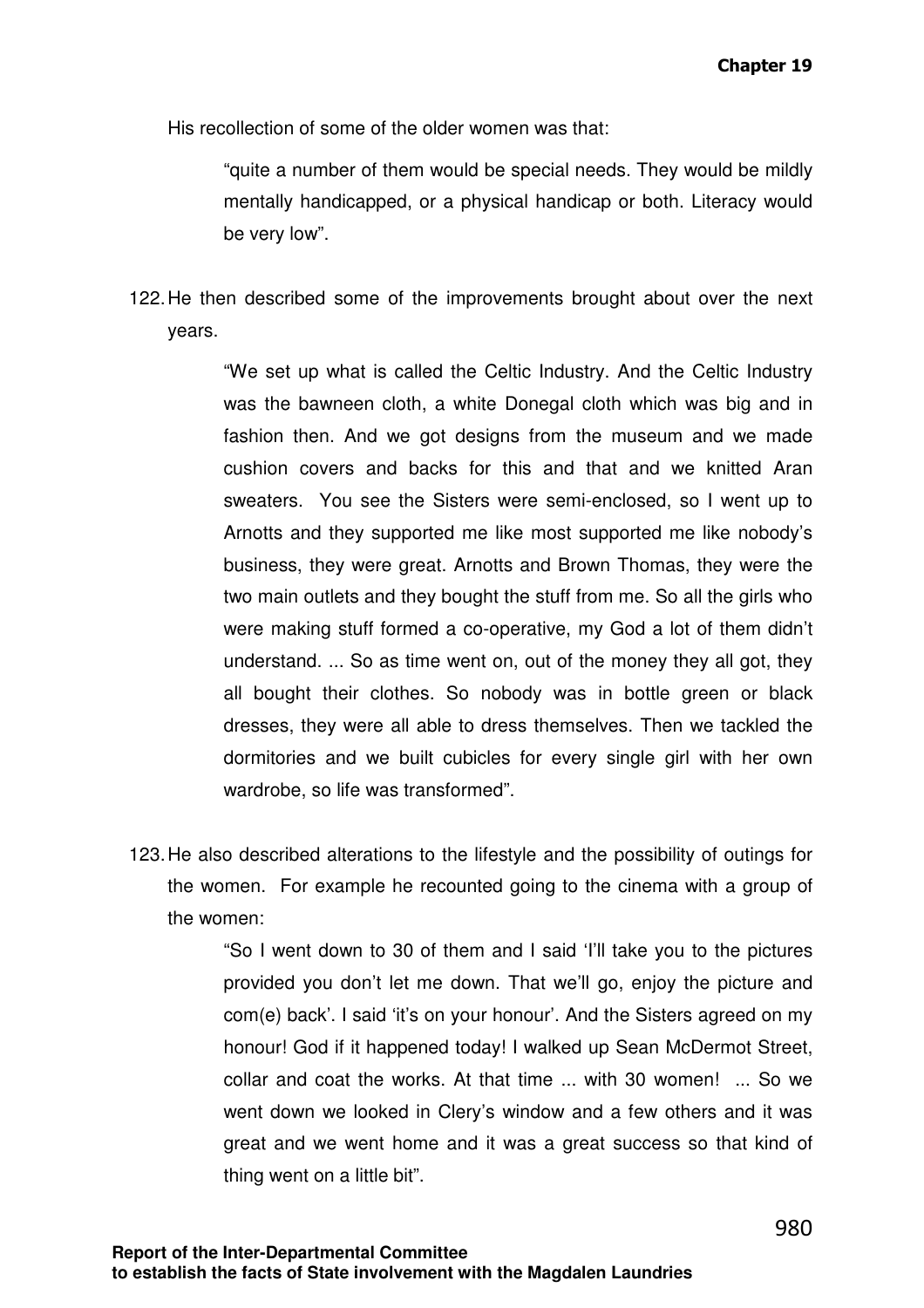He also referred to a holiday house in Rush and a school in Greystones, which they hired for a holiday in summer, as well as visits to Lourdes.

124. He added, however, that "There was no violence that I ever came across". His only additional comment in that regard was that "You might have a girl pull the hair off another girl". As an example, he recounted small disputes between the women living there such as:

> "Confessions were on Saturday and I'd be in, sure the next thing is she'd be in and it was no more confession than the man on the moon but they'd say: 'Do you know Mary so and so whose come in yesterday? And I'd say 'yeah', 'well she's a black bra and I want it for the weekend. I'm going out and she won't be going out, would you get it for me?' Now I wouldn't of course, but you'd have to listen to that sort of thing but that was the simple human life that was going on and you help them along like you help your own children".

125. Regarding outside work, the priest said that a number of hostels provided cleaning jobs for women living at Sean McDermott Street who wished to take up such opportunities:

> "It would be cleaning rooms and sweeping, that sort of thing, so quite a lot of them had a Saturday, Sunday job. And they got money for that and that money was theirs. And again they bought clothes and things that they wanted. But more importantly, they were getting out and were coming back. They were now beginning to live a near normal life if you know what I mean". $138$

126. He also recalled entertainment in the institution itself. He said:

"We used to have concerts on Sunday nights. I think the Guards were great. You had a few comedians and things like that. ... Some of the Guards came in not because they were Guards but because they were

l

 $138$  Id at 70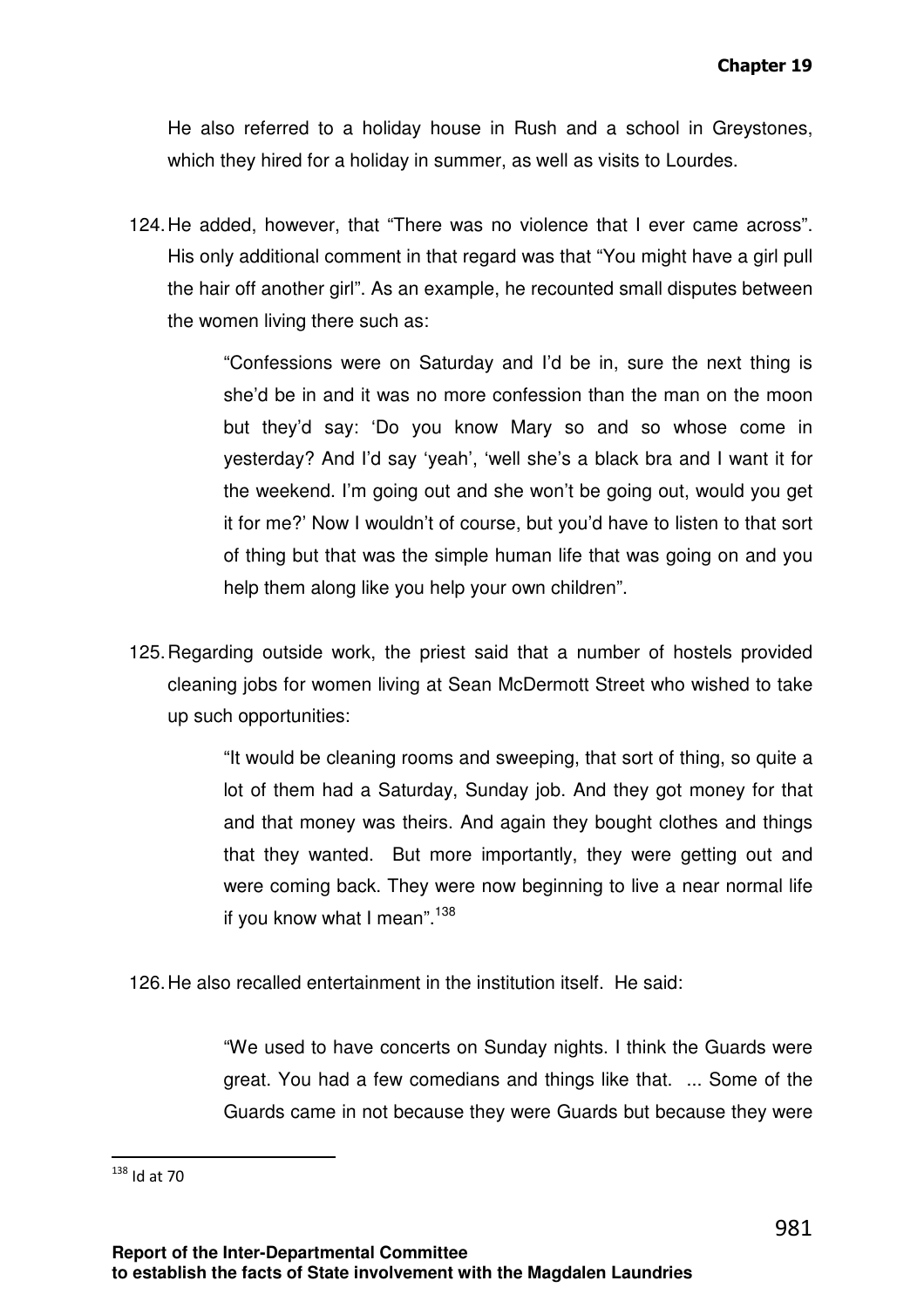in an entertainment club or something like that. They'd come in as members of that. ... So I'm only telling you that to show that there is a humane side to the whole story. And I am sure that there are sad, sad cases and terrible cases. The fact that they were put in was a tragedy". [This comment likely refers to the Dublin Lions Club, on which see below]

#### **H. Summary of position by Sally Mulready and Phyllis Morgan**

- 127. Thirty-one women who, in their earlier lives, were admitted to and worked in a Magdalen Laundry are represented by the Irish Women's Survivor's Network, chaired by Sally Mulready with Phyllis Morgan serving as vice-Chair.
- 128. On the strength of their long and close engagement with the women, Ms Mulready and Ms Morgan provided the Committee with a letter summarising the main issues of concern to these women. Prior to sending the letter to the Committee, Ms Mulready and Ms Morgan also verified with the women that it accurately captured their experiences.
- 129. This contribution was additional and not alternative to direct contact by the Committee with these women who had lived and worked in the Magdalen Laundries. Some key elements of that submission are summarised here.
- 130. The overall effect on these women, most of whom had also been in Industrial or Reformatory School, of time spent in a Magdalen Laundry was summarised as follows:

"The psychological and physical impact of their experience has been devastating and has stayed with them throughout their adult lives. Their suffering was greater still because they did not know why they were there, or who was responsible for placing them in these laundries. They had no idea when they would be released.

Transportation of 14-16 year old girls from Industrial Schools to the laundries was a common occurrence. It was carried out very like the system of transferring prisoners from one prison to another, with no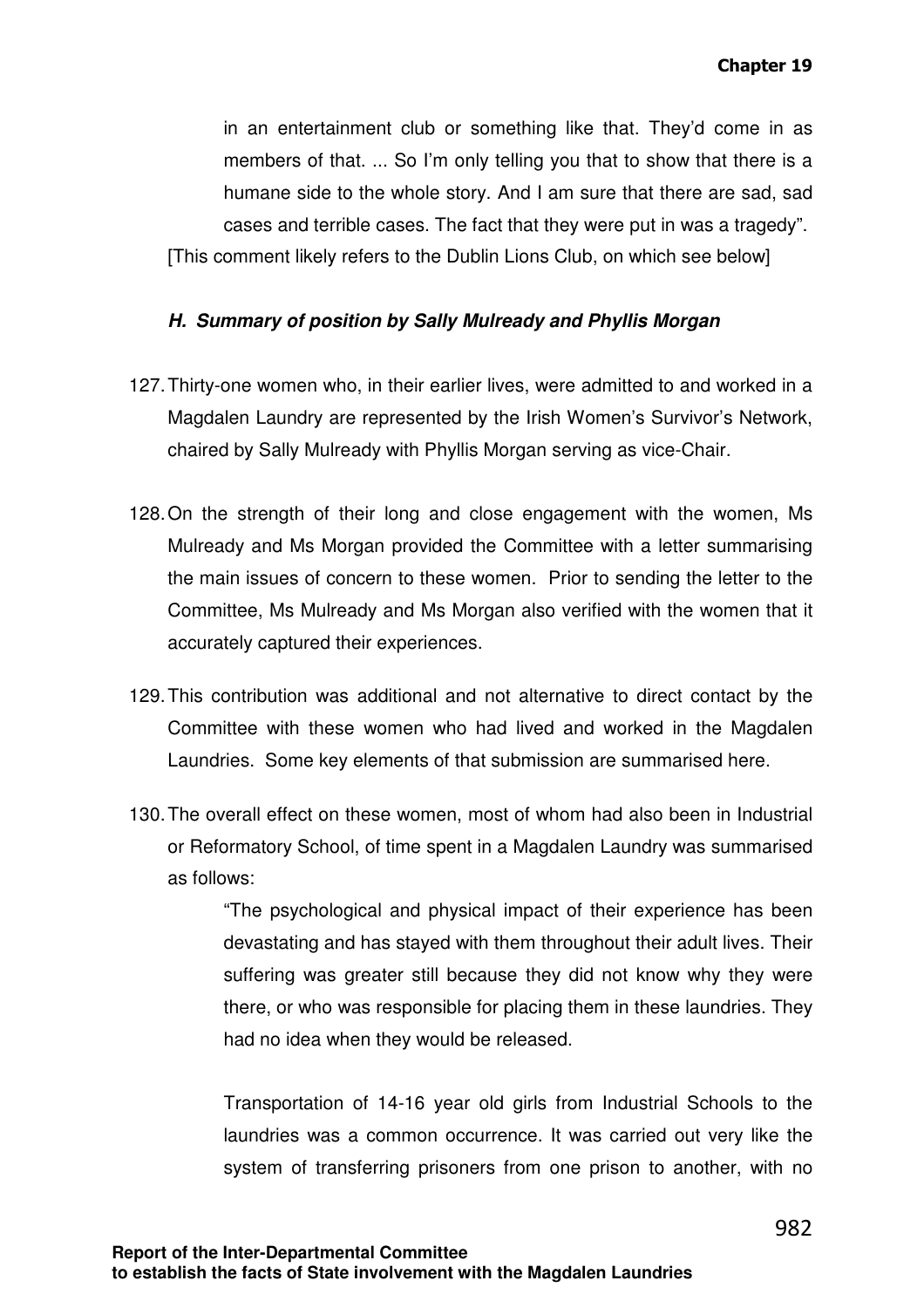consent sought or given by the young women themselves and little to no explanation of where they were going or why this was happening. Many women tell us how heartbroken they were to know they were never returning to their friends and to the place, the only place, which they knew of as home. The callous way in which this was done is often highlighted as a major reason for the heartache it caused. You were given no warning and no chance to say goodbye to friends".

131. The summary also addresses the women's recollections of working conditions in the Laundries:

> "The floors of the laundry were constantly floating with water – often soapy dirty water streaming out. There was constant inhaling of steam from the large colander (large ironing board). Young women stood either side of the colander for up to two or three hours in the morning and again in the afternoon. Large buckets of boiling water were scattered around the floor used for starching and steaming. The light was poor and their only view from the windows was more iron bars. There was often a foul smell in the air from the extensive, industrial laundry of soiled sheets from hospitals, hotels, convents, farms and more".

132. The summary provided by Ms Mulready and Ms Morgan also addresses the information given to them in relation to the effect on the women of uncertainty about their position.

> "The women have told us of the mental turmoil and agony at being unable to find out why they were placed in the laundries, who put them there and when they would be released. Many women asked constantly when they might be released and rarely got a straight answer. They were often told "when you are ready" or they would be told "there is nobody out there wants you" or "you will soon find out".

> Women were given so little information about their detention that they frequently believed that no-one on the outside world knew about them,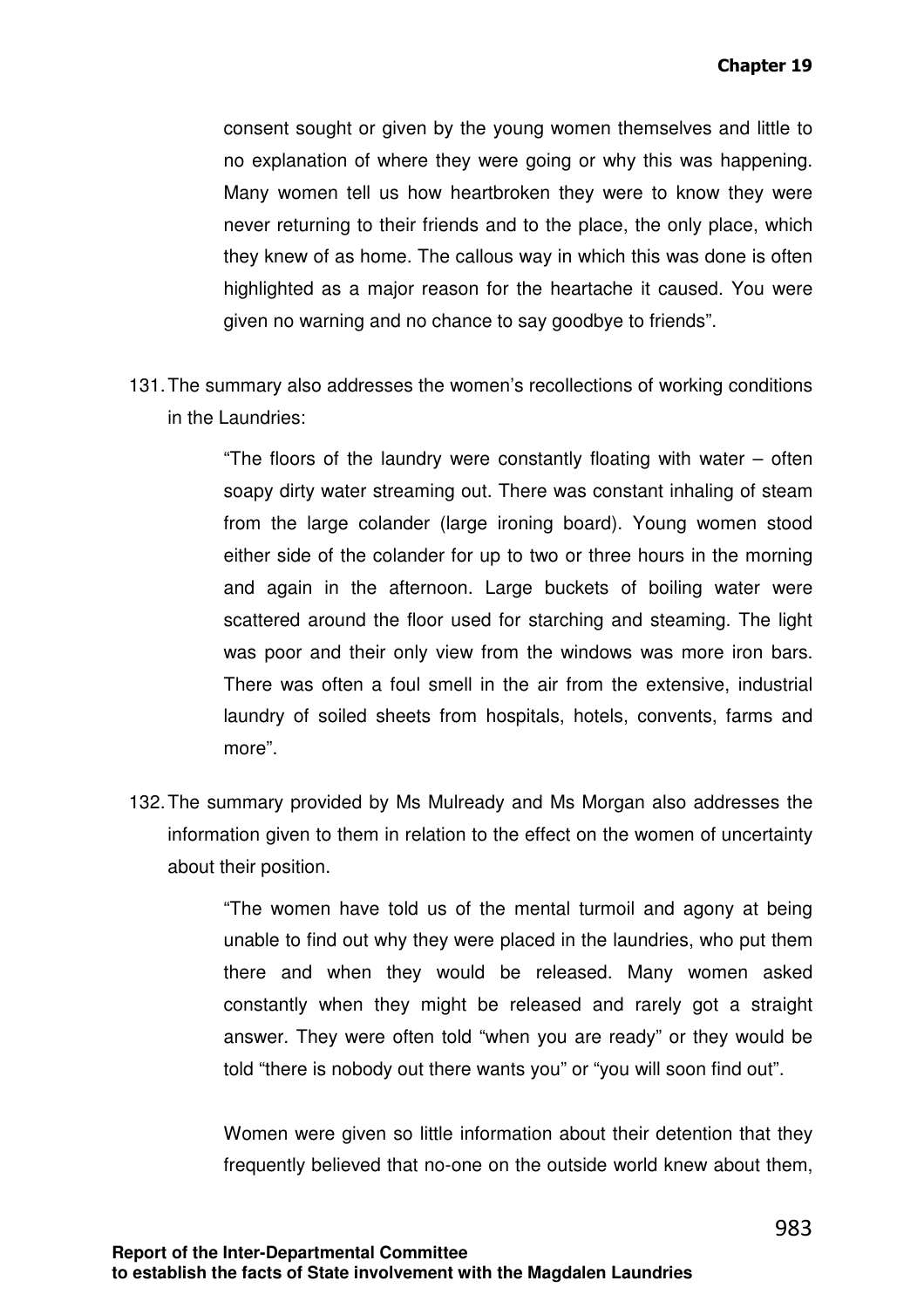no one would come for them and that they would die in the Laundries. One woman recently told us that "I knew nobody on the outside and so I wrote to nobody. I was not aware if anyone knew I was there".

Women speak of severe distress and anxiety and how they cried often at night in the darkness of their dormitories. Crying themselves to sleep in utter despair about their future lives was common".

133. The letter also addresses the issue of punishments in the Magdalen Laundries.

> "The punishments for trying to escape included being separated from other women, left in isolation (a separate room) for two or three days after the attempted escape and fed their meals in isolation. They were escorted to and from the toilet and then back to isolation. One woman has told us that she was isolated from everyone else for three days and never again saw the girl who she tried to escape with".

134. The issue of physical punishment or abuse is also addressed in the letter:

"We have asked many times by those looking into this terrible part of Irish history, both privately to the women and in group meetings, about the role nuns played in any kind of physical punishment in the Laundries. Bearing in mind that we are talking here only about the experiences of women in the Laundries, (as opposed to in other parts of religious institutional care), it is our understanding that the severe physical brutality, including beatings and sexual assault which was common place in other institutions, did not take place in the Magdelene Laundries. We have in fact never been told of sexual assault or brutal physical assault, including beatings with canes or belts, being perpetrated by nuns in the Laundries.

Two women describe seeing nuns wearing belts perhaps for intimidation purposes, but no-one has told us they were used on them. Women have often described getting a 'thump in the back' or their hair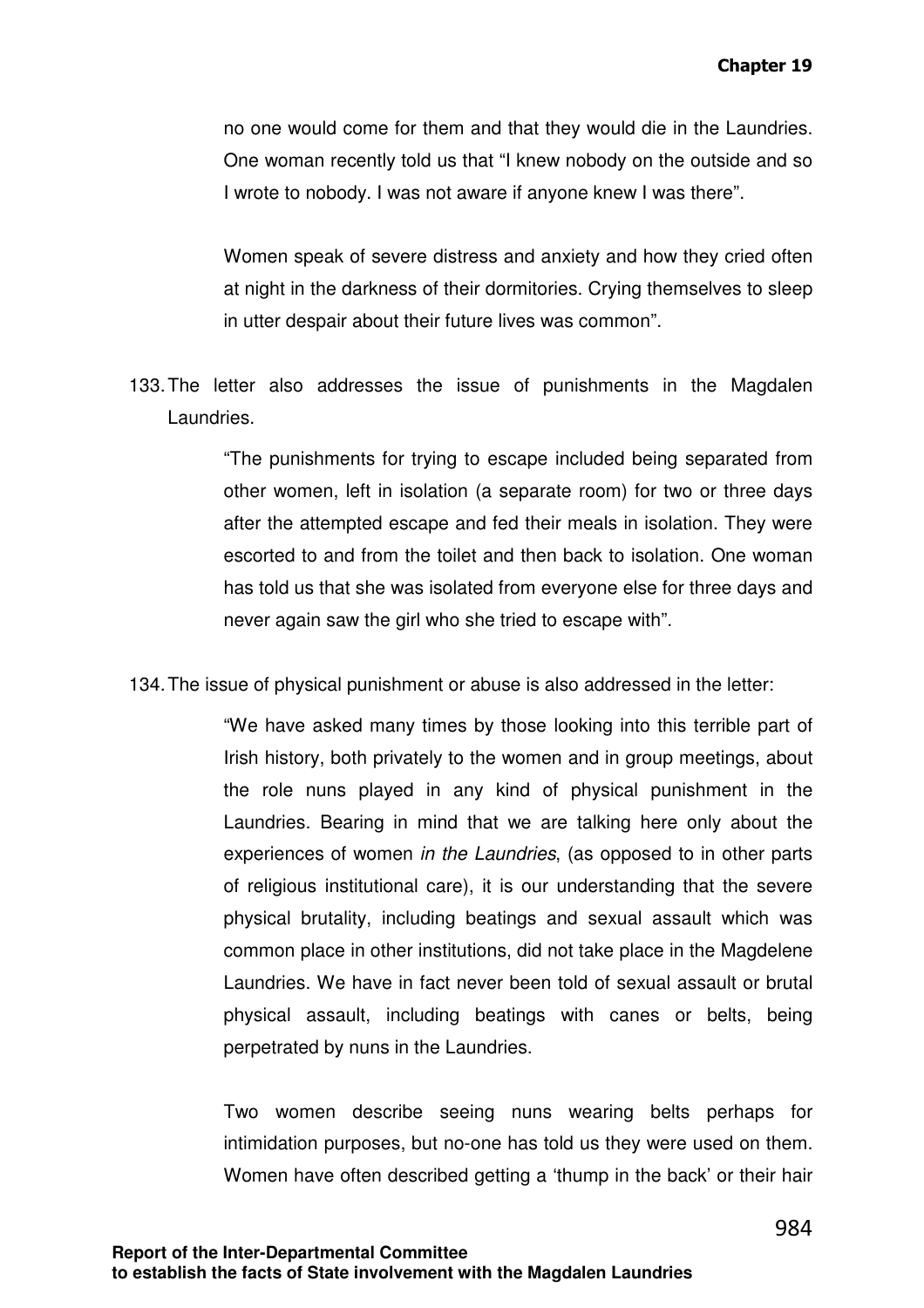pulled in retaliation for answering back or complaining but physical violence from the nuns does not seem to have gone beyond this in most cases.

As both authors of this submission spent our childhoods and young adulthood in institutions, we are both fully aware from personal experience and observations that violence of all kinds was common place in children's institutions. However, we do not believe such violence took place in the Laundries".

- 135. The summary suggests that instead of physical punishment, the Laundries were places of hard labour and "psychological cruelty and isolation". Ms Mulready and Ms Morgan come to the view that "this was a different, not a lesser, form of assault".
- 136. The letter also made a number of comments regarding the Laundries as they impacted on the women as women.

"Many women have spoken of 'new arrivals' being brought to the auxiliaries upon their arrival in order to have their hair cut (to defeminise them), to have their clothing taken from them and their new Laundry clothes given to them to wear (always unflattering clothes.)"

137. Following these and other comments, the letter summarising the experiences and concerns of the 31 women they represent says:

> "We hope that time is not wasted calling for more statutory enquiries or demanding yet more investigations and more bureaucratic statutory processes. In their advanced years the women have repeatedly told us they have no wish for conflict or confrontation. Nor do they want to enter into lengthy litigation or another redress process, which would cause more distress and anxiety".

**I. Dublin Lions Club**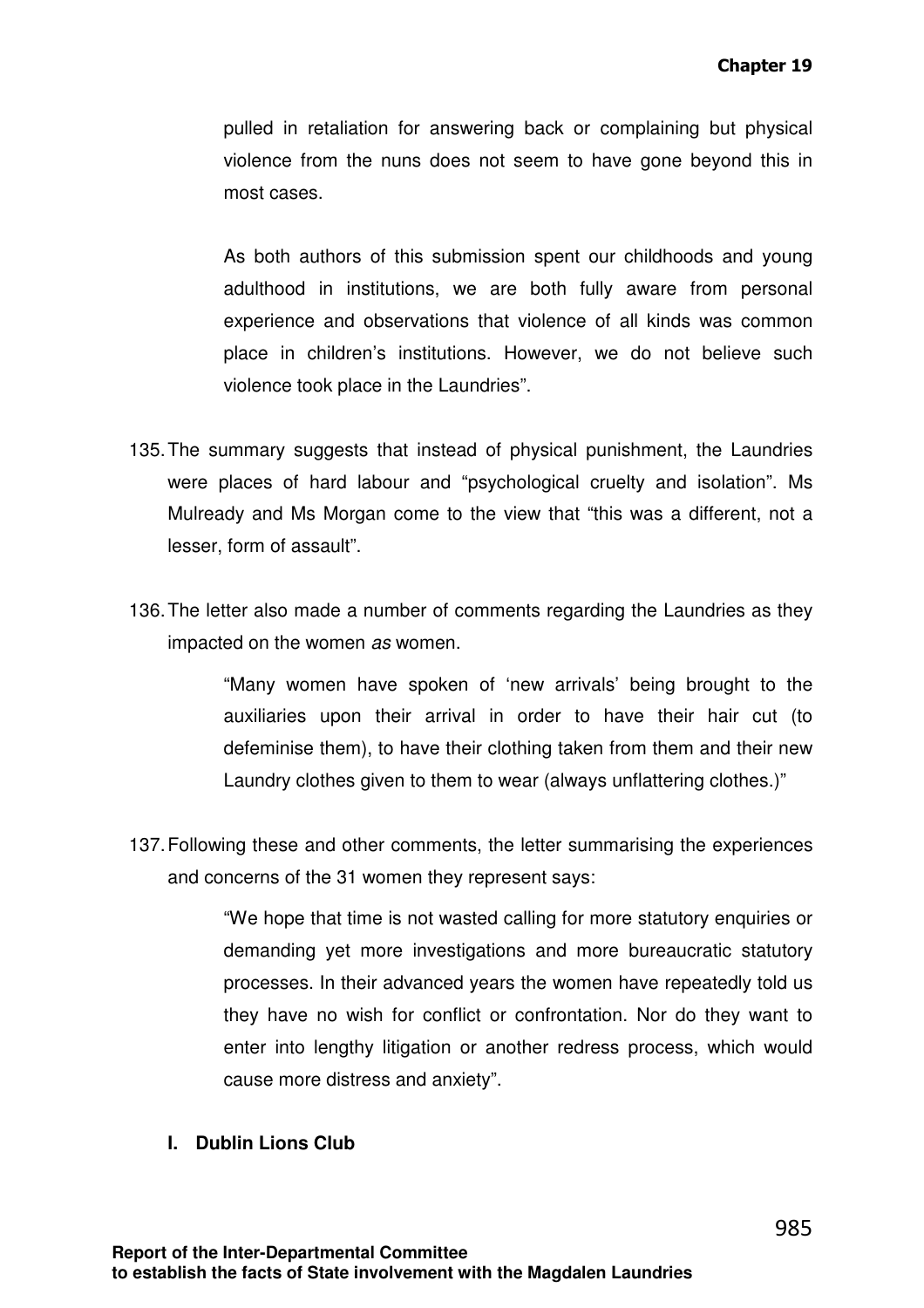138. A member of the Dublin Lions Club also made a submission to the Committee. He indicated that, in the early 1960s, the Dublin Lions Club began to take part in entertainment sessions for the women at Sean McDermott Street. These continued until closure of the Laundry. He said:

> "We brought a professional keyboard player and usually 7 -10 of our members. We danced with them or got them to sing or recite, we told them funny stories and brought minerals and biscuits for the interval. They were always very happy and contented. We stayed from 7.30 to about 9 / 9.15p.m.

> In those early days we met about 100 who attended each session that sadly because of deaths reduced to about 25. We were always well received by staff and residents particularly showed their excitement. We never got any complaint. The residents were well cared for and well dressed.

> About 20 years ago we got the bright idea of including 4 of them for a holiday for 1 week with 900 other old folks. It was a disaster, they could not cope outside and missed the care and routine of the Institution. We brought them back after 1 or 2 days".

# **J. Materials considered**

#### Document entitled "Magdalen Home Rules and Horarium"

139. A document entitled "Magdalen Home Rules and Horarium" and relating to the Magdalen Laundry operated in Galway by the Sisters of Mercy was identified in a non-State archive.<sup>139</sup> The record, of which there was no institutional memory in the Sisters of Mercy, presents as a general guide to the "object of the Institute" and its daily routine.

l

<sup>139</sup> Ref B/2249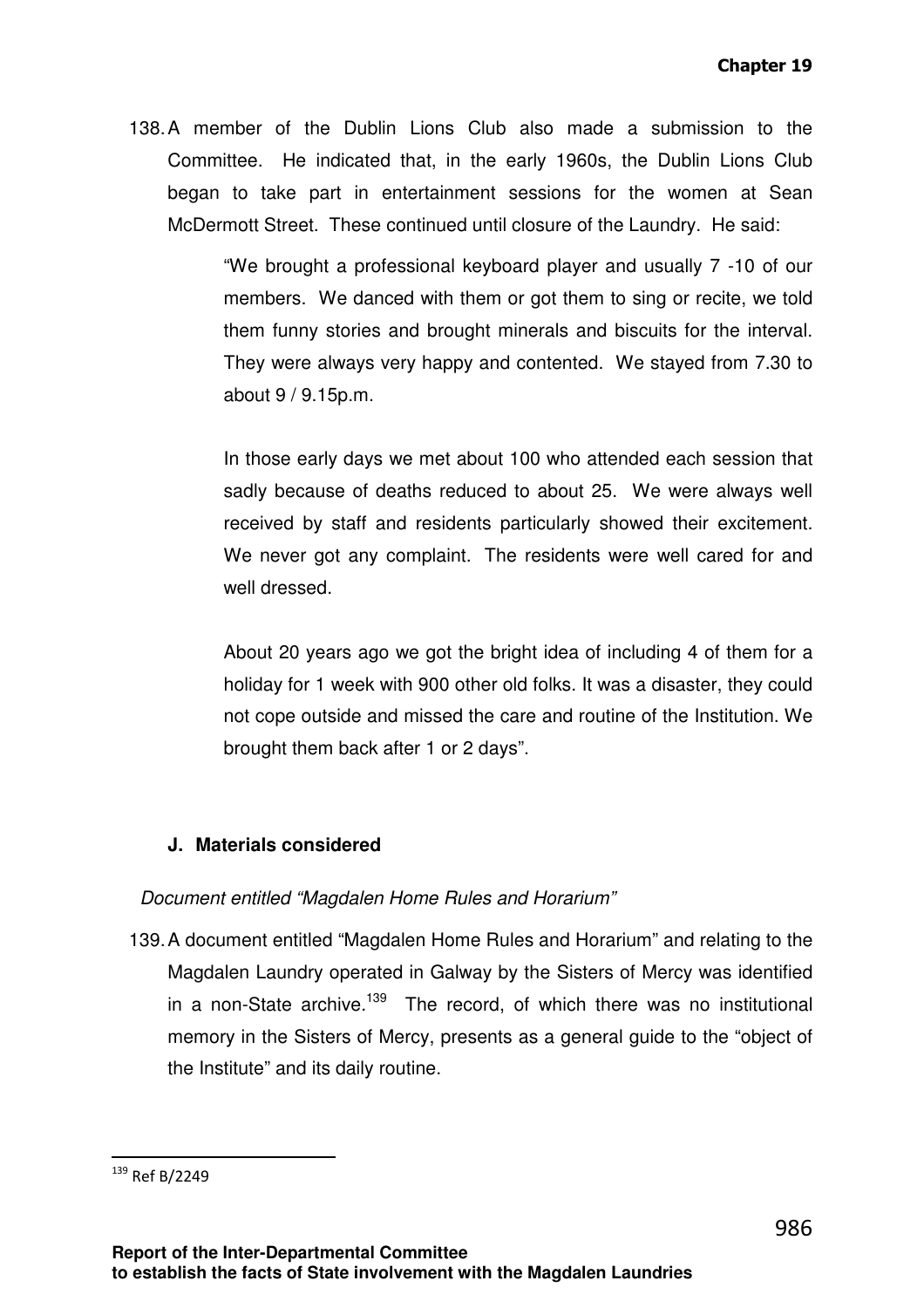- 140. No date is marked on the document, but the Committee made efforts to estimate the time-period in which it might have been created. Members of the Sisters of Mercy who worked in the Magdalen Laundry were consulted and none – the earliest of whom had been in the Magdalen Laundry in 1948 and others who were there from the 1950s onwards - had been aware of any rule book or heard mention of it. Further, although a Sister who was in the Magdalen Laundry in 1948 remembered some older women being referred to as "consecrated", Sisters who worked in the Laundry from the 1950s onwards were not aware of any such practice of women becoming consecrates occurring in Galway. The section of the document referring to burials refers to the use of two cemeteries – one on the site and one a public cemetery. The public cemetery referred to is the "New Cemetery". The first burial of a woman from the Magdalen Laundry at that public cemetery was in 1924. The last burial in the cemetery on the site was in 1955.
- 141. Accordingly it appears that the document may date to the period between first use of the "New Cemetery" in 1924 and the late 1940s (when institutional memory for the Magdalen Laundry commences) or at a minimum prior to 1955 (when the last burial took place in the cemetery on site).
- 142. The document refers to women as "penitents" and indicates they are, on admission, "strictly forbidden to mention anything concerning their past life or associates".<sup>140</sup> It further indicates that the women were:

"to have no communication whatever with their friends and acquaintances, but parents may see them occasionally, and for a short time, in presence of one of the Sisters".<sup>141</sup>

143. It refers to their assigned duties "which usually consist of laundry work".<sup>142</sup> A daily routine including daily Mass and frequent prayer is given. The indicated times for "laundry and duties" are from 8.30am to 12 o'clock, from 12.50pm to

 $\overline{a}$  $140$  Id at 1

 $141$  Id at 7

 $142$  Id at 1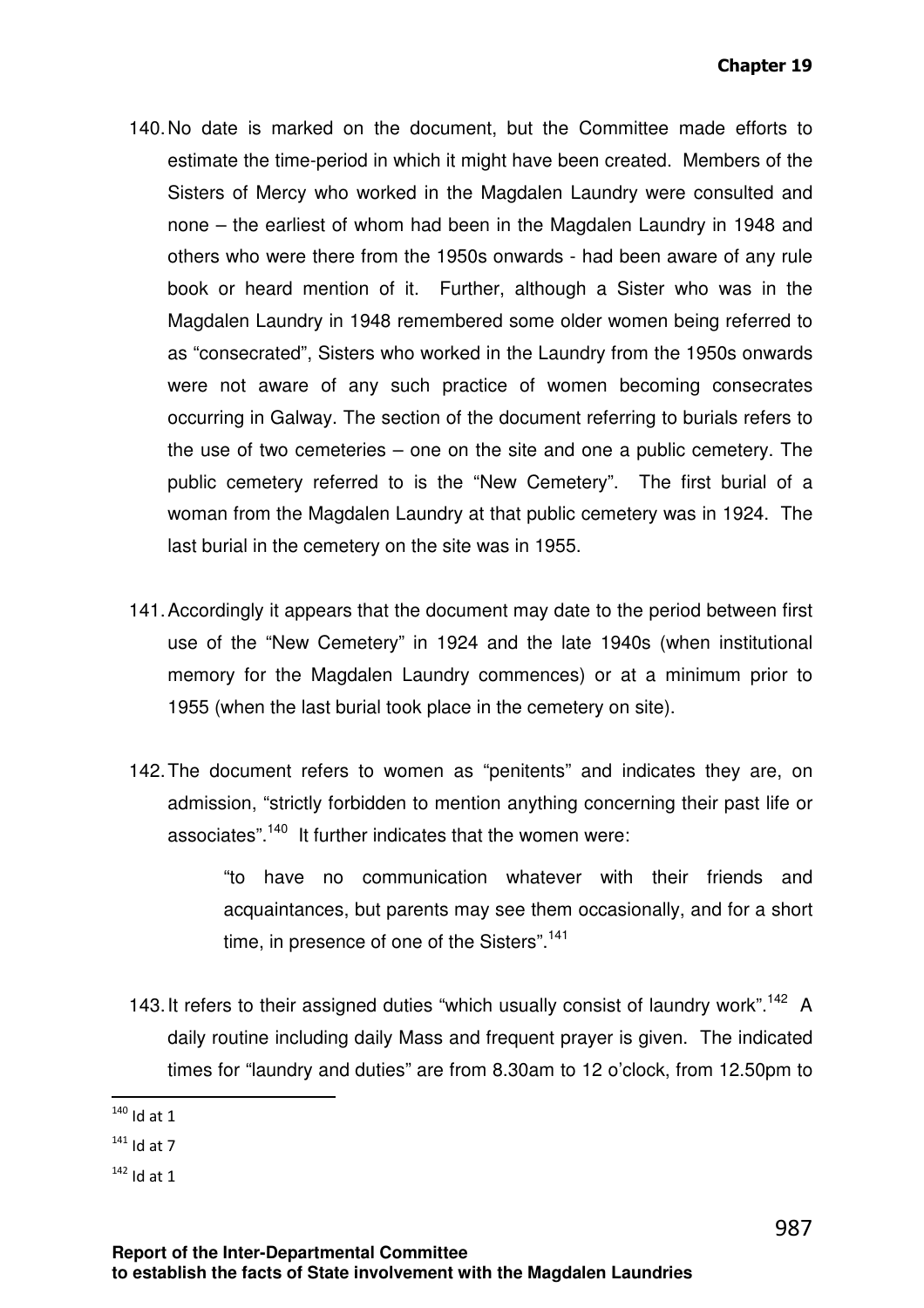3.15pm and from 3.30pm until 7pm. The period for "recreation" was from the end of supper at 7.30pm until 9pm.<sup>143</sup>

- 144. General rules including a prohibition on "conversing with the workmen" and avoidance of "particular friendships with each other" are included.<sup>144</sup> The issue of punishments is also addressed. Four types of punishment are mentioned, as follows:
	- "cutting of hair";
	- "Being deprived of sugar in tea" and "number of meals being lessened";
	- "being deprived of general recreation";
	- where "the fault be a grievous one against Superiors of Sisters, the Penitent must apologise in the Chapel after Mass in the presence of all"; or
	- where the "culprit be a Child of Mary she is deprived of her ribbon".<sup>145</sup>
- 145. The possibility of women becoming consecrates and, in doing so, to decide to remain in the Magdalen Laundry for life, is referred to.

"when penitents have spent a number of years in the Home and are most exemplary with regard to their work, conduct and the observance of the Rules of the Institute, they may, if they so desire, consecreate their lives to God in the Magdalen Home."<sup>146</sup>

After becoming a consecrate, such a woman would receive a "name in penance" by which they would be known. Consecrates were buried in the cemetery on the grounds, while others were buried in an identified public cemetery.

146. Departure from the Magdalen Laundry of women who did not choose to become consecrates is also referred to and confirmed. It says there was

 $143$  Id at 19

 $144$  Id at 16

 $145$  Id at 18

<sup>146</sup> Id at 11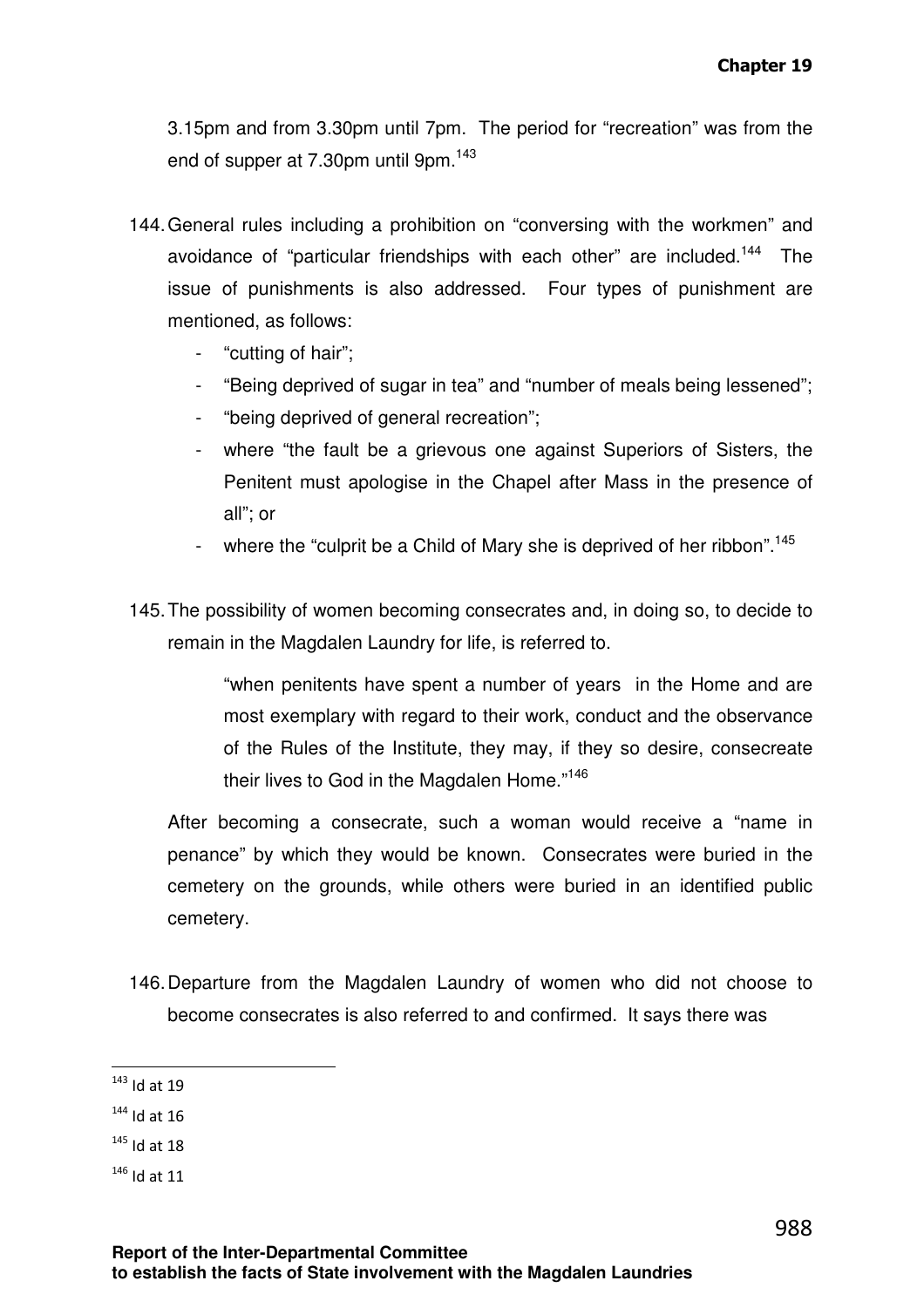"no special length of time for Penitents to be kept in the Home. If a girl remains for three years and if, during that time, she leads a good, regular life ... she may return to the world at the end of that period."<sup>147</sup>

147. The suggestion is, however, that such a woman would need somewhere to go to: "It is to be understood that she returns to her parents or relations, otherwise she is detained in the Home".<sup>148</sup> The record continues to state that:

> "Many Penitents have actually returned to the world and have not relapsed into their former way of living. In fact they have become good wives and mothers. On leaving they are given a suitable outfit and sufficient money to pay their expenses to their destination. These girls continue to correspond with the Sisters".<sup>149</sup>

# Ryan Report

- 148. The Report of the Commission to enquire into Child Abuse (CICA, commonly referred to as "the Ryan Report") is sometimes cited in relation to the conditions in the Magdalen Laundries.
- 149. Volume III Chapter 18 of that Report concerns "Residential laundries, hostels, Novitiates, short-term residential services for children and adolescents, and other residential settings". The source on which this Chapter was based was the hearings of the Confidential Committee.
- 150. This Chapter of the Ryan Report relates to a considerably broader range of institutions than Magdalen Laundries. It includes the testimony of both men and women who spent time in a range of institutions such as novitiates, training centres, short-term residential homes for children, and so on. Even

 $147$  Id at 14-15

 $148$  Id

 $149$  Id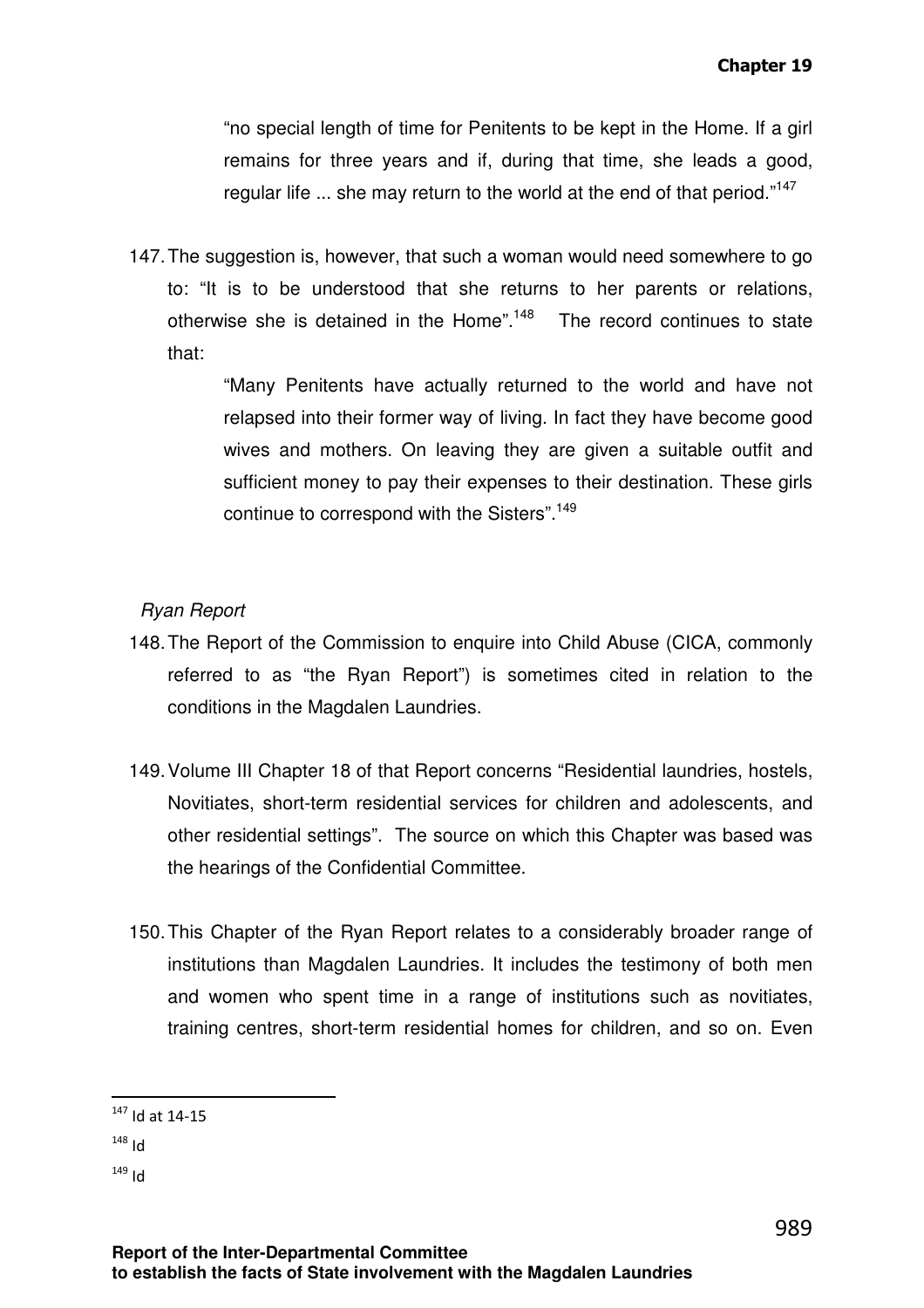the category "residential laundries" is broader than the category of Magdalen Laundries, with which this Report is concerned.

- 151. The Committee had hoped that the Secretariat of CICA would be in a position to clarify for it which, if any, of the paragraphs contained in Volume III Chapter 18 of its Report related to any of the 10 Magdalen Laundries within the scope of this Committee's work, and which paragraphs of the Chapter relate instead to other institutions such as other institutional laundries, novitiates or hostels. No personal information of any kind was sought. Rather, as Volume III Chapter 18 concerns a wide range of categories of institutions, the Committee would have found it useful to have an indication of which of these paragraphs (if any) referred to Magdalen Laundries.
- 152. The CICA Secretariat was, however, unable to provide this clarification. It indicated that it was prohibited from disclosing any information provided to the Confidential Committee due to section 27 of the Commission to enquire into Child Abuse Act 2000, which provides in pertinent part as follows:

"(1) Subject to the provisions of this section but notwithstanding any provision of, or of an instrument made under, a statute or any rule of law, a person (including the Confidential Committee) shall not disclose information provided to the Confidential Committee and obtained by the person in the course of the performance of the functions of the person under this Act.

- (6) A person who contravenes subsection (1) shall be guilty of an offence".
- 153. As a result, the CICA was unable to indicate to the Committee whether or to what extent Volume III Chapter 18 related to the Magdalen Laundries.
- 154. As a second step, the Committee requested the CICA Secretariat to write to any women who had complained to it regarding a Magdalen Laundry,

...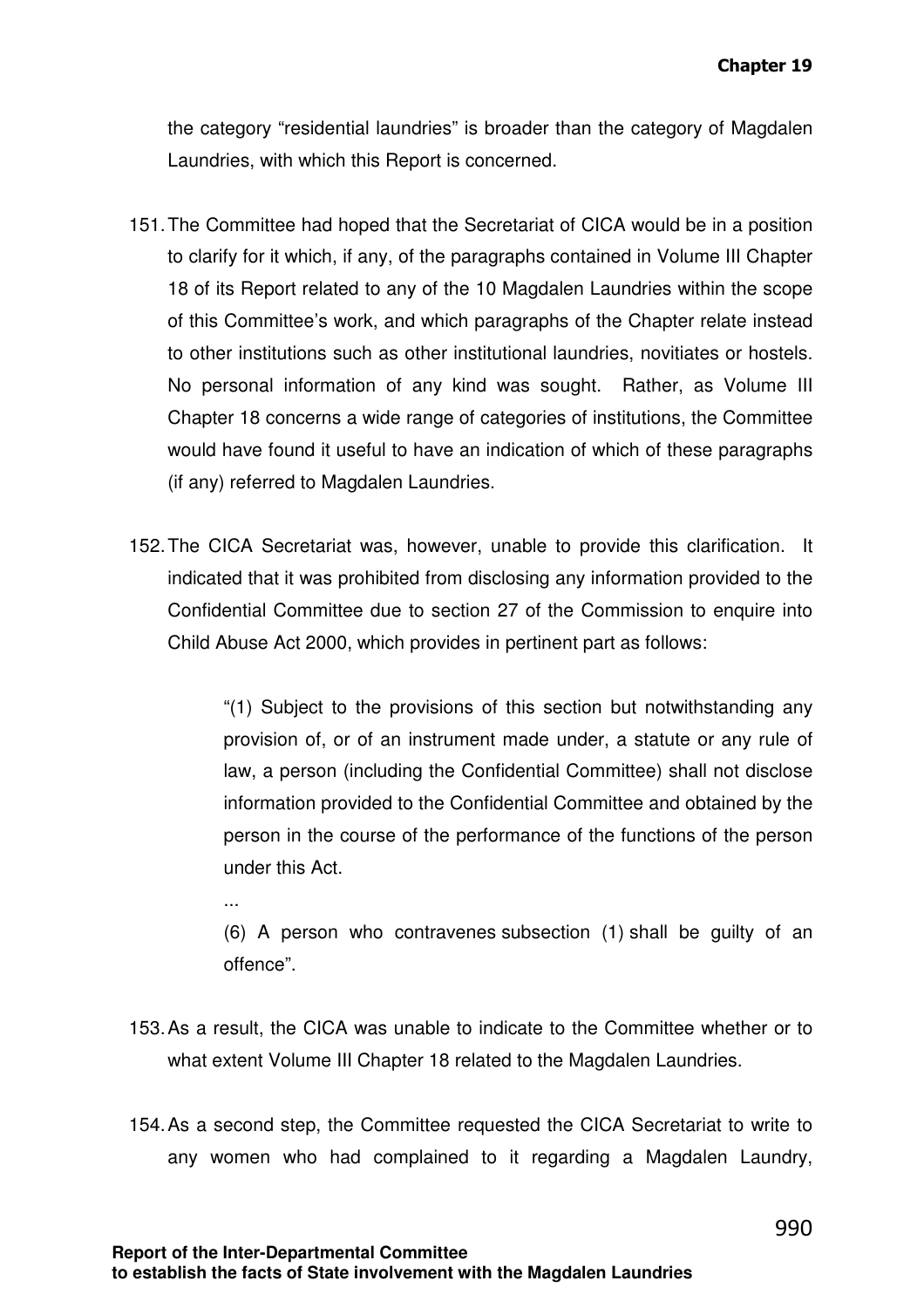informing them of the existence of the Committee and providing contact details should they wish to make contact. The Committee also studied the Chapter to assess, insofar as possible, which, parts, if any, might possibly have related to the Magdalen Laundries.

- 155. Chapter 18 of the Ryan Report refers to 25 witnesses before the Confidential Committee, made up of 12 male and 13 female witnesses covering 15 facilities including:
	- 5 novitiates
	- 4 residential laundries, and
	- 3 hostels.
- 156. As only girls and women were in the Magdalen Laundries, all portions of the Chapter referring to complaints made by males were disregarded by the Committee.
- 157. There were a number of paragraphs in the Chapter which either include complaints by female witnesses at unspecified categories of institutions or complaints by female witnesses referring to residential laundries. These residential laundries may possibly have been laundries attached to schools, training centres, hospitals, psychiatric hospitals, convents and so on, or alternatively some of them could have been Magdalen Laundries.
	- Paragraph 18.25 of the Chapter refers to 7 female witnesses recounting hard physical work in residential laundries; and 3 women giving accounts of physical abuse in residential laundries.<sup>150</sup>
	- Paragraph 18.30 refers to 1 female witness being sexually abused by an older co-resident in a residential laundry. That complaint is also referred to in paragraph 18.37.<sup>151</sup>

<sup>&</sup>lt;sup>150</sup> Rvan Report, Volume III Chapter 18 Paragraph 18.25

<sup>&</sup>lt;sup>151</sup> Ryan Report, Volume III Chapter 18 Paragraph 18.30 and 18.37